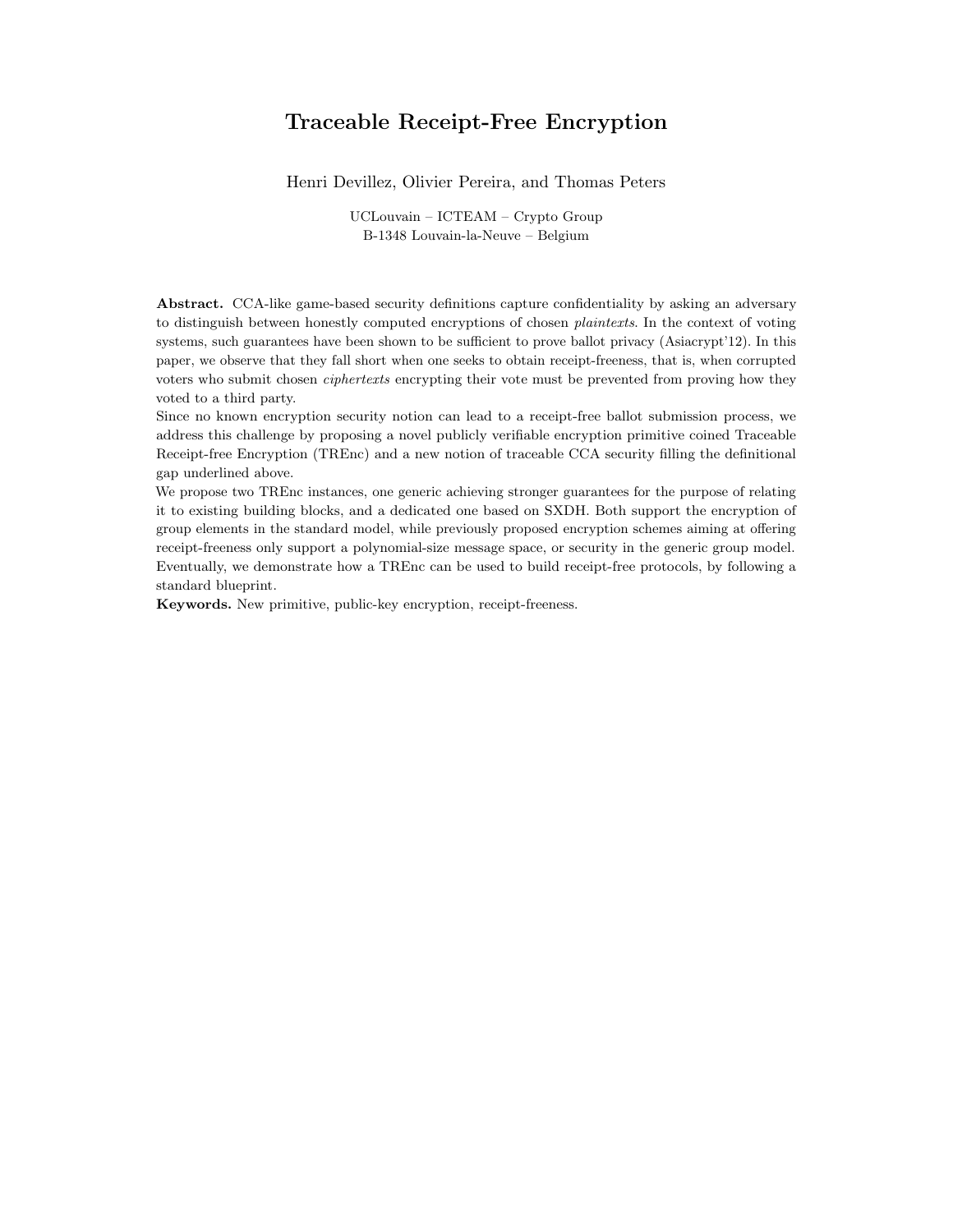# Table of Contents

|                |                                                             | $\mathbf 1$      |
|----------------|-------------------------------------------------------------|------------------|
|                | Henri Devillez, Olivier Pereira, and Thomas Peters          |                  |
| 1              |                                                             | $\overline{2}$   |
| $\overline{2}$ |                                                             | 5                |
|                | 2.1                                                         | $\boldsymbol{6}$ |
|                | 2.2                                                         | $\overline{7}$   |
| 3              |                                                             | 10               |
|                | 3.1                                                         | 10               |
|                | $3.2\,$                                                     | 10               |
|                | $3.3\,$                                                     | 12               |
| 4              |                                                             | 13               |
|                | 4.1                                                         | 14               |
|                | Linearly Homomorphic Structure-Preserving Signatures<br>4.2 | 14               |
|                | 4.3                                                         | 14               |
|                | 4.4                                                         | 16               |
|                | 4.5                                                         | 18               |
|                | 4.6                                                         | 19               |
| $\overline{5}$ | Voting scheme based on Traceable Receipt-Free Encryption    | 19               |
|                | 5.1                                                         | 19               |
|                | 5.2                                                         | 21               |
|                | 5.3                                                         | 23               |
|                | 5.4                                                         | 24               |
|                |                                                             | 29               |
|                |                                                             | 29               |
|                |                                                             | 29               |
| B              |                                                             | 30               |
|                |                                                             | 30               |
|                |                                                             | 31               |
|                |                                                             | 32               |
| $\rm C$        |                                                             | 33               |
|                |                                                             | 33               |
|                | $\mathrm{C.2}^-$                                            | 34               |
|                |                                                             | 35               |
|                | C.4 Description and security of the generic construction    | 37               |
|                |                                                             |                  |
|                |                                                             | 40               |
| D              |                                                             | 41               |
|                |                                                             | 41               |
|                |                                                             | 42               |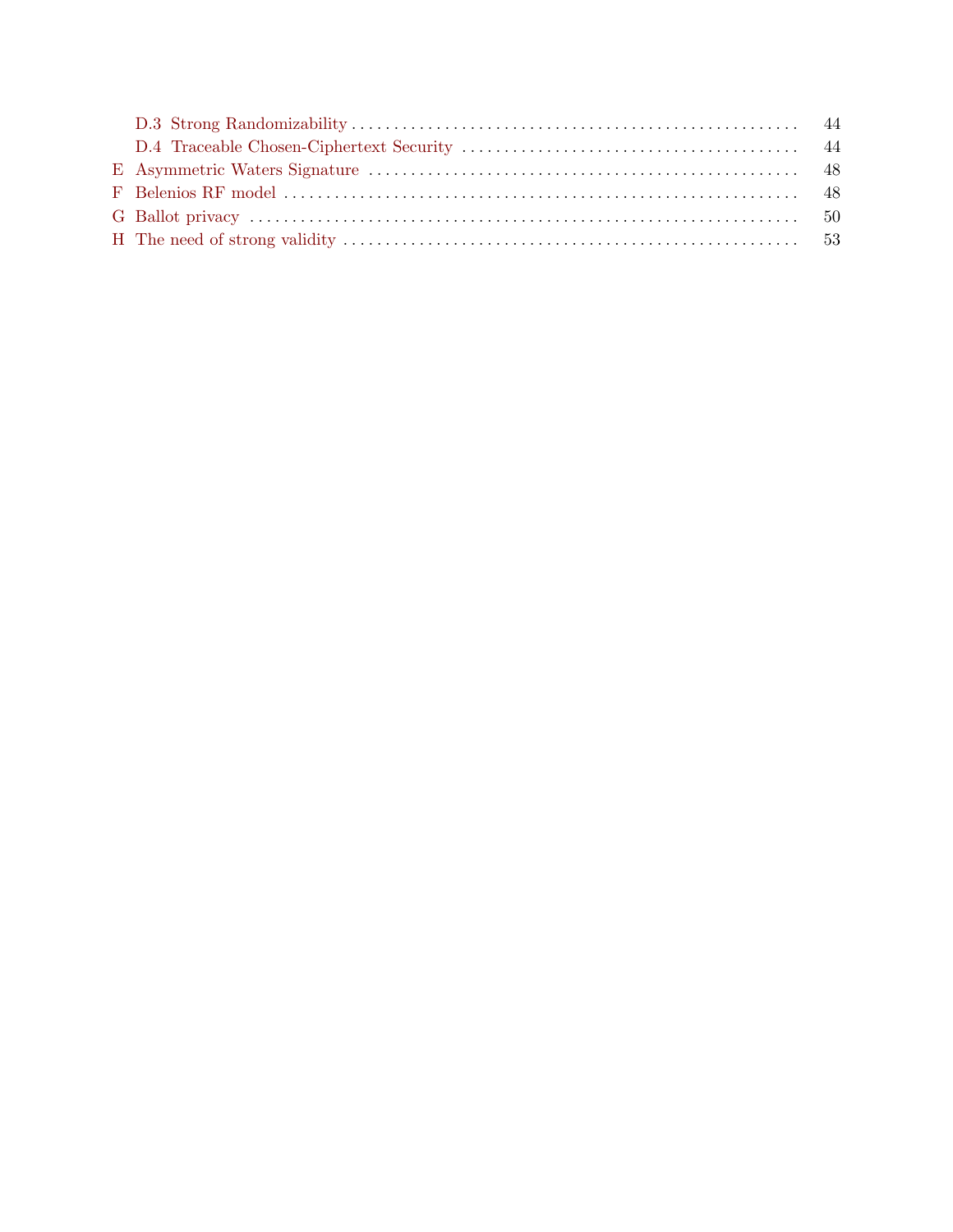# <span id="page-3-0"></span>1 Introduction

A protocol offers receipt-freeness when players are unable to demonstrate to a third party which input they provided during a protocol execution. The need for receipt-freeness is most acute in order to prevent vote selling in the context of elections [\[7\]](#page-28-0), which is our motivating application, .

Receipt-free voting. In voting protocols, the random coins used by the voters can often be used as a receipt. For instance, in the famous protocol by Cramer et al. [\[19\]](#page-28-1), of which a variant is used by the IACR in its own elections, a voter encrypts his vote with the election public key, and the resulting ciphertext is posted on a public bulletin board in order to support the verifiability of the election. If the voter decides to reveal to a third party the randomness used in the encryption process, that party can re-encrypt the claimed vote intent with the randomness provided by the voter and verify that the resulting ciphertext appears on the bulletin board: the randomness used for encryption is, in effect, a receipt for the vote.

Since the seminal work of Benaloh [\[7\]](#page-28-0), numerous protocols explored mechanisms that would guarantee that the random coins used by a voter are insufficient to explain his ballot as it is posted on the bulletin board for the needs of verification. In a first line of works [\[7](#page-28-0)[,36](#page-29-0)[,23\]](#page-29-1), every possible voting choice is encrypted, the resulting ciphertexts are rerandomized and shuffled by the election authorities and made available to the voter. Furthermore, the permutations applied during the shuffle are also transmitted to the voter using secure channels. The voter then picks the ciphertext encoding his choice, and submits it for display on the bulletin board. Such a protocol guarantees that the voter ignores the randomness used to encrypt his ballot, and the protocol is designed in such a way that the voter is unable to prove which permutation he received, typically using designated-verifier zero-knowledge proofs. Such protocols are however quite demanding in terms of resources, as they require to encrypt a number of ciphertext proportional to the number of voting options, and a communication bandwidth to the voters that is proportional to the number of authorities. The more recent protocol of Kiayias et al. [\[26\]](#page-29-2) faces similar challenges in terms of complexity, and also only considers a weaker form of receipt-freeness that focuses on voters preparing their ballot honestly.

More recently, Blazy et al. [\[10\]](#page-28-2) proposed a simpler voting flow supporting receipt-freeness based on signatures on randomizable ciphertexts (SRC): the voters encrypt their vote and sign the resulting ciphertext, which is then transmitted to a re-encryption authority that re-randomizes the ciphertext, adapts the signature accordingly and posts the result on the bulletin board. The voter remains able to verify that a vote with a valid signature is posted on the board on his behalf, but is unable to explain the vote content thanks to the re-randomization step. Furthermore the SRC guarantees that the content of the encrypted ballot cannot be modified during the re-encryption process. This approach was further refined by Chaidos et al. [\[14\]](#page-28-3), who also propose a simple game-based definition of receipt-freeness, which we adopt here, and more efficient SRCs keep being proposed [\[14,](#page-28-3)[5\]](#page-28-4).

This approach makes the ballot submission process asymptotically optimal for the voter, in the sense of Cramer et al. [\[19\]](#page-28-1): the protocol complexity for the voter becomes logarithmic in the number of voting options and independent of the number of election authorities, contrary to a dependency that is at least linear in both these factors when the approaches of [\[7,](#page-28-0)[36,](#page-29-0)[23,](#page-29-1)[26\]](#page-29-2) are used.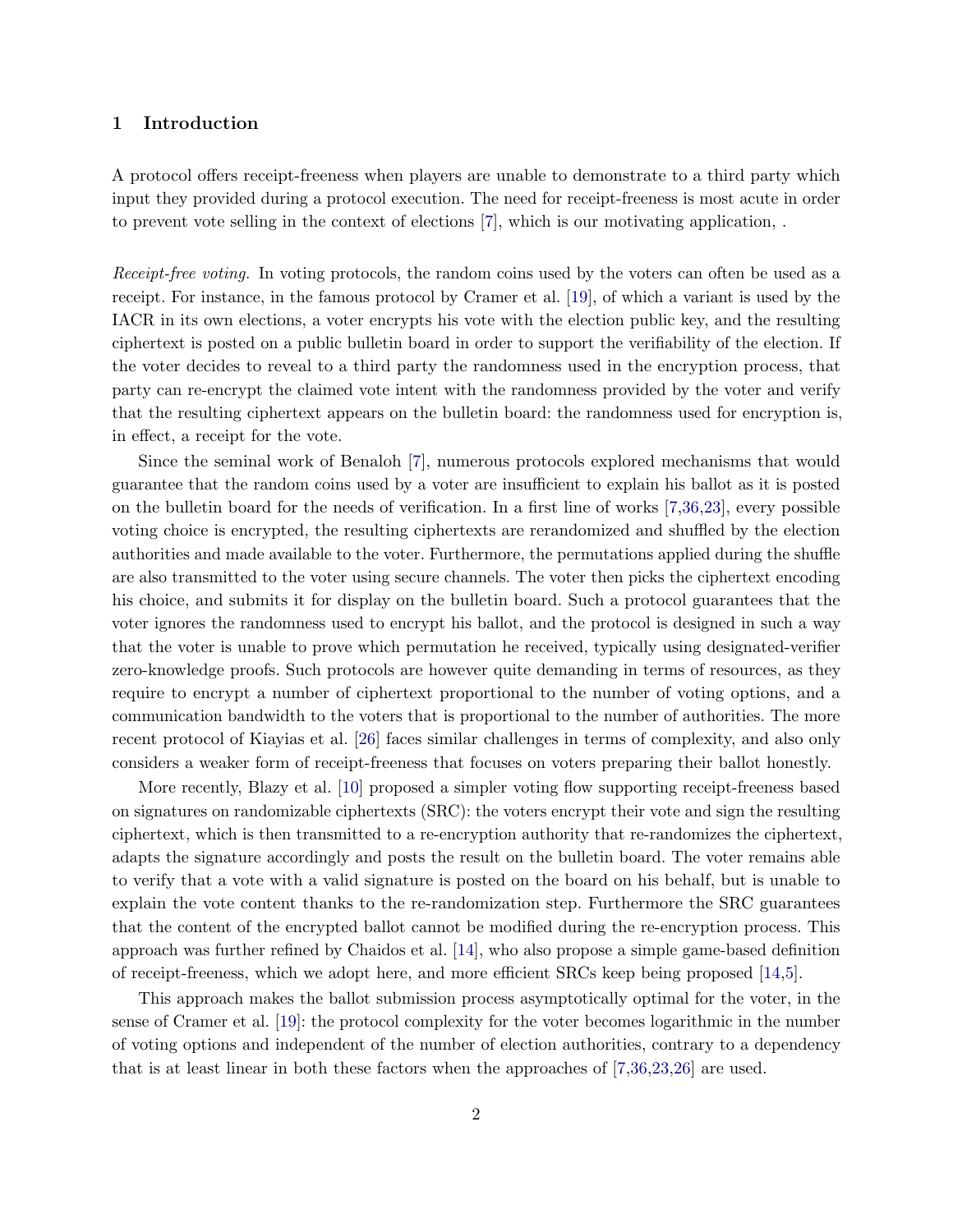Receipt-free ballot submission. These works, by offering a simple ballot submission process in one pass, raise the natural question of identifying a public key encryption primitive that would support a receipt-free ballot submission process. Such a primitive would support a modular analysis of voting protocols that would be built around it, including various tallying approaches (based on mix-nets and homomorphic tallying for instance), and approaches to individual verifiability (based on the so-called Benaloh challenge [\[6\]](#page-28-5) or on code voting for example [\[16\]](#page-28-6)).

This question has been answered in the context of private (rather than receipt-free) ballot submission: it is well-known that a CCA-secure encryption scheme can be used to obtain a private ballot submission, a requirement that can be relaxed to NM-CPA security when the tally takes place in a single decryption round [\[20,](#page-28-7)[39,](#page-29-3)[9\]](#page-28-8).

These works highlight the importance of some form of non-malleability in a submission process. From a practical point of view, non-malleability is needed in order to be able to detect (and prevent) non-independent ballot submissions (e.g., ballot copies) that would violate the privacy of the vote. From a technical point of view, security proofs require the availability of a decryption oracle used to extract the votes submitted by the adversary.

CCA security is however problematic in the context of receipt-free ballot submission, since we need to be able to re-randomize encrypted votes, so that the voter cannot explain the vote content anymore. The exploration of CCA-like security notions that would support some form of controlled malleability has been a fertile research area, which resulted in the definition of the notions of replayable-CCA (RCCA) security[\[13\]](#page-28-9), homomorphic-CCA (HCCA) security [\[34\]](#page-29-4), and controlledmalleable CCA (CM-CCA) security [\[15\]](#page-28-10) for instance. As far as we know, all these works rely on the same CCA blueprint, in which an adversary submits one or more messages to a challenger, who answers either with a honest encryption of the messages or with something else, and the adversary must decide what he received with the help of a decryption oracle that accepts to decrypt any ciphertext that is not "recognizably" related to the challenge ciphertexts. The same holds in any other encryption primitives with CCA-like security with enhanced decryption capabilities. While they give more flexible ways to decrypt ciphertexts (based on identities, attributes and so on [\[37,](#page-29-5)[24,](#page-29-6)[35,](#page-29-7)[11\]](#page-28-11)), the challenge ciphertext is computed when the adversary sends a chosen message.

This blueprint is however inadequate when turning to encryption schemes that would support the design of protocols that support receipt-freeness: in such a setting, we need to consider an adversary who sends chosen ciphertexts, that may not be computed as a random encryption of a plaintext vote.

### Our contributions

1) TCCA security. In this work, we investigate for the first time the implication of defining the notion of traceable CCA security (TCCA), a CCA-like security notion in which adversariallychosen ciphertexts are submitted in the challenge phase. The challenge ciphertext is produced by randomizing one ciphertext or another, and we recognize derivatives of the challenge ciphertext thanks to a non-malleable public trace which is present in any ciphertext. To avoid trivial attacks, both ciphertexts given in the challenge phase must trace to each other, i.e., they must have the same trace.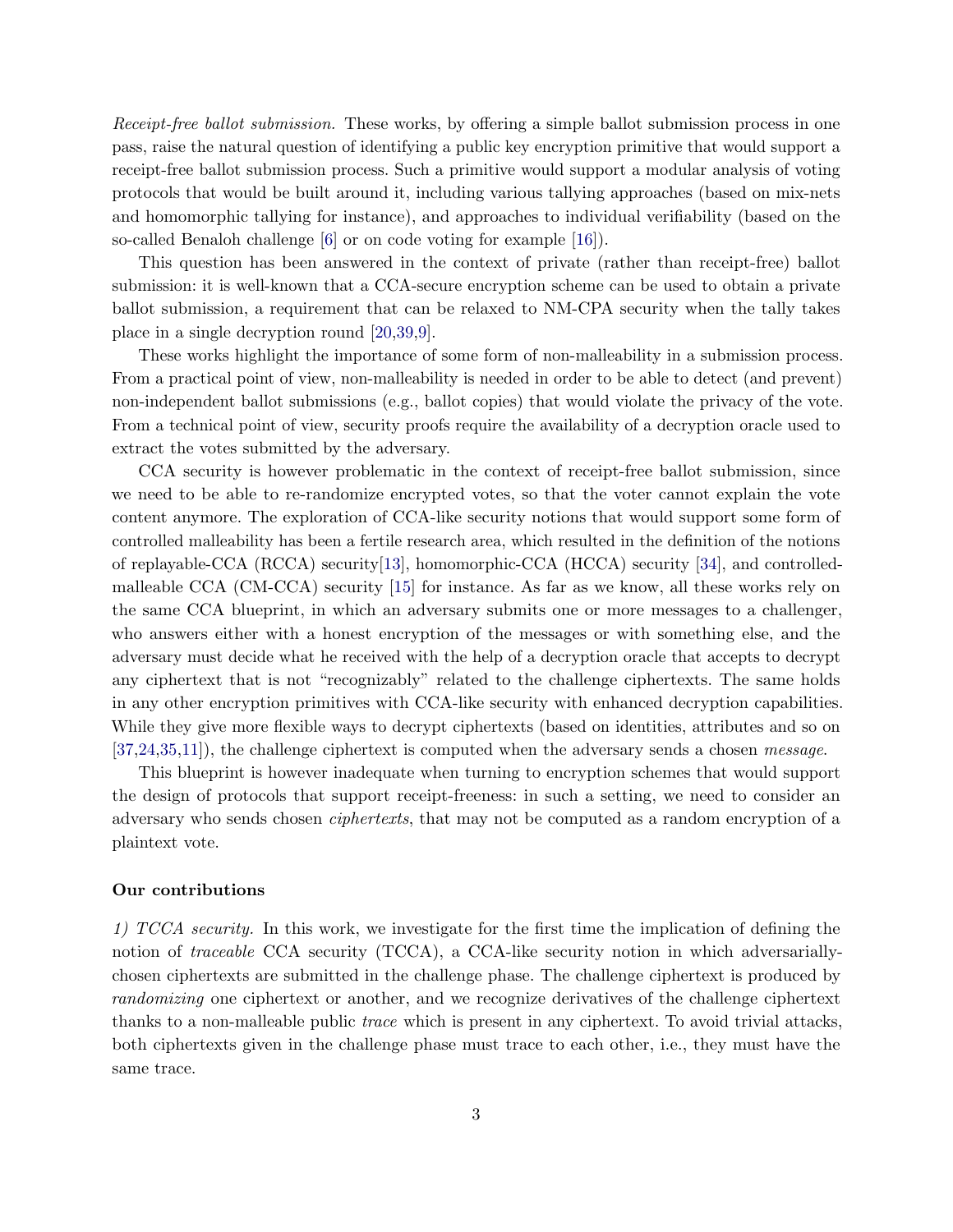This makes it possible for voters to submit a ciphertext of their choice, which will then be re-randomized by an authority, and can still be tracked by the voters using the trace.

For honestly produced ciphertexts, our security notion also implies traditional confidentiality properties, so that ballot privacy remains guaranteed should the re-randomizing authority be corrupted. So, non-malleability really serves two purposes here:  $(1)$  it guarantees that the rerandomizing authority cannot produce a ciphertext that would be related to a honestly produced one and have a different trace (which would violate ballot privacy), and  $(2)$  it guarantees that the re-randomizing authority cannot produce a ciphertext that would have the same trace as a given one but would decrypt to a different plaintext.

2) TREnc. We introduce Traceable Receipt-free Encryption (TREnc) as a new primitive with the following features:

- Traceability. Honestly generated ciphertexts are traceable in the sense that it is infeasible to modify the encrypted message;
- Randomizability. Valid ciphertexts are fully re-randomizable, up to the trace;
- $TCCA$  security. Given a pair of ciphertexts that trace to each other, it is unfeasible to guess which one is randomized, even with access to a decryption oracle which decrypts any ciphertexts that do not trace to the challenge ciphertext, except before the challenge phase.

We also provide:

- 1. A generic TREnc that can be instantiated from existing building blocks that offer security in the standard model, and whose CRS is public-coin;
- 2. A pairing-based TREnc under the SXDH assumption in the standard model, where the public key only contains 13 first-source group elements and 6 second-source group elements, and the ciphertext contains 13 first-source group elements and 5 second-source group elements.

Both approaches improve on the state of the art: the previous SRC-based solutions either require costly bit-by-bit encryption [\[10,](#page-28-2)[14\]](#page-28-3), or only offer security in the generic group model [\[5\]](#page-28-4).

3) A TREnc based voting scheme. Eventually, we show how to turn a TREnc into a simple voting scheme in a generic way, following the  $Enc2Vote$  blueprint previously used to turn a CCA-secure encryption scheme into a private voting scheme [\[9\]](#page-28-8).

We demonstrate that the resulting voting scheme satisfies a notion of receipt-freeness that is equivalent in spirit to the one of Chaidos et al. [\[14\]](#page-28-3), but fixes a small technical issue in that definition that makes their security game trivial to win (making it impossible to build a protocol that is receipt-free according to their definition).

Other related works. We focus on offering receipt-freeness in the context of voting, which is the context in which receipt-freeness was introduced [\[7\]](#page-28-0), and which remains the main application context in which receipt-freeness is desired. Voting can however be seen as a special type of secure function evaluation protocol, in which specific tallying functions are evaluated and, as such, the notion of receipt-freeness, and the related notion of coercion-resistance have also been defined in the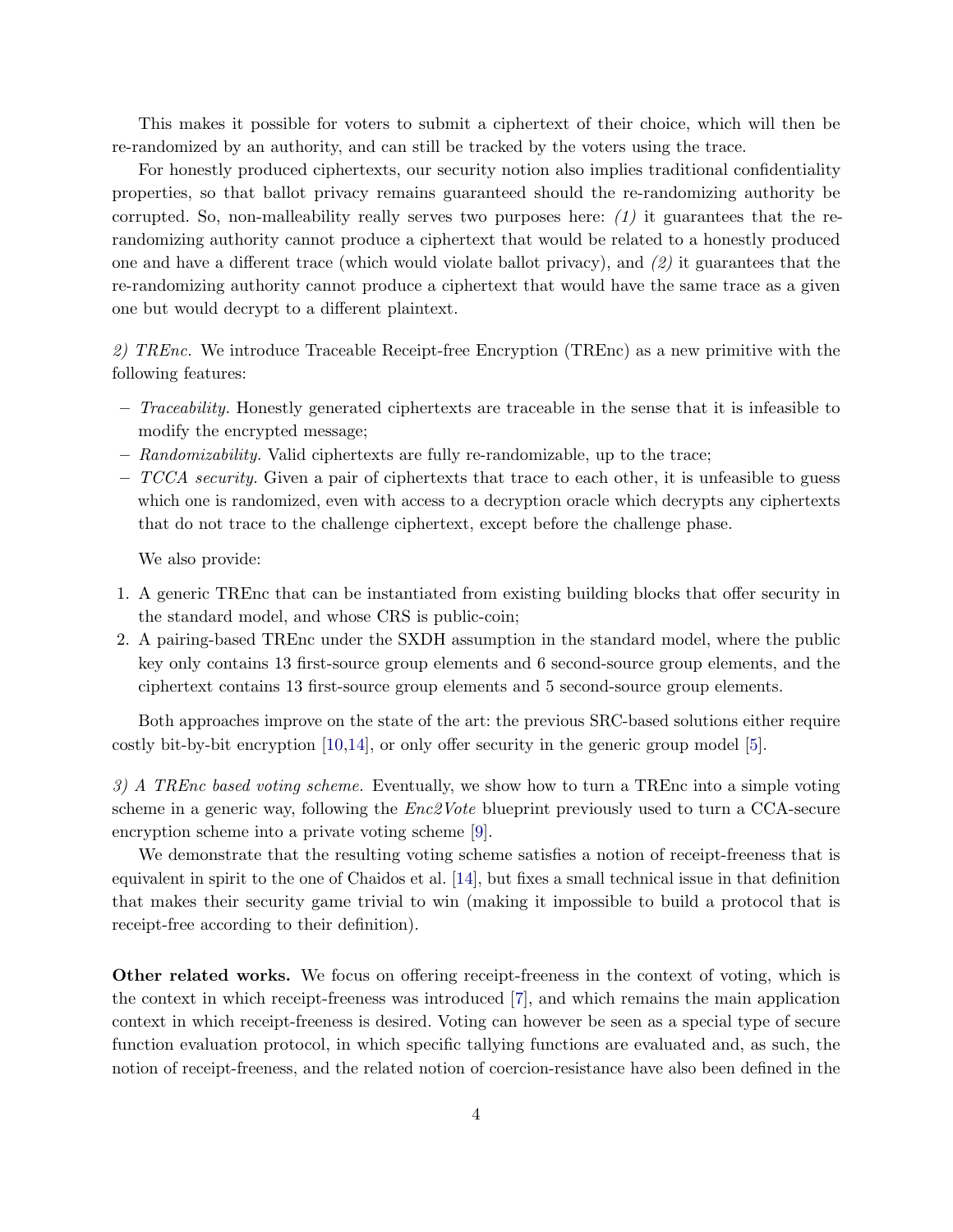general multi-party computation setting [\[12](#page-28-12)[,33](#page-29-8)[,38](#page-29-9)[,4\]](#page-28-13). We keep our focus on the voting context in order to clarify various design choices that are most meaningful in the voting setting compared to the general MPC setting: our primitive is targetted for a ballot submission process in which voters submit their ballot in one pass and do not communicate with each other, contrary to most MPC protocols, and we design mechanisms in which the ballot submission process can be fast, even on devices with limited computational power, while the verification of an election may require a longer period of time and use a dedicated computing infrastructure. Despite our focus on voting, it may be the case that TREnc mechanisms find applications in other contexts.

# <span id="page-6-0"></span>2 Traceable Receipt-Free Encryption

We propose a new public key encryption primitive and associated security notions that would support the receipt-free submission of votes in a protocol. As a first task, we identify the fundamental ingredients that are needed for our new encryption primitive.

An encryption scheme. We expect voters to submit their vote in an encrypted form, in order to guarantee the privacy of the votes.

Receipt-free encryption. Voters willing to sell their vote may choose to submit an arbitrary encrypted vote, which may be in the range of honestly produced ciphertexts but sampled according to a different distribution, or even just a sequence of bits that would not be within the range of the encryption mechanism. By deviating from the normal encryption process, the voter hopes to obtain a receipt that could be used to demonstrate his vote intent to a third party.

If the encrypted vote that is tallied is produced by the voter only, then the voter will always have a receipt: the random coins used to encrypt the ballot. In order to avoid this, we rely on the existence of a semi-trusted authority: that authority will be trusted to prevent a dishonest voter from obtaining a receipt for his vote, but will not be trusted for the correctness of the election result, and will not be trusted for the privacy of votes encrypted by honest voters.

Concretely, in order to achieve receipt-freeness, this semi-trusted authority tests the validity of a voter submitted ciphertext (without the need of any secret key) and re-randomizes every valid ciphertext before posting it on a public bulletin board.

Traceable Receipt-Free Encryption. In order to make it possible for a voter to check that his ballot has not been unduly modified by this semi-trusted re-randomizing authority, it must be possible to extract a trace from any valid ciphertext. A honest re-randomization process would keep the trace is unchanged, hence making ciphertexts traceable, while no corrupted authority should be able to modify a ciphertext in such a way that it would decrypt to a different vote while keeping the trace unchanged.

Furthermore, we need to make sure that this trace cannot serve as a receipt for the vote. In order to make sure that it is the case, we split the encryption process in two steps, that guarantee that any trace can be associated to any possible vote intent. Concretely, an encryption starts with the generation of a secret *link key*, which is then used, together with the encryption public key, to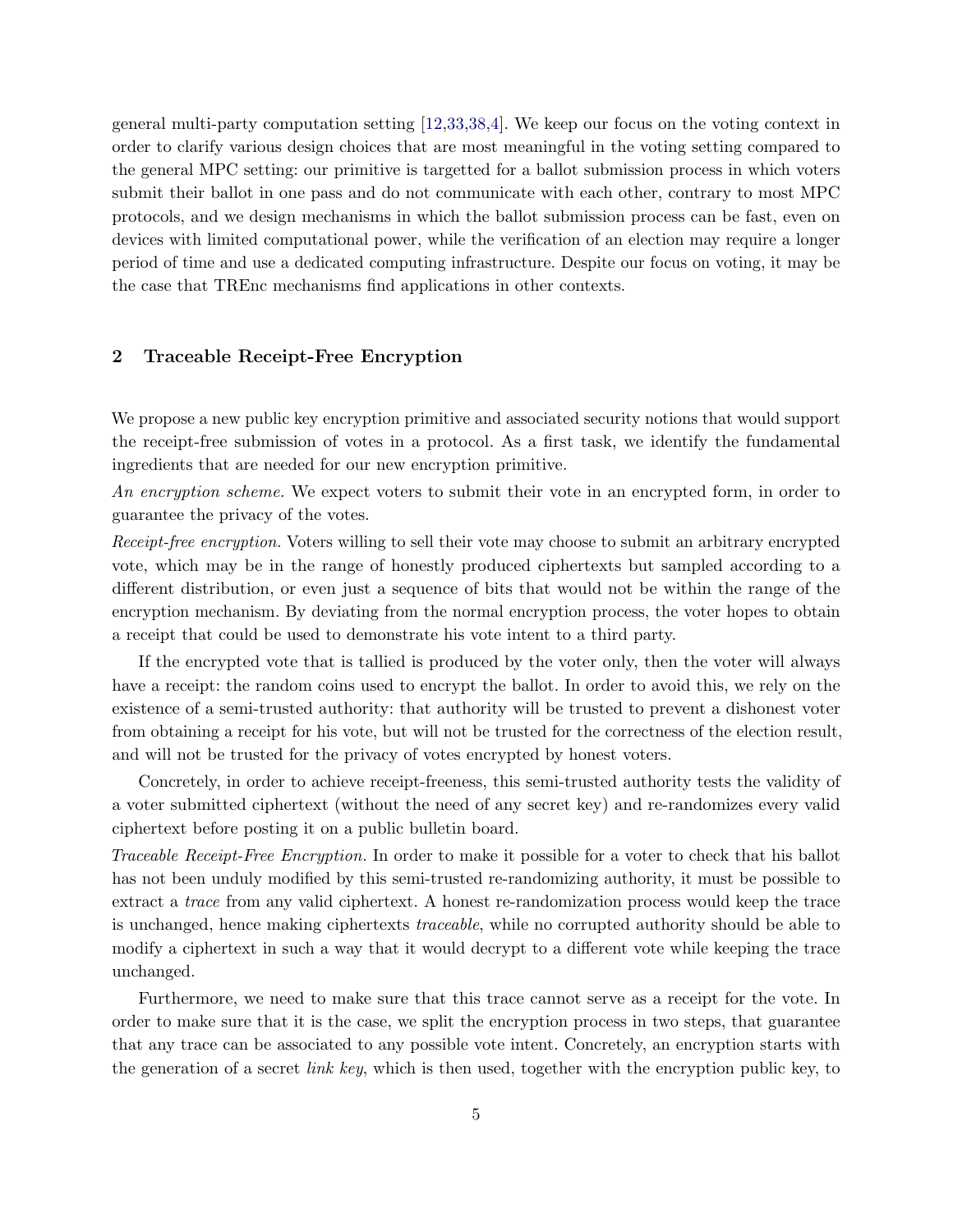encrypt any possible vote. This guarantees that, even if a voter leaks the link key associated to his ballot as a receipt, the ballot could still encrypt any vote.<sup>[1](#page-0-1)</sup>

### <span id="page-7-0"></span>2.1 Syntax

We now have the ingredients that we need to define a Traceable Receipt-Free Encryption scheme, or TREnc.

Definition 2.1 (Traceable Receipt-Free Encryption). A Traceable Receipt-Free Encryption scheme (TREnc) is a public key encryption scheme (Gen, Enc, Dec) that is augmented with a 5-tuple of algorithms ( $LGen,LEnc, Trace, Rand, Ver)$ :

- $-$  LGen(pk; r): The link generation algorithm takes as input a public encryption key pk in the range of Gen and randomness r, and outputs a link key lk.
- LEnc(pk,  $\vert k, m; r \rangle$ : The linked encryption algorithm takes as input a pair of public/link keys (pk, lk), a message m and randomness r and outputs a ciphertext.
- $-$  Trace(pk, c): The tracing algorithm takes as input a public key pk, a ciphertext c and outputs a trace t. We call t the trace of c.
- $-$  Rand(pk, c; r): The randomization algorithm takes as input a public key pk, a ciphertext c and randomness r and outputs another ciphertext.
- $-$  Ver(pk, c): The verification algorithm takes as input a public key pk, a ciphertext c and outputs 1 if the ciphertext is valid, 0 otherwise.

In many cases, we will omit the randomness r from our notations. It is then assumed that it is selected uniformly at random.

We require several correctness properties from the additional algorithms of a TREnc. The first requires that encrypting a message  $m$  by picking a link key lk using LGen and computing  $\mathsf{LEnc}(\mathsf{pk}, \mathsf{lk}, m)$  produces a ciphertext that is identically distributed to a fresh encryption of m using Enc. The second requires that the Trace of a ciphertext does not depend on the message that is encrypted. The third requires that randomizing a ciphertext does not change the corresponding plaintext neither the corresponding trace. The last requires that every honestly computed ciphertext passes the verification algorithm.

<span id="page-7-1"></span>Definition 2.2 (TREnc correctness). We require that a TREnc scheme satisfies the following correctness requirements.

Encryption compatibility For every pk in the range of Gen and message m, the distributions of  $Enc(\mathsf{pk}, m)$  and  $LEnc(\mathsf{pk}, LGen(\mathsf{pk}), m)$  are identical.

 $1$  Of course, this also means that, if a corrupted re-randomizing authority obtains a voter's secret link key (e.g., by corrupting the voter's voting client), then it might be able to produce a ciphertext that encrypts a different vote intent but would still trace to the original voter trace. Just as other attacks related to corrupted voting clients, such attacks can be prevented by traditional continuous ballot testing procedures [\[6\]](#page-28-5), in which a voter would have the option to ask an authority to spoil a ballot posted on the bulletin board, which would then be verifiability decrypted for verification, and later replaced by a fresh new ballot produced by the voter, using a fresh link key.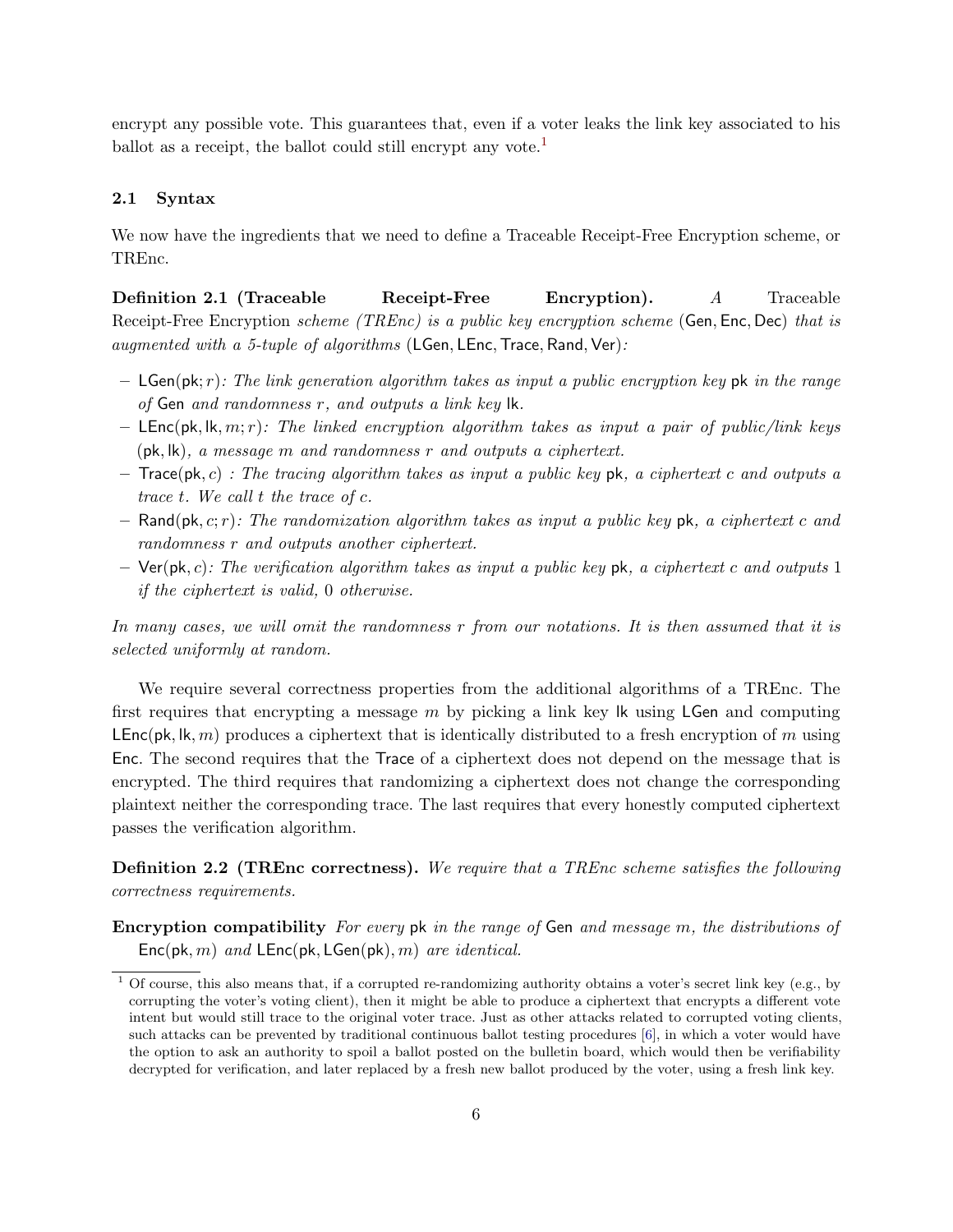- Link traceability For every pk in the range of Gen, every  $\mathsf{lk}$  in the range of LGen(pk), the encryptions of every pair of messages  $(m_0, m_1)$  trace to the same trace, that is, it always holds that Trace(pk, LEnc(pk, lk,  $m_0$ )) = Trace(pk, LEnc(pk, lk,  $m_1$ )).
- Publicly Traceable Randomization For every pk in the range of Gen, every message m and every c in the range of  $Enc(\mathsf{pk}, m)$ , we have that  $Dec(\mathsf{sk}, c) = Dec(\mathsf{sk}, Rand(\mathsf{pk}, c))$  and  $Trace(\mathsf{pk}, c) =$  $Trace(pk, Rand(pk, c)$ .
- Honest verifiability For every pk in the range of Gen and every messages m, it holds that  $Ver(pk, Enc(pk, m)) = 1$

#### <span id="page-8-0"></span>2.2 Security definitions

Verifiability We require several security properties from a TREnc. Our first property is fairly standard: a TREnc is verifiable if the Ver algorithm guarantees that a ciphertext is within the range of Enc. In other words, the ciphertext can be explained by some message  $m$ , some link key lk, and some coins, even if they are not easily computable.

<span id="page-8-2"></span>Definition 2.3 (Verifiability). A TREnc is verifiable if for every PPT adversary, the following probability is negligible in  $\lambda$ :

 $Pr[Ver(pk, c) = 1 \text{ and } c \notin Enc(pk, \cdot) | (pk, sk) \leftarrow Gen(1^{\lambda}); c \leftarrow \mathcal{A}(pk, sk)].$ 

TCCA security. We now turn to our central security definition, security against traceable chosen ciphertexts attacks, or TCCA security, which differs from all existing CCA-like notions by letting the adversary submit pairs of ciphertexts instead of pairs of messages, reflecting that we need security in front of adversarially chosen ciphertexts. In the TCCA security game (Fig. [1\)](#page-9-0), the adversary receives the public key and has access to a decryption oracle, as usual. It then submits a pair of ciphertexts that must be valid and have identical traces. One of the ciphertexts is randomized and returned to the adversary, who must decide which one it is. After receiving this challenge ciphertext, the adversary can still query the decryption oracle, but only on ciphertexts that have a trace different of his challenge ciphertext. So, the challenger must faithfully decrypt pre-challenge ciphertexts that have the same trace as the challenge ciphertext. Looking ahead, this decryption capability offers an easy but necessary mean allowing simulating the result of an election when proving receipt-freeness.

TCCA security guarantees that, if a voter submits a ciphertext that is randomized before it is posted on a public bulletin board, then the resulting ciphertext becomes indistinguishable from any other ciphertext that would have the same trace, and we know from the link traceability that the encryption of any vote could have that trace. This essentially guarantees the absence of a vote receipt.

<span id="page-8-1"></span>**Definition 2.4 (TCCA).** A TREnc is TCCA secure if for every PPT adversary  $A = (A_1, A_2)$  the experiment  $\text{Exp}_{\mathcal{A}}^{\text{tcca}}(\lambda)$  defined in Figure [1](#page-9-0) (left) returns 1 with a probability negligibly close in  $\lambda$  to 1  $\frac{1}{2}$ .

It is naturally possible to write a multi-challenge version of the  $Exp_{\mathcal{A}}^{tcca}(\lambda)$  experiment, which we call q-TCCA, in which the adversary can submit  $q$  pairs of ciphertexts. This leads to an equivalent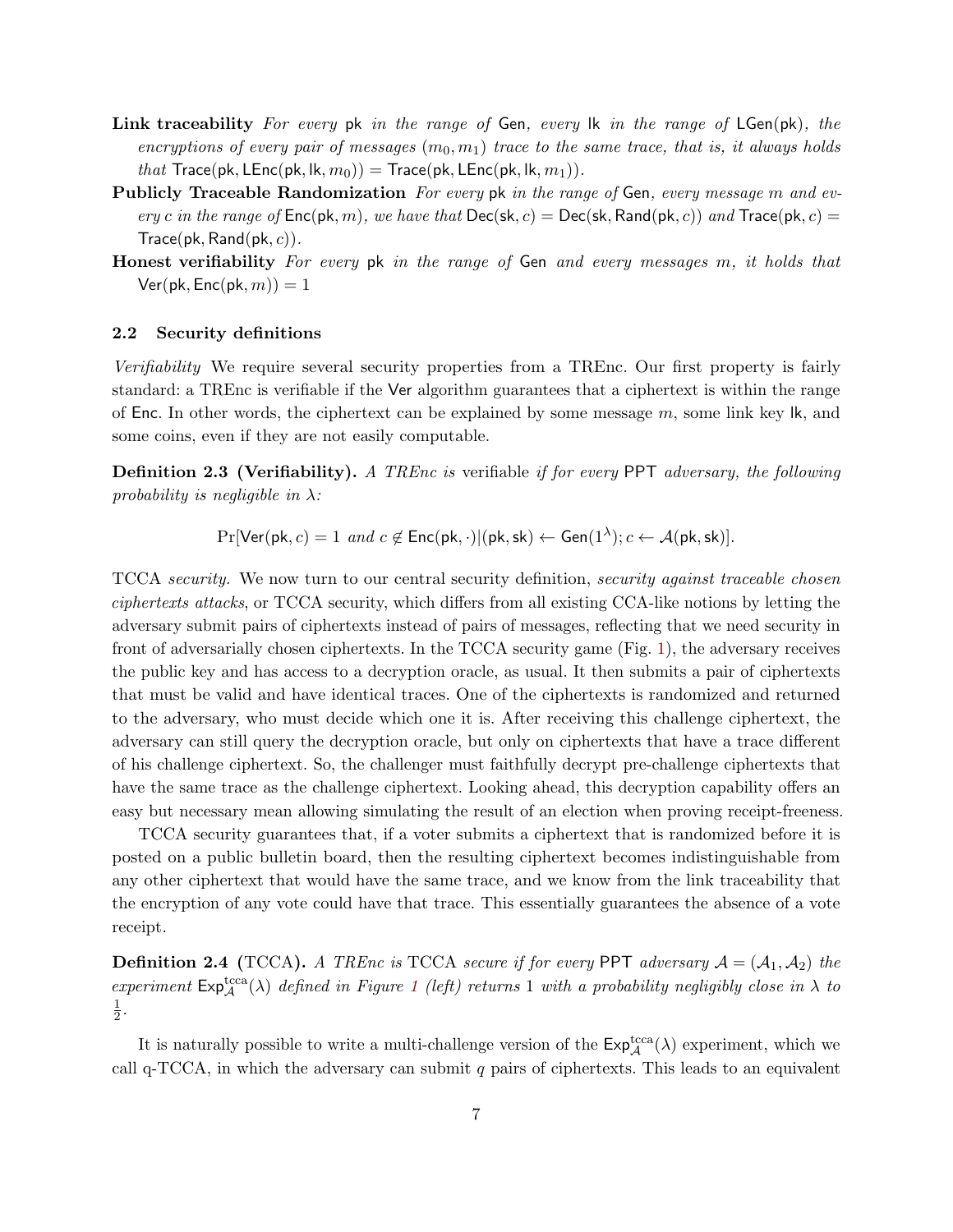| $Exp_{\Lambda}^{tcca}(\lambda)$                                                       | $Exp_{A}^{\text{trace}}(\lambda)$                                                |
|---------------------------------------------------------------------------------------|----------------------------------------------------------------------------------|
| $(\mathsf{pk}, \mathsf{sk}) \leftarrow \$ \mathsf{Gen}(1^{\lambda})$                  | $(\mathsf{pk}, \mathsf{sk}) \leftarrow \$ \mathsf{Gen}(1^{\lambda})$             |
| $(c_0, c_1, \mathsf{st}) \leftarrow \mathsf{A}_1^{\mathsf{Dec}(\cdot)}(\mathsf{pk})$  | $(m, st) \leftarrow \$\mathcal{A}_1(\text{pk}, sk)$                              |
| $b \leftarrow \$ \{0, 1\}$                                                            | $c \leftarrow \$$ Enc(pk, m)                                                     |
| <b>if</b> $Trace(pk, c_0) \neq Trace(pk, c_1)$ or                                     | $c^* \leftarrow \$ \mathcal{A}_2(c, st)$                                         |
| $\text{Ver}(\text{pk}, c_0) = 0$ or $\text{Ver}(\text{pk}, c_1) = 0$ then return b    | if $Trace(pk, c) = Trace(pk, c^*)$ and                                           |
| $c^* \leftarrow \$$ Rand(pk, $c_h$ )                                                  | $\textsf{Ver}(\textsf{pk}, c^*) = 1$ and $\textsf{Dec}(\textsf{sk}, c^*) \neq m$ |
| $b' \leftarrow \$\mathcal{A}_2^{\mathsf{Dec}^{\star}(\cdot)}(c^{\star}, \mathsf{st})$ | then return 1                                                                    |
| return $b'=b$                                                                         | else return 0                                                                    |

<span id="page-9-0"></span>Fig. 1. TCCA and trace experiments. In the TCCA experiment,  $A_2$  has access to a decryption oracle Dec<sup>\*</sup>( $\cdot$ ) which, on input c, returns  $\mathsf{Dec}(c)$  if  $\mathsf{Trace}(\mathsf{pk}, c) \neq \mathsf{Trace}(\mathsf{pk}, c^*)$  and test otherwise.

definition, as demonstrated in Appendix [B.](#page-31-0) We also stress that in the challenge query the adversary may know the random coins underlying  $c_0$  and  $c_1$  and may have drawn them from a specific secret distribution. The randomization leading to the challenge ciphertext  $c^*$  should thus erase any subliminal information binding  $c^*$  to the message in  $c_b$ . This definition introduces some technical difficulty when it comes to proving the TCCA security as it becomes harder to program the public key to ease the transition toward a game where we are able to inject an independent message in the plaintext in an undetectable way. Indeed, we have no clue at the setup time about the distribution of  $(c_0, c_1)$  and their common trace while the emulation of Rand(pk,  $c_b$ ) must preserve it without even knowing the underlying link keys.

TCCA security is reminiscent of the notion of publicly detectable replayable-CCA (pd-RCCA) security proposed by Canetti et al. [\[13\]](#page-28-9). The pd-RCCA security game is essentially the same as the CCA game, except for two main differences: a publicly computable equivalence relation is defined on ciphertexts and, after the challenge ciphertext has been received, the challenger will refuse to decrypt any ciphertext that is equivalent to this challenge ciphertext. Furthermore, ciphertexts that are in the same equivalence class must decrypt to the same message (for completeness, the full definition is available in Appendix [A.2\)](#page-30-2). The pd-RCCA security game looks appealing in the context of voting, because it captures this idea of having the possibility to re-randomize ciphertexts while also keeping a trace that could be detected through the equivalence relation. And, indeed, RCCA-secure encryption has been used in previous proposals of receipt-free voting schemes [\[14\]](#page-28-3).

There are three central differences, though, which motivate the introduction of the TCCA security game.

- The challenge ciphertexts of the pd-RCCA security game are always honestly computed and, as such, pd-RCCA security does not offer any guarantee in front of maliciously produced ciphertexts, as it would be the case when a voter tries to obtain a receipt for his vote.
- Contrary to pd-RCCA security, it can be observed that TCCA security says nothing about the hiding property of the **Enc** algorithm, since the adversary must distinguish based on outputs of Rand. An extreme case could define Enc as the identity function, Trace as mapping to a single constant trace, and Rand actually performing the encryption work, and this could still offer a TCCA secure scheme. The confidentiality requirements on Enc will be handled through the traceability and strong randomization properties below.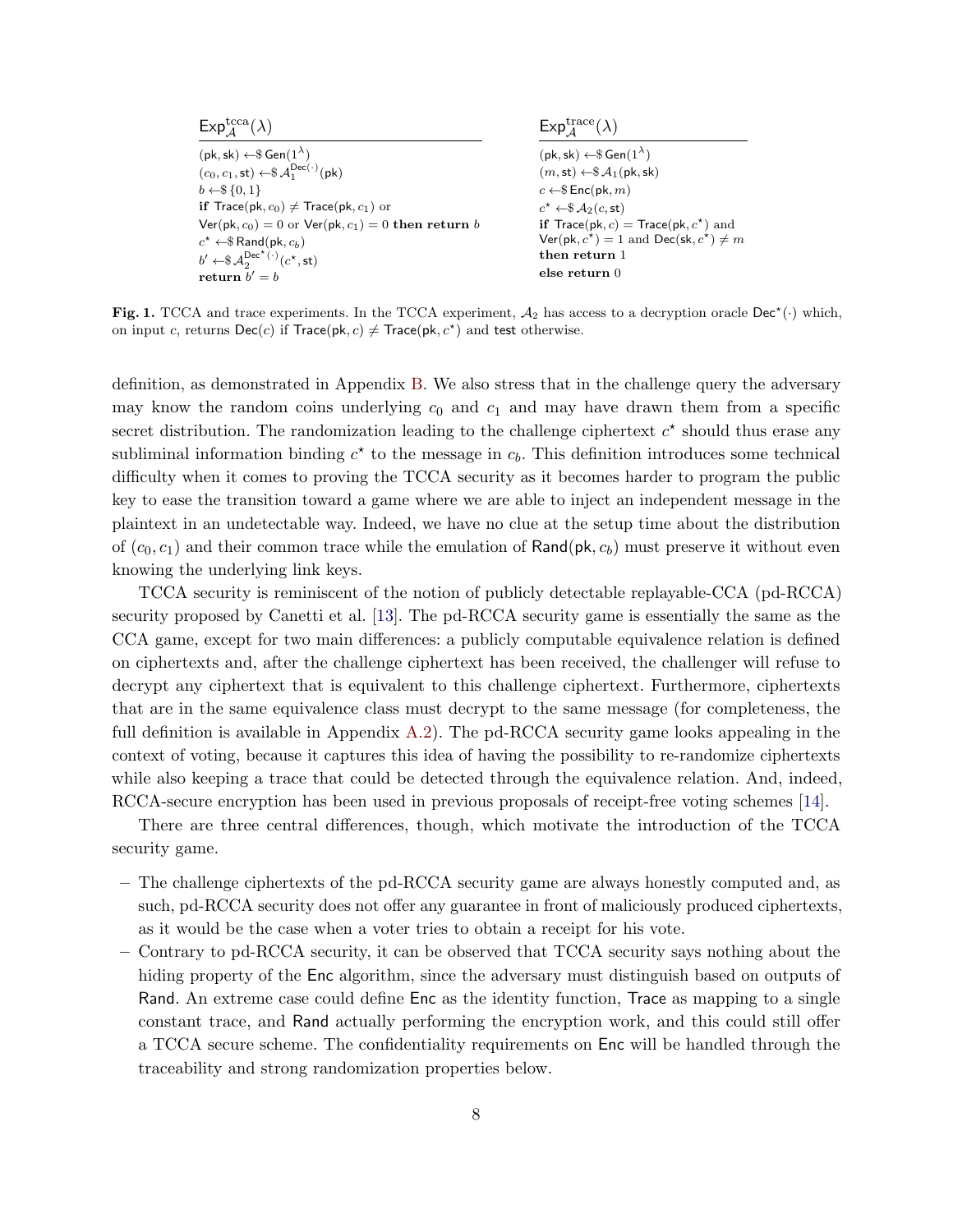– There is no requirement for TCCA security that trace equivalent ciphertexts decrypt to the same message: a single link key can be used to encrypt any message, and all the resulting ciphertexts would have the same trace (by the link traceability correctness property). We recall that this non-binding feature is essential for receipt-free voting.

As such, TCCA security is not comparable to pd-RCCA security. We show in Appendix [B](#page-31-0) that, under (different) additional conditions, implications can be proven in both directions for a natural variant of pd-RCCA security adapted to TREnc schemes.

Traceability and Strong Randomization. While TCCA security relates to a model in which the voting client may be corrupted but the re-randomization server is honest, we now focus on two central properties that are important when the voting client is honest and the re-randomization server might be corrupted.

The traceability property guarantees to the sender of a honestly encrypted message that no efficient adversary would be able to produce another ciphertext that traces to the same trace and would decrypt to a different message, even if the adversary knows the secret decryption key. So, even if a TREnc offers some form of ciphertext malleability, its traceability implies the non-malleability of the plaintexts. This is an important feature for the verifiability of a voting system: as long as the link key used to encrypt a vote remains secret, and the voter submits a single ciphertext encrypted with that link key, the voter is guaranteed that any ciphertext that would trace to his original ciphertext encrypts his original vote. (But, of course, using the link key, it remains possible to produce ciphertexts with the same trace that would decrypt to any vote.)

<span id="page-10-1"></span>**Definition 2.5 (Traceability).** A TREnc is traceable if for every PPT adversary  $A = (A_1, A_2)$ , the experiment  $Exp_{\mathcal{A}}^{trace}(\lambda)$  defined in Figure [1](#page-9-0) (right) returns 1 with a probability negligible in  $\lambda$ .

The second property, strong randomization, requires that the output of the Rand algorithm applied to any valid ciphertext is distributed just as a random encryption of the same message with the same link key.

<span id="page-10-0"></span>**Definition 2.6 (Strong Randomization).** A TREnc is strongly randomizable if for every  $c \in \mathsf{LEnc}(pk, lk, m)$  with pk in the range of Gen and lk in the range of  $\mathsf{LGen}(pk)$ , the following computational indistinguishability relation holds:

$$
\mathsf{Rand}(\mathsf{pk}, c) \approx_c \mathsf{LEnc}(\mathsf{pk}, \mathsf{lk}, m)
$$

Requiring strong randomization together with TCCA security guarantees that Enc actually hides messages. CPA security comes easily: when the CPA adversary sends  $(m_0, m_1)$  to the TCCA adversary, the TCCA adversary can encrypt the 2 messages using a single random link key and send them to the TCCA challenger, which will return a randomization of one of them. Strong randomization guarantees that this is distributed exactly like an encryption of one of the two messages, and we can send the result to the CPA adversary, who will then offer the answer expected for the TCCA game. We show a stronger implication to RCCA security in Appendix [B.2.](#page-32-0)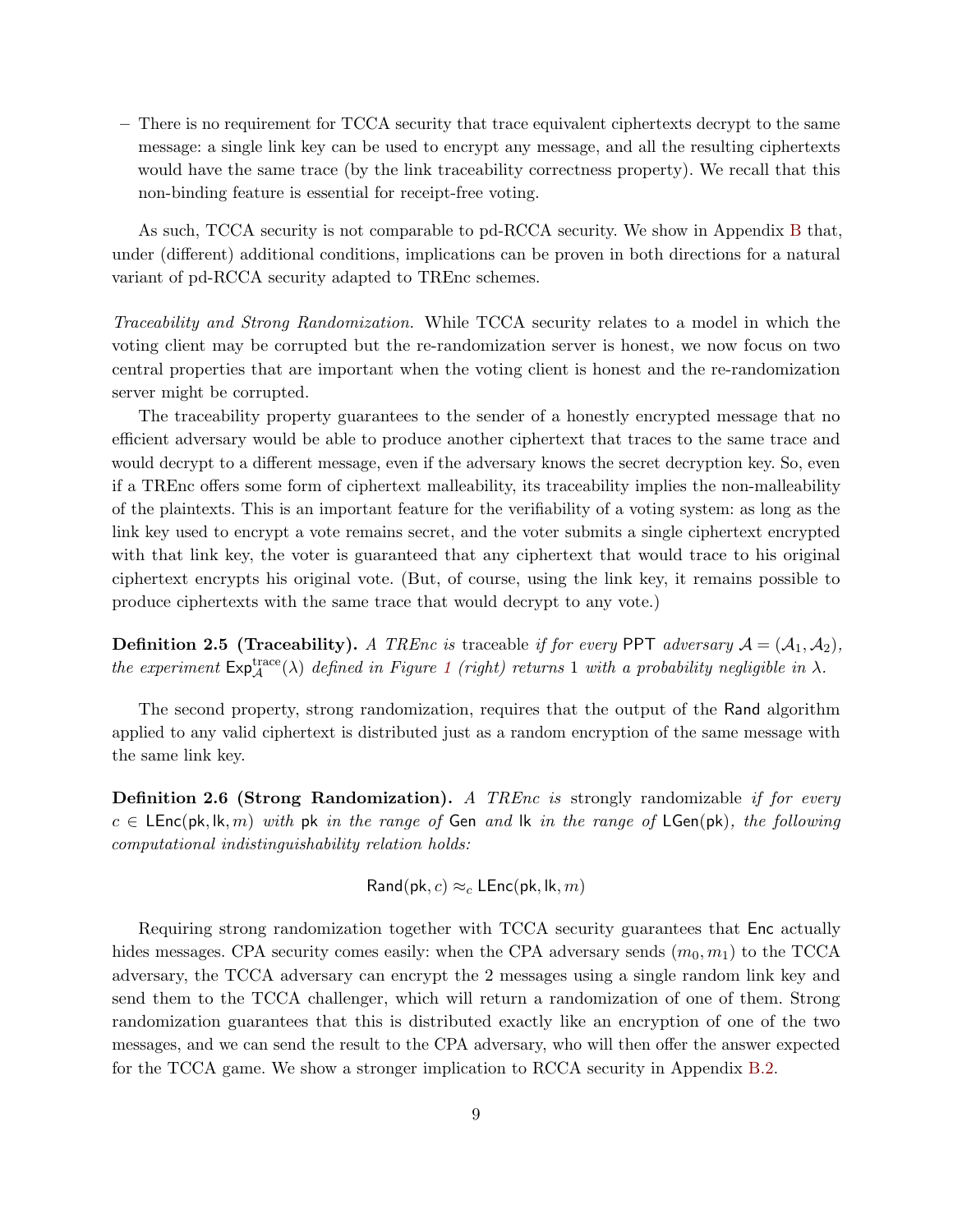# <span id="page-11-0"></span>3 Towards a generic TREnc

We are now interested in exploring how a TREnc could be designed from existing tools. The core TREnc security feature comes from the TCCA security game, in which the adversary submits a pair of ciphertexts with identical traces and receives a re-randomization of one of them. If we want relate this game to a more standard RCCA-style security definition in which the adversary submits a pair of plaintext and receives an encryption of one of them, we need to be able to translate a re-randomization query on two ciphertexts into an encryption query on the two corresponding plaintexts. But there is an additional constraint that needs to be satisfied: the ciphertext resulting from the encryption query needs to have the same trace as the original ciphertexts. In other words, we need to be able to decrypt the challenge ciphertexts from the TCCA game, but also to extract the link key that they contain. We capture this last idea in an augmented version of a TREnc, which we call extractable TREnc.

### <span id="page-11-1"></span>3.1 Extractable TREncs

Essentially, an extractable TREnc makes it possible to produce encryption keys together with a trapdoor using a TrapGen algorithm. Using that trapdoor, it becomes possible to extract, from any ciphertext, a link key that makes it possible to produce new ciphertexts with the same trace as the original one. This in turn implies the possibility to break the traceability of the scheme.

<span id="page-11-3"></span>Definition 3.1 (Extractable TREnc). An extractable TREnc is a TREnc with two additional algorithms TrapGen and LExtr:

- $-$  TrapGen(1<sup> $\lambda$ </sup>): The trapdoor generation algorithm takes as input the security parameter and outputs a tuple of public/secret/trapdoor keys (pk, sk, tk). We require the distribution of the (pk, sk) pairs produced by  $\mathsf{TrapGen}(1^\lambda)$  to be identical to the one of the outputs of  $\mathsf{Gen}(1^\lambda)$ .
- $-$  LExtr(tk, c): The link extraction algorithm takes as input the trapdoor key and a ciphertext and returns a link key lk such that, if c is in the range of  $Enc(pk, \cdot)$  with pk in the range of Gen, then c is in the range of  $LEnc(pk, lk, \cdot)$ .

It is fairly natural to require that ciphertexts can only be consistent with one single link key, hence guaranteeing a unique link key extraction.

**Definition 3.2 (Unique Extraction).** An extractable TREnc has unique extraction if, for every  $(pk, sk, tk)$  in the range of TrapGen and lk in the range of  $LGen(pk)$ , we have that:

– LExtr(c, tk) = lk whenever  $c \in$  LEnc(pk, lk, ·);

– LExtr(c<sub>0</sub>,tk) = LExtr(c<sub>1</sub>,tk) whenever we have Trace(pk, c<sub>0</sub>) = Trace(pk, c<sub>1</sub>) and c<sub>0</sub>, c<sub>1</sub>  $\in$  Enc(pk, ·).

# <span id="page-11-2"></span>3.2 A TREnc flavored variant of pd-RCCA security

Based on an extractable TREnc, we now propose an RCCA-like security definition, pd<sup>\*</sup>-RCCA-security, which shares much of the spirit of the pd-RCCA notion of Canetti et al. [\[13\]](#page-28-9), but is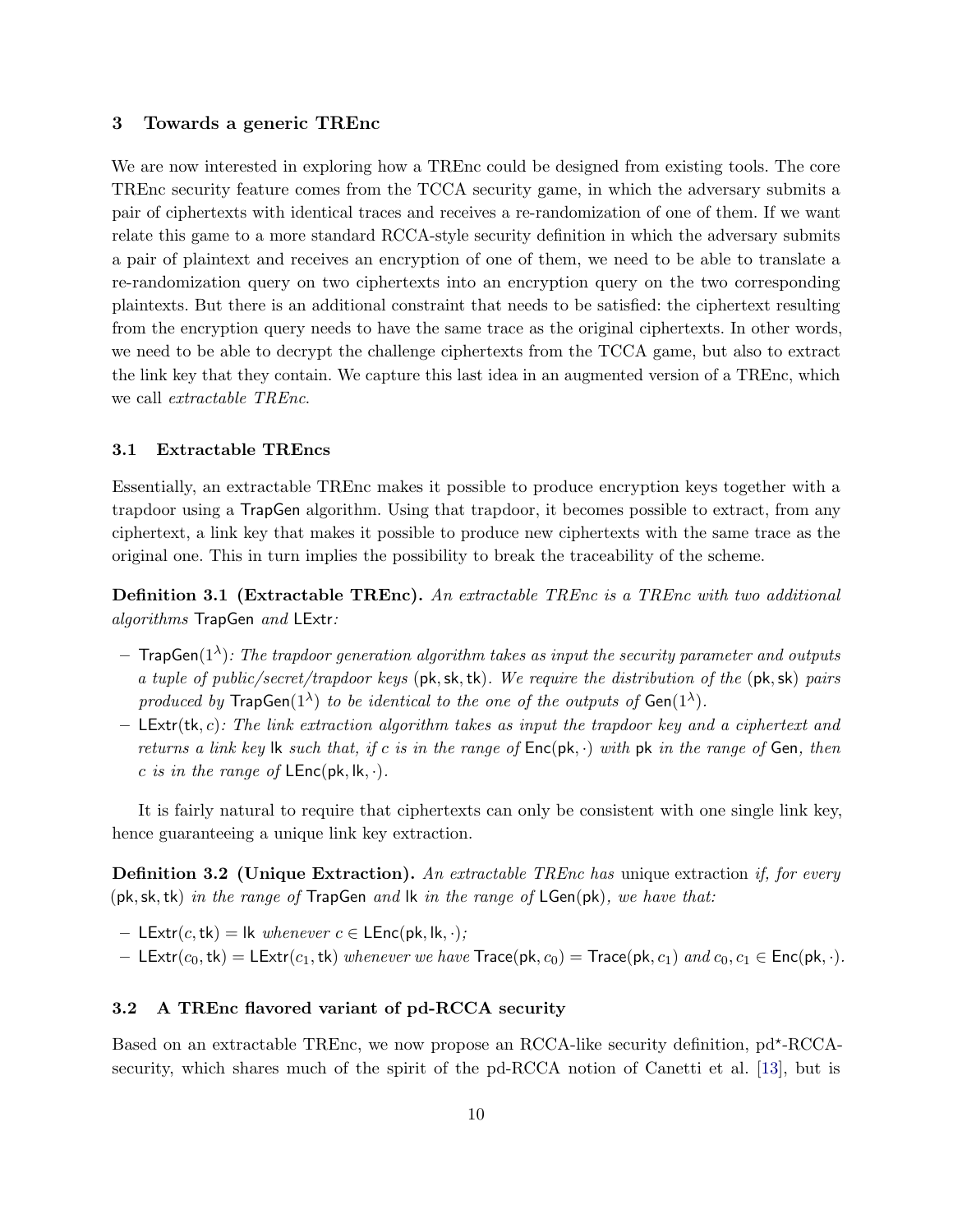rather tailored as a useful intermediary notion for achieving TCCA security: we will show that any pd? -RCCA-secure extractable TREnc is also TCCA secure. Eventually, we will show how to achieve pd? -RCCA-security from existing tools.

**Definition 3.3 (pd<sup>\*</sup>-RCCA).** An extractable TREnc is pd<sup>\*</sup>-RCCA-secure if for any PPT adversary  $A = (A_1, A_2)$  $A = (A_1, A_2)$  $A = (A_1, A_2)$ , the experiment  $Exp_A^{pd \star -rcca}(\lambda)$  in Figure 2 returns 1 with a probability negligibly close on  $\lambda$  to  $\frac{1}{2}$ .

> $\mathsf{Exp}^{\mathrm{pd}^\star\text{-rcca}}_\mathcal{A}(\lambda)$  $(\mathsf{pk},\mathsf{sk},\mathsf{tk}) \leftarrow \$\mathsf{TrapGen}(1^\lambda)$  $(m_0, m_1, \mathsf{lk}, \mathsf{st}) \leftarrow \text{\$A}_1^{\mathsf{Dec}(\mathsf{sk}, \cdot), \mathsf{LEXtr}(\mathsf{tk}, \cdot)}(\mathsf{pk})$  $b \leftarrow \$ \{0, 1\}$ if  $lk = \bot$  then  $c^* \leftarrow \$ \mathsf{Enc}(\mathsf{pk}, m_b)$ else  $c^* \leftarrow \$$  LEnc $(\textsf{pk}, \textsf{lk}, m_b)$  $b' \leftarrow \$\mathcal{A}_2^{\mathsf{Dec}^{\star}(\mathsf{sk},\cdot),\mathsf{LExtr}(\mathsf{tk},\cdot)}(c^{\star},\mathsf{st})$  $\mathbf{return } \, \bar{b} = b'$

<span id="page-12-0"></span>Fig. 2. pd<sup>\*</sup>-RCCA experiment. Here, Dec<sup>\*</sup>(sk, c) is a decryption oracle that returns test if  $Trace(pk, c) = Trace(pk, c^*)$ and  $Dec(\mathsf{sk}, c)$  otherwise.

Just as in the pd-RCCA security definition, our adversary receives a public key, then can make decryption queries, make a challenge query on a pair of plaintexts, receive an encryption  $c^*$  of one of them, and then make more decryption queries, provided that they are not about ciphertexts that are equivalent to  $c^*$ . Here the notion of equivalent ciphertext is defined by ciphertexts with identical traces, which does not imply that they decrypt to the same plaintext, contrary to the compatibility requirement of pd-RCCA security. The extra features of pd<sup>\*</sup>-RCCA security, which come naturally in the context of an extractable TREnc, are that:

- On top of having access to a decryption oracle, the adversary has access to a LExtr oracle that gives him the possibility to extract the link key from any ciphertext.
- During his challenge query, the adversary can provide a link key on top of its two plaintexts: the challenge ciphertext will then be computed using that link key.

As announced, a pd<sup>\*</sup>-RCCA-secure and strongly randomizable extractable TREnc is also TCCAsecure.

**Theorem 3.4.** If a TREnc scheme  $T$  is extractable, strongly randomizable, and  $pd^*$ -RCCA-secure, then it is TCCA secure. More precisely, if the advantages of any PPT adversary at strong randomization and pd\*-RCCA experiment are respectively bounded by  $\varepsilon_{SR}$  and  $\varepsilon$ , then for any PPT adversary A, we have  $Pr[\text{Exp}^{\text{tcca}}_{\mathcal{A},T}(\lambda) = 1] \leq \frac{1}{2} + \varepsilon_{SR} + \varepsilon$ .

Proof. (See Appendix [B.1](#page-31-2) for details.) The decryption queries from the TCCA adversary are forwarded to the pd<sup>\*</sup>-RCCA challenger. When the TCCA adversary makes his challenge query on  $(c_0, c_1)$ , the reduction obtains the corresponding link key and plaintexts by querying the pd\*-RCCA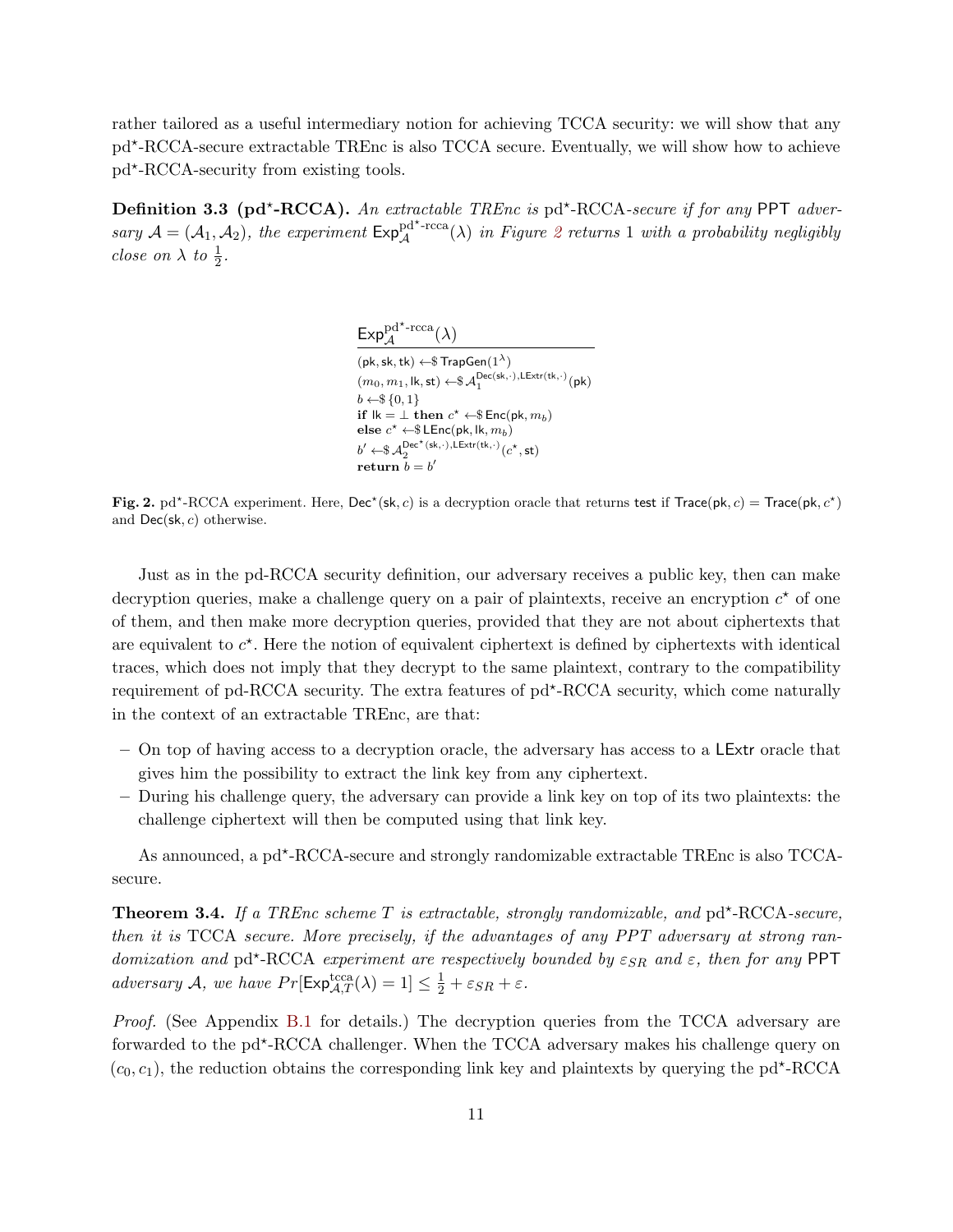challenger, and sends them as pd\*-RCCA challenge. The resulting ciphertext is correctly distributed thanks to strong randomizability, and has the correct trace thanks to the extractability. The winning probability of the TCCA adversary is then negligibly close to the winning probability of the resulting pd\*-RCCA adversary.

# <span id="page-13-0"></span>3.3 Building a pd<sup>\*</sup>-RCCA-secure extractable TREnc

We are now ready to build a TREnc. As a first natural building block, we use a signature on randomizable ciphertexts (SRC), as introduced by Blazy et al. [\[10\]](#page-28-2). In an SRC, any signed ciphertext can be publicly re-randomized, and the signature can be publicly adapted so that it remains valid for the new ciphertext.

We can easily obtain the structure of a TREnc from an SRC by defining the LGen function as setting lk as a fresh signing key for the SRC, and the LEnc function as encrypting the plaintext using a randomizable encryption scheme, then signing that ciphertext using lk. The trace of a ciphertext would then be the signature verification key.

This offers a promising skeleton, but it is not sufficient to obtain  $pd^*$ -RCCA security: as it is, the adversary could simply remove the signature from the challenge ciphertext, sign that ciphertext with a fresh key in order to obtain a different trace, and ask for the decryption of the result, which would be granted.

A natural solution to this problem is to link the trace to the ciphertext using tag-based encryption [\[27\]](#page-29-10) mechanism. In a tag-based encryption scheme, the encryption and decryption functions take an arbitrary tag as an extra input, and the decryption of a ciphertext with an incorrect tag will fail. We rely on the standard notion of weak-CCA security for tag based encryption [\[32\]](#page-29-11), which is the CCA security game excepted that the challenge ciphertext is produced using an adversarially chosen tag, and that no decryption query can be made using that tag (only) after the challenge phase. This security game nicely fits our pd\*-RCCA security game, in which the trace derived from the link key submitted by the adversary can be used as a tag, and guarantees that no ciphertext can be modified in such a way that it successfully decrypts with a tag that is different of the original one. We note that we must be able to decrypt pre-challenge queries that already contains the "challenge tag" of the adversary, which prevents us from only relying on (weak) selective-tag security.

But we still need to be able to extract the link key from a tag-based ciphertext. This can be done fairly easily, by augmenting our encryption process with the requirement to encrypt the link key using a randomizable CPA-secure encryption scheme, and to add a randomizable ZK proof that the encrypted link key is indeed the one that is used as tag for the tag-based encryption. Extraction would then simply proceed by decrypting that CPA ciphertext. (In particular, it does not rely on any extraction property of the ZK proof system: we just need its soundness.)

So, to summarize we build an extractable TREnc from the following ingredients:

- A randomizable weakly CCA secure tag-based encryption scheme (TBGen, TBEnc,TBDec).
- An SRC compatible with the tag-based encryption scheme, which includes a signature scheme (SGen, Sign, SVer).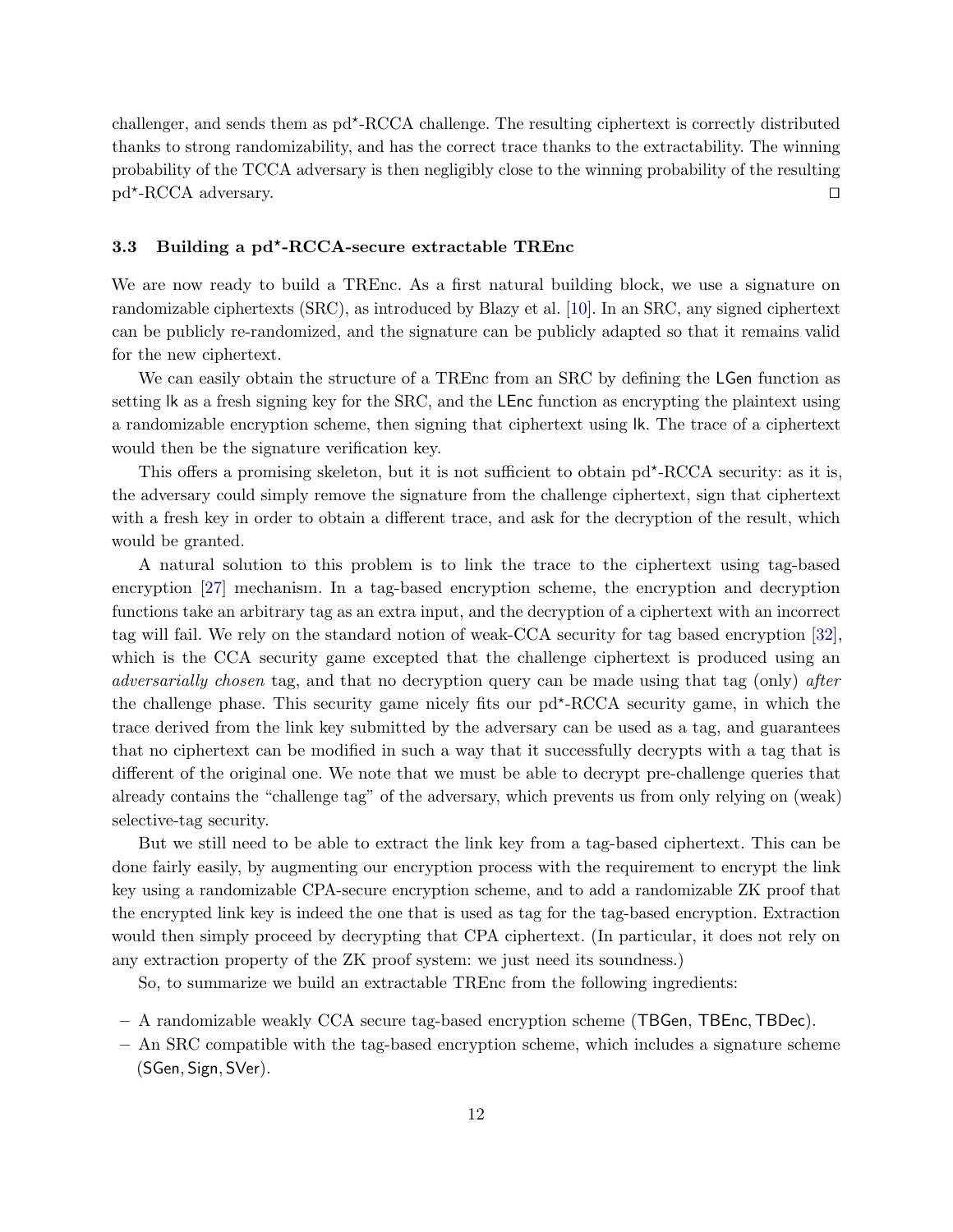- A randomizable CPA secure public key encryption scheme (EGen, EEnc, EDec).
- A randomizable NIZK proof system (Prove, VerifyProof) that, on input  $(c_{the}, c_{extr})$  and associated public keys, demonstrates that  $c_{extr}$  is an encryption with EEnc of the signing key whose corresponding verification key has been used as a tag in order to compute  $c_{the}$  using TBEnc.

And the blueprint of our TREnc is as follows:

- TrapGen uses TBGen to produces a key pair (tpk, tsk), and EGen to produce a key pair  $(e_{extr}, d_{extr})$ . It returns  $pk = (tpk, e_{extr})$ , sk = tsk and tk =  $d_{extr}$ .
- LGen sets lk as a signing key obtained from Sign. We assume that the corresponding signature verification key vk can be derived from lk.
- LEnc encrypts the message  $m$  as follows:
	- $c_{the}$  = TBEnc(tpk, lk, m);
	- $\sigma =$  Sign(lk,  $c_{the}$ );
	- $c_{extr} = \text{EEnc}(e_{extr}, lk);$
	- $\pi = \text{Prove}(c_{the}, c_{extr}; \text{lk})$

The ciphertext is made of these 4 elements, together with vk.

- Dec returns TBDec(tsk, vk,  $c_{the}$ )
- Trace returns vk.
- Rand re-randomizes  $c_{the}$ , adapts  $\sigma$  accordingly, re-randomizes  $c_{extr}$ , and re-randomizes and adapts π.
- Ver accepts a TREnc ciphertext if the two ciphertexts that it contains are valid, if the signature is valid, and if the ZK proof verifies.
- LExtr returns EDec(tsk,  $c_{extr}$ ).

A complete description of this generic TREnc, together with proofs of its security, is available in Appendix [C.](#page-34-0) This section showed that the notion of extractable TREnc offers a convenient companion for a TREnc: it is possible to build an extractable TREnc from relatively common, yet strong, building blocks, and the proof of TCCA security of this TREnc comes relatively easily because we can design a pd-RCCA-like security notion for extractable TREnc that implies our new TCCA security notion. The resulting construction is however expected to be fairly expensive since, in the standard model, all known instantiations of the building blocks (see Section [C,](#page-34-0) for instance) relies on a bit-by-bit decomposition of the message or the secret singing key of which the ciphertext must contain a (malleable) ZK proof of. Nevertheless, providing this extractability feature is an artifice for the construction that is not necessary for the security of the TREnc, but as far as we know there is no obvious generic construction leading to a TREnc without extractability. In the next section we turn to the construction of an ad-hoc efficient instance of a TREnc based on a standard computational assumption that also avoid the costly bit-by-bit decomposition.

# <span id="page-14-0"></span>4 Pairing-Based Construction under SXDH

This section provides a secure TREnc in the standard model, only relying on the SXDH assumption and on a CRS. Contrary to our previous construction, this one is not extractable – extractability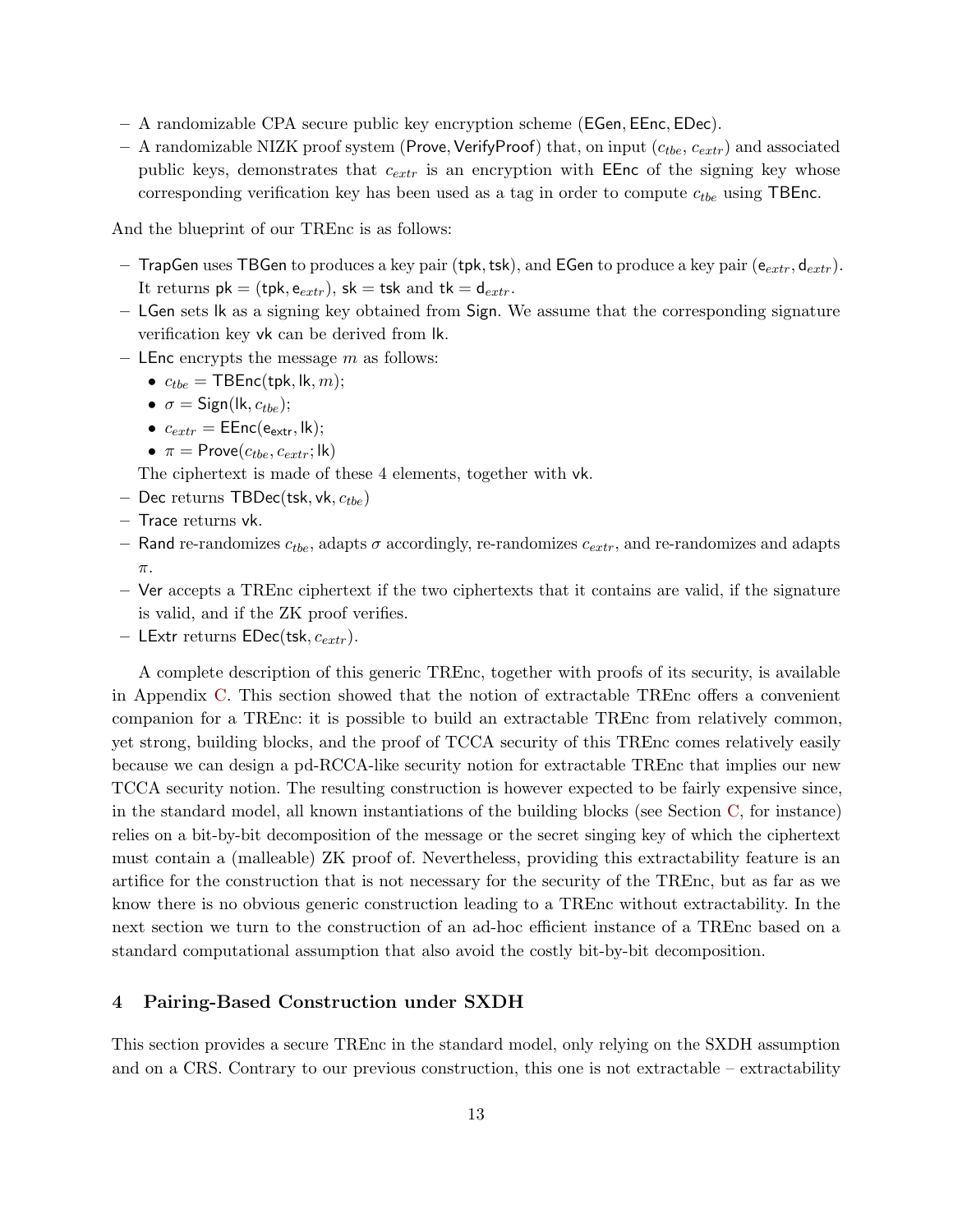was just a convenience but does not offer and security benefit. This allows us to get a more efficient solution, here, in asymmetric bilinear groups. Moreover, our construction enjoys a short public-key and short ciphertexts as they only contain a constant number of group elements to encrypt a full group element, contrary to previous proposals that required to process the message bit by bit [\[10](#page-28-2)[,14\]](#page-28-3).

We first introduce the cryptographic assumptions on which we will rely, as well as the main existing building block that we will use: linearly homomorphic structure-preserving signatures.

### <span id="page-15-0"></span>4.1 Computational setting

We rely on an efficient **Setup** algorithm that generates common public parameters **pp**. Given a security parameter  $\lambda$ , Setup(1<sup> $\lambda$ </sup>) generates a bilinear group  $pp = (\mathbb{G}, \hat{\mathbb{G}}, \mathbb{G}_T, p, e, g, \hat{g}, \hat{h})$  of prime order  $p > 2^{\text{poly}(\lambda)}$  for some polynomial poly, where  $g \leftarrow \mathcal{G}$  and  $\hat{g}, \hat{h} \leftarrow \hat{\mathcal{G}}$  are random generators and  $e : \mathbb{G} \times \hat{\mathbb{G}} \to \mathbb{G}_T$  is a bilinear map. In this setting, we rely on the SXDH assumption, which states that the DDH problem must be hard in both  $\mathbb{G}$  and  $\hat{\mathbb{G}}$ . Following the Groth-Sahai standard notation, we also define the linear map  $\iota : \mathbb{G} \to \mathbb{G}^2$  with  $\iota : Z \mapsto (1, Z)$ .

# <span id="page-15-1"></span>4.2 Linearly Homomorphic Structure-Preserving Signatures

A central tool for our efficient TREnc construction is linearly homomorphic structure-preserving signatures. The structure preserving  $[2][1]$  $[2][1]$  property makes it possible to sign messages that are group elements (and not just bits as in schemes based on the Waters signature), while the additional linearly homomorphic feature, introduced by Libert et al. [\[30\]](#page-29-12), will be used to make the signatures randomizable while guaranteeing the non-malleability of the plaintext.

- **Keygen(pp, n):** given the public parameter pp and the (polynomial) space dimension  $n \in \mathbb{N}$ , choose  $\chi_i, \gamma_i \leftarrow \mathcal{Z}_p$  and compute  $\hat{g}_i = \hat{g}^{\chi_i} \hat{h}^{\gamma_i}$ , for  $i = 1$  to n. The private key is  $\mathsf{sk} = \{(\chi_i, \gamma_i)\}_{i=1}^n$  and the public key is  $pk = {\hat{g}_i}_{i=1}^n \in \mathbb{G}^n$ .
- $Sign(sk, (M_1, \ldots, M_n))$ : to sign a vector  $(M_1, \ldots, M_n) \in \mathbb{G}^n$  using  $sk = \{(\chi_i, \gamma_i)\}_{i=1}^n$ , output  $\sigma = (Z, R) = (\prod_{i=1}^{n} M_i^{\chi_i}, \prod_{i=1}^{n}, M_i^{\gamma_i}).$
- **SignDerive(pk,**  $\{(\omega_i, \sigma^{(i)})\}_{i=1}^{\ell}$ ): given pk as well as  $\ell$  tuples  $(\omega_i, \sigma^{(i)})$ , parse  $\sigma^{(i)}$  as  $\sigma^{(i)} = (Z_i, R_i)$ for  $i = 1$  to  $\ell$ . Return the triple  $\sigma = (Z, R) \in \mathbb{G}$ , where  $Z = \prod_{i=1}^{\ell} Z_i^{\omega_i}$ ,  $R = \prod_{i=1}^{\ell} R_i^{\omega_i}$ .
- **Verify(pk,**  $\sigma$ **,**  $(M_1, \ldots, M_n)$ **):** given  $\sigma = (Z, R) \in \mathbb{G}^2$  and  $(M_1, \ldots, M_n)$ , return 1 if and only if  $(M_1, \ldots, M_n) \neq (1_{\mathbb{G}}, \ldots, 1_{\mathbb{G}})$  and  $(Z, R)$  satisfies

$$
e(Z, \hat{g}) \cdot e(R, \hat{h}) = \prod_{i=1}^{n} e(M_i, \hat{g}_i) .
$$
 (1)

### <span id="page-15-2"></span>4.3 Intuition of our construction

To encrypt a message  $m \in \mathbb{G}$ , we combine a CPA encryption  $\boldsymbol{c} = (c_0, c_1, c_2)$  of the form  $c_0 = m \cdot f^{\theta}$ ,  $c_1 = g^{\theta}, c_2 = h^{\theta}$  and and a randomizable publicly verifiable proof that  $\log_g c_1 = \log_h c_2$ , à la Cramer-Shoup. For that purpose, we can rely on the idea to include a one-time LHSP signature on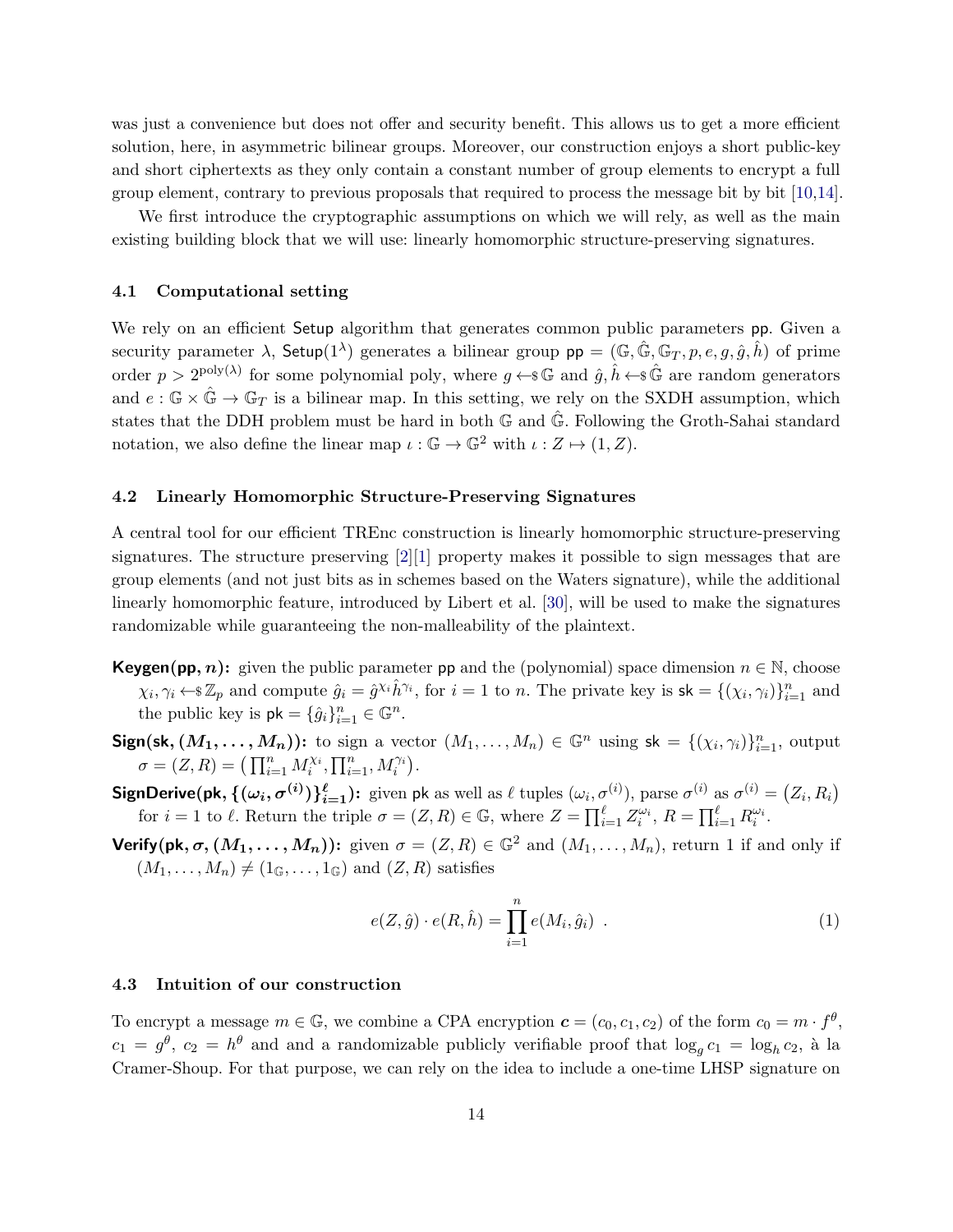top of c as first suggested in [\[30\]](#page-29-12). That means that the public key contains an LHSP signature  $\Sigma$  on  $(g, h)$  so that we can derive a signature on  $(g, h)^\theta$  if indeed  $(c_1, c_2)$  lies in span $\langle (g, h) \rangle$  by computing  $\pi = \Sigma^{\theta}$ . Such a proof is quasi-adaptive [\[25\]](#page-29-13) as the CRS depends on the language of which we have to prove membership. Here, the public key includes a CRS that contains a signature on the basis of the linear subspace span $\langle (g, h) \rangle$  of  $\mathbb{G}^2$ . Given c and the LHSP signature  $\pi$  one can easily randomize the ciphertext as follows: compute  $c' = c \cdot (f, g, h)$ <sup> $\theta'$ </sup>, and adapt the proof  $\pi' = \pi \cdot \Sigma^{\theta'}$ . While this solution is perfectly randomizable and the signing key allows to perfectly simulate the proof, it only provides a CCA1 security. Still, this technique has been enhanced to provide tag-based simulation-sound proof system which is reminiscent to building CCA-like secure encryption. The underlying technique is to generate a one-time key pair (opk, osk) of some one-time signature scheme that will be discussed in the next paragraph, and to define the tag as  $\tau = H(\mathsf{opk})$ , for some collision-resistant hash function  $H<sup>2</sup>$  $H<sup>2</sup>$  $H<sup>2</sup>$  before computing  $\pi$  that  $(c_1, c_2)$  lies in span $\langle (g, h) \rangle$  based on  $\tau$ . The ciphertext is then completed by signing  $(c, \pi)$  with osk, resulting in the ciphertext  $(c, \pi, \sigma,$  opk). A natural solution would be to borrow the first solution due to [\[31\]](#page-29-14) but it only provides selective-tag simulation soundness. Since we will be using opk as the trace of our TREnc construction, the TCCA security implies that our underlying tag-based encryption must achieve tag-based weak CCA security, and selective-tag security is not enough (see Section [C.2\)](#page-35-0). Indeed, the tag  $\tau^* = H(\mathsf{opk}^*)$  involved in the challenge ciphertext may be chosen by the adversary at any time. Furthermore, we must be able to answer any pre-challenge decryption queries, so even those that already used  $\tau^*$ . That means that we cannot program the public key to embed  $\tau^*$  that will help us to incorporate an SXDH instance in the computation of the challenge ciphertext. Fortunately, by including a signature  $\Sigma_u$  on  $(g, h, 1, 1)$  and another signature  $\Sigma_v$  on  $(1,1,g,h)$  in the public key, given a tag  $\tau$ , the computation of  $\pi = (\Sigma_u^{\tau} \Sigma_v)^{\theta}$ due to [\[28\]](#page-29-15) is an LHSP signature on  $(c_1^{\tau}, c_2^{\tau}, c_1, c_2)$  which gives us the expected security and still enjoys a perfect randomizability, but for the given tag  $\tau$  (and trace opk), only, which is still what we were looking for.

Now, we come back on the signature  $\sigma$  of  $(c, \pi)$ . Usually, (opk, osk) is a key pair of a strongly unforgeable signature scheme providing non-malleability of ciphertext. However, we want to keep the malleability of the ciphertext as we want to be able to fully randomize it up to opk that will serve as our trace, but we also want to retain the non-malleability of the encrypted message  $m$ to satisfy traceability. Here again, in the standard model under SXDH, LHSP signature scheme comes in handy. If our fresh key pair (opk, osk) is generated from a one-time LHSP signature scheme, we can fix the message and preserve the randomizability of  $(c, \pi)$  by computing onetime LHSP signatures  $\sigma_1$  on  $(g, c_0, c_1, c_2)$  and  $\sigma_2$  on  $(1, f, g, h)$ . Like this, when we randomize  $(c, \pi, \sigma_1, \sigma_2)$  as  $c' = c \cdot (f, g, h)^{\theta'}$ ,  $\pi' = \pi \cdot (\Sigma_u^{\tau} \Sigma_v)^{\theta'}$  we can also adapt the signature  $\sigma'_1 = \sigma_1 \cdot \sigma_2^{\theta'}$  $(e, \pi, o_1, o_2)$  as  $e = e \cdot (f, g, h)$ ,  $\pi = \pi \cdot (2_u 2_v)$  we can also adapt the signature  $o_1 = o_1 \cdot o_2$ <br>on  $(g, c'_0, c'_1, c'_2) = (g, c_0, c_1, c_2) \cdot (1, f, g, h)^{\theta'}$ , and simply keep  $\sigma_2$ . While the correctness follows by inspection, we have several comments to make that are less obvious. First, the reason why we are no more able to modify m is due to the presence of the constant q that must be the first component of the signed vector associated to  $\sigma_1$  and any adaptation  $\sigma'_1$ . Modifying m requires computing a one-time LHSP signature on a vector necessarily outside the span generated by  $(g, c_0, c_1, c_2)$  and  $(1, f, g, h)$ . Second, the signature  $\sigma_2$  is unchanged during the randomization. Still, it is a signature on a fixed

<sup>&</sup>lt;sup>2</sup> H must not only be second-preimage resistance as in [\[27\]](#page-29-10) since the adversary can choose  $\mathsf{opk}^*$  adaptively.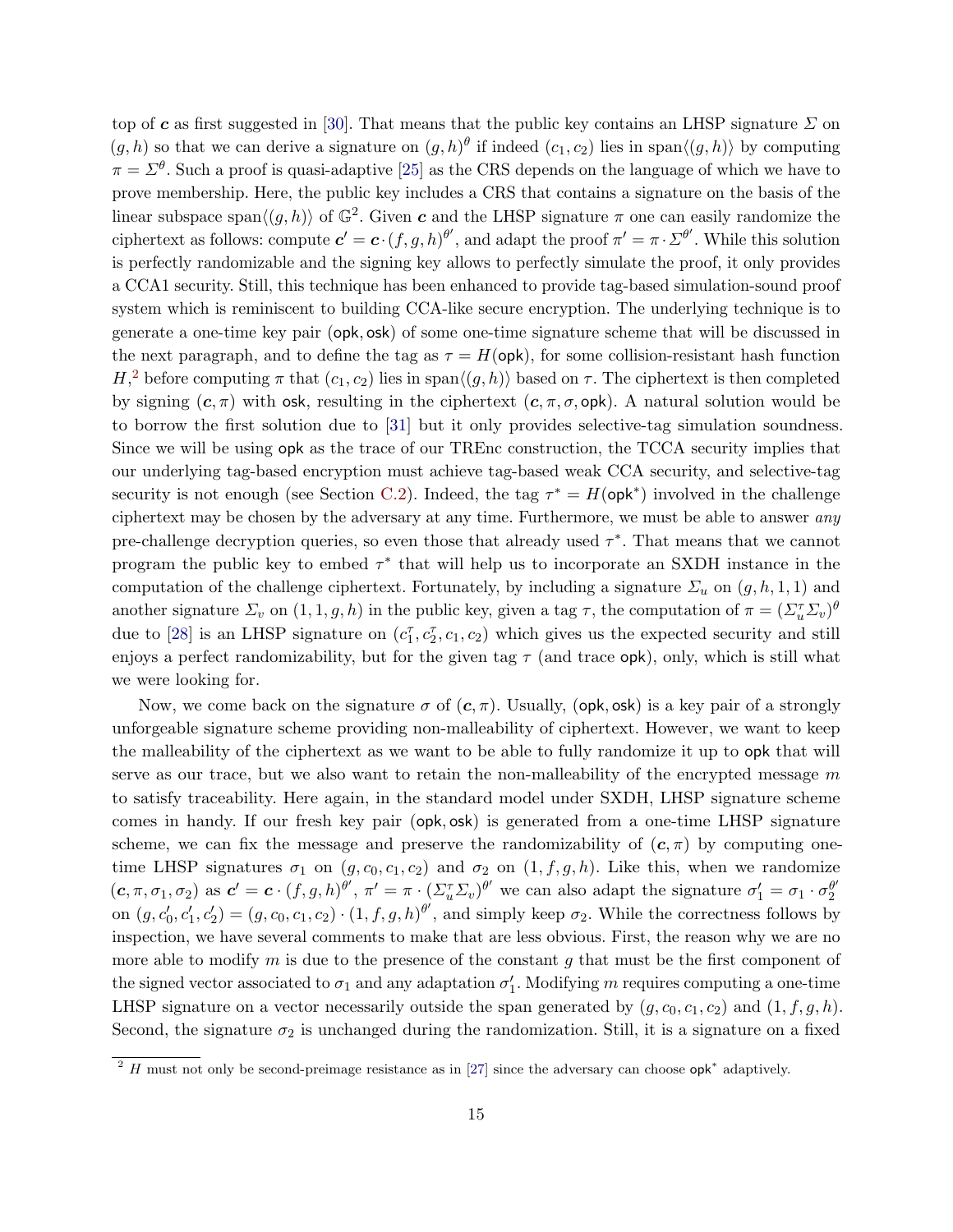vector and the one-time LHSP signing algorithm is deterministic. Moreover, if we have two distinct signatures on a single vector we can solve SXDH. That means that any other adversarially generated ciphertext for opk (as the adversary might know osk) will have to share  $\sigma_2$  and our randomizability holds. Third, while the tag-based simulation-sound  $QA-NIZK$  proof  $\pi$  can be simulated if we embed a random triple  $(F, G, H)$  into  $(c_0, c_1, c_2)$  we also have to produce a valid looking adaptation of  $\sigma_1$ while we do not know osk<sup>\*</sup>. To avoid extracting osk from a costly bit-by-bit proof of knowledge in the standard model since osk consists of random scalars,<sup>[3](#page-0-1)</sup> we would like to add  $(1, F, G, H)$  in the public key and requires the ciphertext to further compute a signature  $\sigma_3$  on it with osk. However, if we reveal  $(1, F, G, H)$ , computing  $(g, c_0^*, c_1^*, c_2^*) = (g, c_0, c_1, c_2) \cdot (1, f, g, h)^{\theta^*} \cdot (1, F, G, H)^{\rho^*}$  allows deriving a valid  $\sigma_1^* = \sigma_1 \cdot \sigma_2^{\theta^*}$  $\frac{\theta^*}{2} \cdot \sigma_3^{\rho^*}$  $g_3^{\rho^*}$  but  $c^* = (c_0^*, c_1^*, c_2^*)$  will not be random even if  $(F, G, H)$  is random. Fortunately, it is actually sufficient for the traceability to use (opk, osk) to sign the shorter vectors  $(g, c_0, c_1), (1, f, g)$  and  $(1, F, G)$ , and keep H away from the adversary's view to have a statistically random  $c^*$  in the reduction. When  $(1, F, G)$  is not in span $\langle (1, f, g) \rangle$ , the proof  $\pi$  simply prevents the adversary from randomizing ciphertexts with  $(1, F, G)$  without losing validity.

For technical reason, we hide  $\sigma_1$  in the ciphertext and make a randomizable NIWI Groth-Sahai proof to show the randomizability and the TCCA security of the scheme. While we can adapt the  $\sigma_1$ component when we randomize one of the two ciphertexts given by the adversary in the challenge phase (or in the randomization experiment), and that trace to each other, since the adversary might know osk it might infer more information about how we adapt this signature into  $\sigma_1^*$  if we left it in the clear.

# <span id="page-17-0"></span>4.4 Description

**Gen(1<sup>** $\lambda$ **</sup>):** Choose bilinear groups ( $\mathbb{G}, \hat{\mathbb{G}}, \mathbb{G}_T$ ) of prime order  $p > 2^{\text{poly}(\lambda)}$  together with  $g, h \leftarrow \mathbb{G}$ and  $\hat{q}, \hat{h} \leftarrow \hat{\mathbb{G}}$ .

- 1. Pick random  $\alpha, \beta \leftarrow \mathscr{Z}_p$  and set  $f = g^{\alpha} h^{\beta}$ .
- 2. Pick  $\delta \leftarrow \mathscr{Z}_p$  and compute  $(F, G, H) = (f, g, h)^{\delta}$ .
- 3. Generate a Groth-Sahai CRS  $\mathsf{crs}_w = (\vec{w}_1, \vec{w}_2) \in \mathbb{G}^4$  to commit to groups elements of  $\mathbb{G}$ , where  $\vec{w}_1 = (w_{11}, w_{12})$  and  $\vec{w}_w = (w_{21}, w_{22})$  are generated in the perfect NIWI mode, i.e.,  $\mathsf{crs}_w \!\leftarrow\!\! \mathsf{s}\, \mathbb{G}^4.$
- 4. Define the vector  $\mathbf{v} = (g, h)$  and generate 2 key pairs  $(\mathsf{sk}_u, \mathsf{pk}_u)$  and  $(\mathsf{sk}_u, \mathsf{pk}_u)$  for the one-time linearly homomorphic signature of Section [4.2](#page-15-1) in order to sign vectors of dimension  $n = 2$ , given the common public parameters  $\hat{g}, \hat{h}$ . Let  $\mathsf{pk}_u = \{\hat{u}_1, \hat{u}_2\}$  and  $\mathsf{pk}_v = \{\hat{v}_1, \hat{v}_2\}$ . Using  $\mathsf{sk}_u$ (resp. sk<sub>v</sub>), generate a one-time LHSP signature  $\Sigma_u = (Z_u, R_u)$  (resp.  $\Sigma_v = (Z_v, R_v)$ ) on **v**. In other words, for  $\mathsf{pk}_{\mathsf{lhsp}}^{\mathsf{qazk}} = \{\hat{u}_1, \hat{u}_2, \hat{v}_1, \hat{v}_2\}, \ \Sigma_u, \Sigma_v \text{ are one-time LHSP signatures on the }$ rows of the matrix

$$
\mathbf{P} = \begin{pmatrix} g & h & 1 & 1 \\ 1 & 1 & g & h \end{pmatrix}.
$$

<sup>3</sup> There is no fully structure-preserving signature schemes under SXDH and none with full randomizability (except in the generic group model [\[22\]](#page-28-16)), which might still not be enough to be combined with a ciphertext as an SRC). And, we are not aware of any fully structure-preserving LHSP signature scheme, where the secret keys only contain source group elements.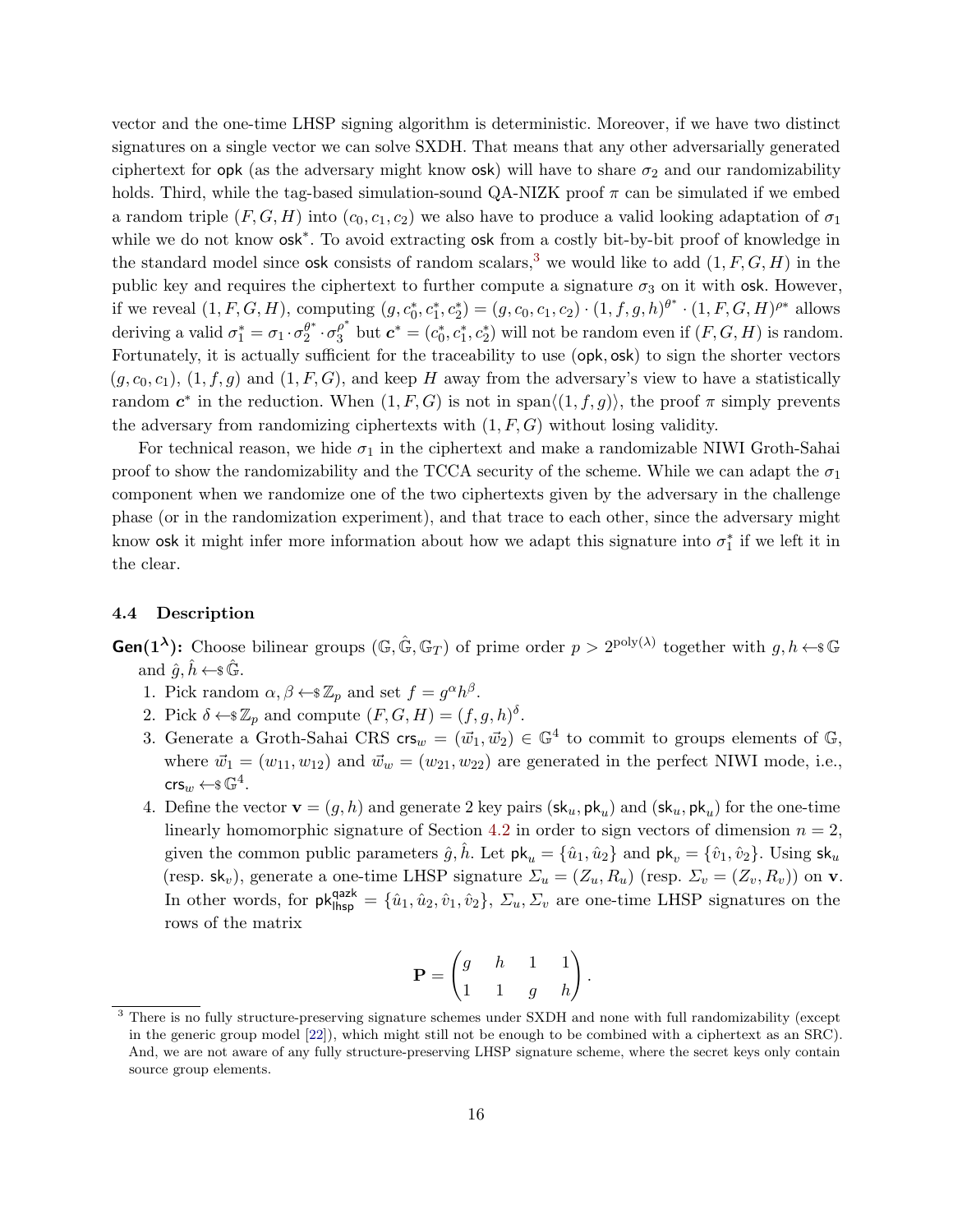The private key consists of  $\mathsf{SK} = (\alpha, \beta)$  and the public key  $\mathsf{PK} \in \mathbb{G}^{13} \times \hat{\mathbb{G}}^6$  is

$$
\mathsf{PK} = \left(f, g, h, F, G, \mathsf{crs}_w, \Sigma_u, \Sigma_v, \mathsf{pk}_{\mathsf{lhsp}}^{\mathsf{qazk}}, \hat{g}, \hat{h}\right) .
$$

**Enc(PK, m):** to encrypt a message  $m \in \mathbb{G}$ , first run LinkGen(PK): Generate a key pair (osk, opk) for the one-time linearly homomorphic signature of Section [4.2](#page-15-1) from the public generators  $\hat{g}$ ,  $h$  in order to sign vectors of dimension 3. Let  $\mathsf{lk} = \mathsf{osk} = \{(\eta_i, \zeta_i)\}_{i=1}^3$  be the private key, of which the corresponding public key is  $\mathsf{opk} = \{ \hat{f}_i \}_{i=1}^3$ . Then, conduct the following steps of  $\mathsf{LEnc}(\mathsf{PK}, \mathsf{lk}, m)$ :

- 1. Pick  $\theta \leftarrow \mathcal{Z}_p$  and compute the CPA encryption  $\mathbf{c} = (c_0, c_1, c_2)$ , where  $c_0 = mf^{\theta}$ ,  $c_1 = g^{\theta}$  and  $c_2 = h^{\theta}$ , and keep the random coin  $\theta$ . Next steps [2](#page-18-0)[-3](#page-18-1) are dedicated to the tracing part.
- <span id="page-18-0"></span>2. To allow tracing, authenticate the row space of the matrix  $\mathbf{T} = (T_{i,j})_{1 \leq i,j \leq 3}$

<span id="page-18-3"></span>
$$
\mathbf{T} = \begin{pmatrix} g & c_0 & c_1 \\ 1 & f & g \\ 1 & F & G \end{pmatrix} \tag{2}
$$

by using  $\mathsf{lk} = \mathsf{osk}$ . Namely, sign each row  $\vec{T}_i = (T_{i,1}, T_{i,2}, T_{i,3})$  of  $\mathbf T$  resulting in  $\boldsymbol{\sigma} = (\sigma_i)_{i=1}^3 \in$  $\mathbb{G}^6$ , where  $\sigma_i = (Z_i, R_i) \in \mathbb{G}^2$ .

<span id="page-18-1"></span>3. To allow strong randomizability, commit to  $\sigma_1$  using the Groth-Sahai CRS crs<sub>w</sub> by computing  $C_Z = \iota(Z_1) \vec{w}_1^{z_1} \vec{w}_2^{z_2}$  and  $C_R = \iota(R_1) \vec{w}_1^{r_1} \vec{w}_2^{r_2}$ . To ensure that  $\sigma_1$  is a valid one-time LHSP signature on  $(g, c_0, c_1)$  compute the proof  $\hat{\pi}_{\text{sig}} = (\hat{P}_1, \hat{P}_2) \in \hat{\mathbb{G}}^2$  such that  $\hat{P}_1 = \hat{g}^{z_1} \hat{h}^{r_1}$  and  $\hat{P}_2 = \hat{g}^{z_2} \hat{h}^{r_2}.$ 

Next step [4](#page-18-2) shows the validity of c associated to the tag  $\tau = H(\mathsf{opk})$ .

<span id="page-18-2"></span>4. Given  $\theta$  and  $\tau = H(\mathsf{opk})$ , compute a randomizable simulation-sound proof that  $(c_1, c_2) \in$ span $\langle (g, h) \rangle$ . Namely, derive the LHSP signature  $\pi = (\Sigma_u^{\tau} \Sigma_v)^{\theta} =: (Z_{\pi}, R_{\pi})$  on the vector  $(c_1^{\tau}, c_2^{\tau}, c_1, c_2) = ((g, h, 1, 1)^{\tau}(1, 1, g, h))^{\theta}.$ 

Output the ciphertext

$$
\mathsf{CT} = \left(\mathbf{c}, \mathbf{C}_Z, \mathbf{C}_R, \sigma_2, \sigma_3, \pi, \hat{\pi}_{\mathsf{sig}}, \mathsf{opk} = \{\hat{f}_i\}_{i=1}^3\right) \in \mathbb{G}^{13} \times \hat{\mathbb{G}}^5
$$

**Trace(PK, CT):** Parse PK and CT as above, and output opk in the obvious way.

Rand(PK, CT): If PK and CT do not parse as the outputs of Gen and Enc, abort. Otherwise, conduct the following steps:

- <span id="page-18-5"></span>1. Parse the CPA encryption part  $\mathbf{c} = (c_0, c_1, c_2)$ , pick  $\theta' \leftarrow \mathscr{Z}_p$  and compute  $\mathbf{c}' = \mathbf{c} \cdot (f, g, h)^{\theta'}$ , so that  $c'_0 = c_0 f^{\theta'}$ ,  $c'_1 = c_1 g^{\theta'}$  and  $c'_2 = c_2 h^{\theta'}$ .
- <span id="page-18-4"></span>2. Implicitly adapt the committed signature  $\sigma_1$  of the tracing part. First, compute  $\tilde{\sigma}_1$  =  $(\tilde{Z}_1, \tilde{R}_1) = (Z_2^{\theta'}$  $n_2^{\theta'}$ ,  $R_2^{\theta'}$  $\binom{\theta'}{2} = \sigma_2^{\theta'}$  $\frac{\theta'}{2}$ , which consists of a one-time LHSP signature on  $(1, f, g)^{\theta'}$  for opk. Second, adapt the commitments  $C'_Z = C_Z \cdot \iota(\tilde{Z}_1) \vec{w}_1^{z'_1} \vec{w}_2^{z'_2}$  and  $C'_R = C_R \cdot \iota(\tilde{R}_1) \vec{w}_1^{r'_1} \vec{w}_2^{r'_2}$ , for some random scalars  $z'_1, z'_2, r'_1, r'_2 \leftarrow \mathcal{Z}_p$ , which should commit to the valid one-time LHSP signature  $\sigma'_1 = \sigma_1 \sigma_2^{\theta'}$  $_2^{\theta'}$  on  $(g, c'_0, c'_1)$  for opk. Third, adapt the proof  $\hat{\pi}_{\textsf{sig}} = (\hat{P}_1, \hat{P}_2)$  as  $\hat{\pi}'_{\text{sig}} = (\hat{P}'_1, \hat{P}'_2), \text{ where } \hat{P}'_1 = \hat{P}_1 \cdot \hat{g}^{z'_1} \hat{h}^{r'_1} \text{ and } \hat{P}'_2 = \hat{P}_2 \cdot \hat{g}^{z'_2} \hat{h}^{r'_2}.$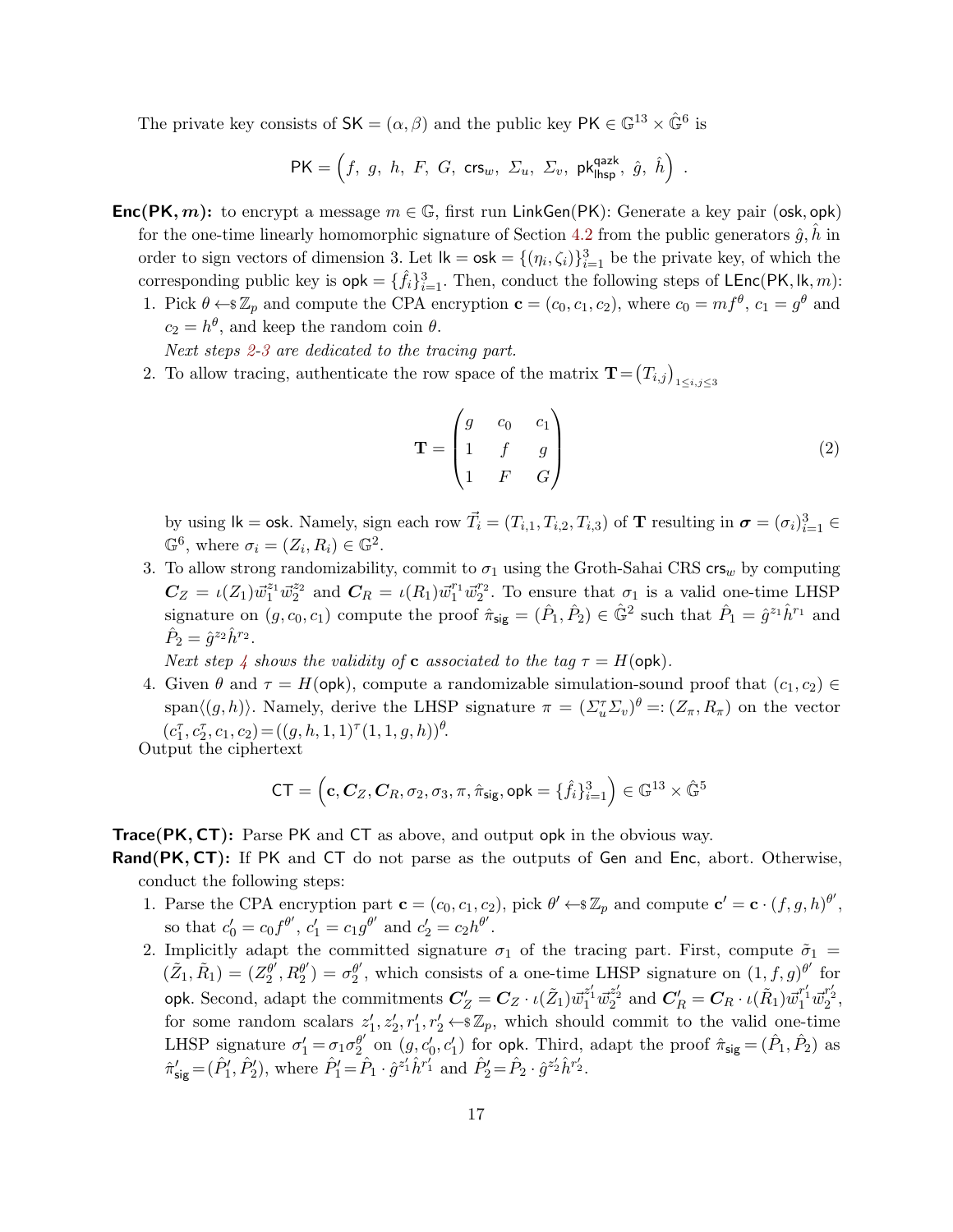<span id="page-19-2"></span>3. Adapt the proof of the validity of the CPA ciphertext. Namely, computes  $\pi' = \pi \cdot (\Sigma_u^{\tau} \Sigma_v)^{\theta'} =$  $(Z_{\pi}(Z_u^{\tau}Z_v)^{\theta'}, R_{\pi}(R_u^{\tau}R_v)^{\theta'})$ , where  $\tau = H(\mathsf{opk})$ .

Output the re-randomized ciphertext

$$
\mathsf{CT}=\Big(\mathbf{c}',\mathbf{C}_Z',\mathbf{C}_R',\sigma_2,\sigma_3,\pi',\hat{\pi}'_{\mathsf{sig}},\mathsf{opk}\Big)\enspace.
$$

- Ver(PK, CT): First, abort and output 0 if PK or CT does not parse properly. Second, verify the validity of the signatures  $\sigma_2$  and  $\sigma_3$  on the 2 last rows  $\{\vec{T}_i\}_{i=2}^3$  of the matrix **T**, and output 0 if it does not hold. Third, verify that:
	- 1. The committed signature of the tracing part is valid, i.e.,  $\sigma_1 = (Z_1, R_1)$  is a valid one-time LHSP signature on the vector  $(g, c_1, c_2)$ . To hold, the commitments  $C_Z, C_R$  and the proof  $\hat{\pi}_{\text{sig}} = (\hat{P}_1, \hat{P}_2)$  must satisfy

$$
E(C_Z, \hat{g}) \cdot e(C_R, \hat{h}) = E(\iota(g), \hat{f}_1) \cdot E(\iota(c_0), \hat{f}_2) \cdot E(\iota(c_1), \hat{f}_3) \cdot E(\vec{w}_1, \hat{P}_1) \cdot E(\vec{w}_2, \hat{P}_2));
$$
\n(3)

2. The proof that the CPA ciphertext is valid, i.e.,  $\pi = (Z_{\pi}, R_{\pi})$  is a valid one-time LHSP signature on the vector  $(c_1^{\tau}, c_2^{\tau}, c_1, c_2)$ , which must satisfy

<span id="page-19-1"></span>
$$
e(Z_{\pi}, \hat{g}) \cdot e(R_{\pi}, \hat{h}) = e(c_1, \hat{u}_1^{\tau} \hat{v}_1) \cdot e(c_2, \hat{u}_2^{\tau} \hat{v}_2), \tag{4}
$$

where  $\tau = H(\mathsf{opk}).$ 

If at least one of theses checks fails, output 0, otherwise, output 1.

**Dec(SK, PK, CT):** If Ver(PK, CT) = 0, output  $\perp$ . Otherwise, given  $SK = (\alpha, \beta)$  and  $c = (c_0, c_1, c_2)$ included in CT, compute and output  $m = c_0 \cdot c_1^{-\alpha} \cdot c_2^{-\beta}$  $\frac{-\rho}{2}$ .

The correctness follows by inspection.

### <span id="page-19-0"></span>4.5 Security

The security of our pairing-based TREnc relies solely on the SXDH assumption. We first show the verifiability of this TREnc as it eases the analysis of the traceability and the randomizability properties. The verifiability essentially relies on the unforgeability of LHSP signatures since it also implies the (simulation-) soundness of the (quasi-adaptive) proof of (subspace) membership.

Theorem 4.1. The above TREnc is verifiable under the SXDH assumption. More precisely, for any adversary A, we have  $Pr[Exp_{\mathcal{A}}^{\text{ver}}(\lambda) = 1] \leq \varepsilon_{\text{sxdh}} + 1/p$ .

*Proof.* See Appendix [D.](#page-42-0)  $\Box$ 

**Theorem 4.2.** The above TREnc  $\Pi$  is traceable under the SXDH assumption. More precisely, for any adversary A, we have  $\Pr[\mathsf{Exp}_{\mathcal{A},\Pi}^{\text{trace}}(\lambda) = 1] \leq 2 \cdot \varepsilon_{\text{exdh}} + 2/p$ .

*Proof.* See Appendix [D.](#page-42-0)  $\Box$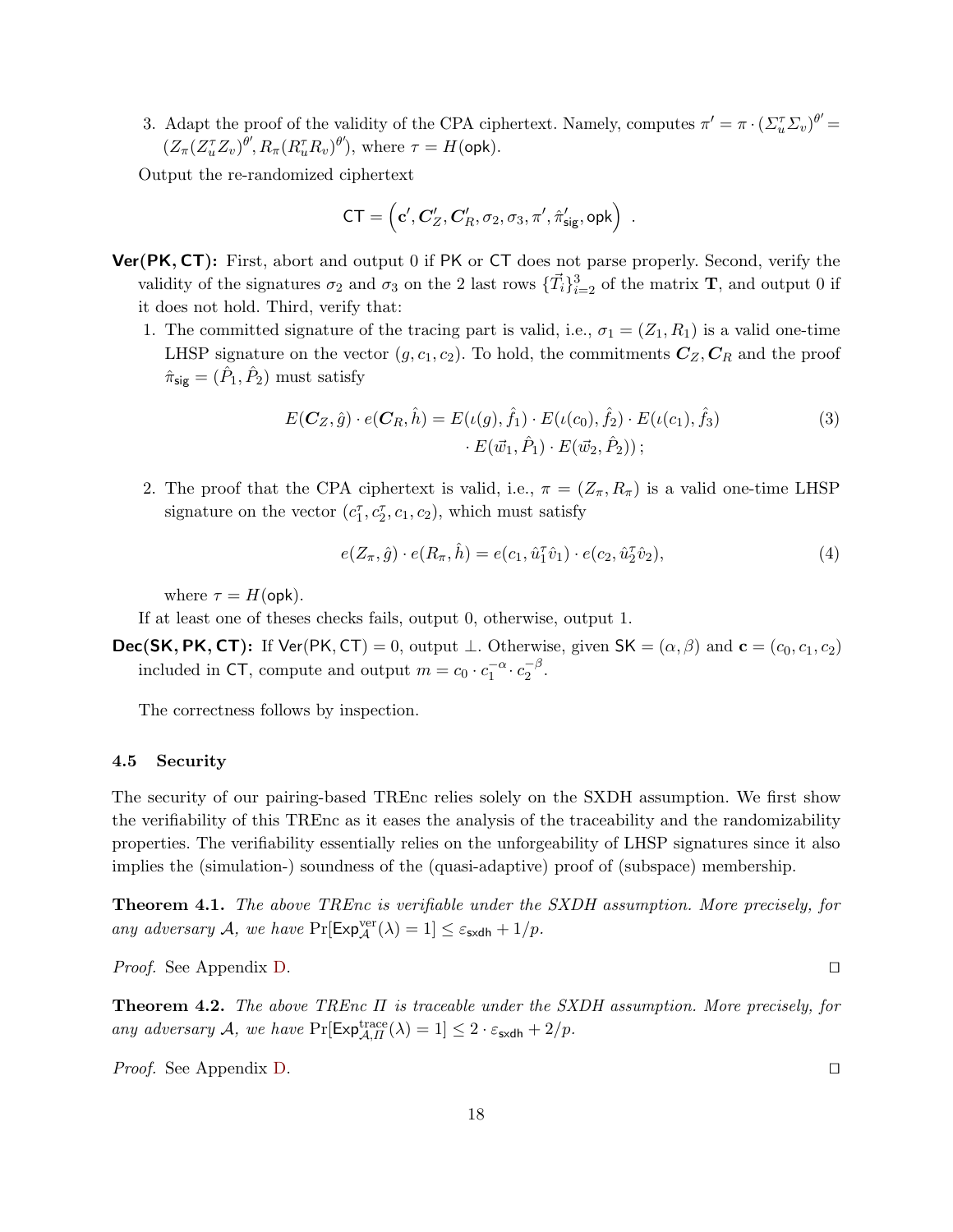Strong randomizability essentially relies on the verifiability, which shows that computationallybounded adversary only produces (except with negligible probability) valid ciphertexts that are honest (but, possibly with biased randomness), and the perfect randomization of honest ciphertexts.

Theorem 4.3. The above TREnc is strongly randomizable under the SXDH assumption. More precisely, for any adversary  $\mathcal{A} = (\mathcal{A}_1, \mathcal{A}_2)$ , where  $\mathcal{A}_2$  is possibly unbounded, we have  $\Pr[\mathsf{Exp}_{\mathcal{A}}^{\mathrm{rand}}(\lambda) =$  $1] \leq \varepsilon_{\text{exdh}} + 2/p.$ 

*Proof.* See Appendix [D.](#page-42-0)  $\Box$ 

Theorem 4.4. The above TREnc is TCCA-secure under the SXDH assumption and the collision resistance of the hash function. More precisely, we have  $Pr[\text{Exp}_{\mathcal{A},H}^{\text{tcca}}(\lambda) = 1] \leq \frac{1}{2} + \varepsilon_{\text{cr}} + 2 \cdot \varepsilon_{\text{exdh}} + \Omega(2^{-\lambda}).$ 

*Proof.* See Appendix [D.](#page-42-0)  $\Box$ 

### <span id="page-20-0"></span>4.6 Efficiency

This TREnc instance is reasonably efficient. In particular, in order to encrypt a message, which is typically the bottleneck in voting applications because it must run more or less transparently on low-end voter devices, we can encrypt one group element using 29 exponentiations in G and 10 exponentiations in G. This group element would make it possible to encode up to a few hundred bits in practice, depending on the chosen security parameter.

In contrast, the SRC aiming at similar applications and used in the BeleniosRF election system [\[14\]](#page-28-3) requires 33 exponentiations in  $\mathbb G$  and 22 exponentiations in  $\hat{\mathbb G}$  for the (signed) encryption of only 1 bit. In general, their construction requires  $11k + 22$  exponentiations in G and  $10k + 12$ exponentiations in  $\mathbb{G}$  in order to encrypt k bits. These estimates are based on the reference code of the SRC, since the paper does not entirely specify the algorithms (especially how commitments and proofs are computed).

### <span id="page-20-1"></span>5 Voting scheme based on Traceable Receipt-Free Encryption

Traceable Receipt-Free Encryption schemes are particularly well suited for the design of voting systems offering receipt freeness, that is, systems in which voters cannot demonstrate how they voted to a third party.

We are now formalizing the notion of voting system (Sec. [5.1\)](#page-20-2) and receipt-freeness (Sec. [5.2\)](#page-22-0), using a definition closely related to the one of Chaidos et al. [\[14\]](#page-28-3), while fixing two technical issues that it contains, then show how to build a receipt-free voting scheme from a TREnc (Sec. [5.3\)](#page-24-0).

### <span id="page-20-2"></span>5.1 Definitions and notations

We define voting protocols in a way that largely follows the SOK from Bernhard et al. [\[8\]](#page-28-17) and BeleniosRF [\[14\]](#page-28-3). In our voting protocols, we consider the following parties:

– The voters are participating in the election and are willing to cast a ballot representing their vote intent.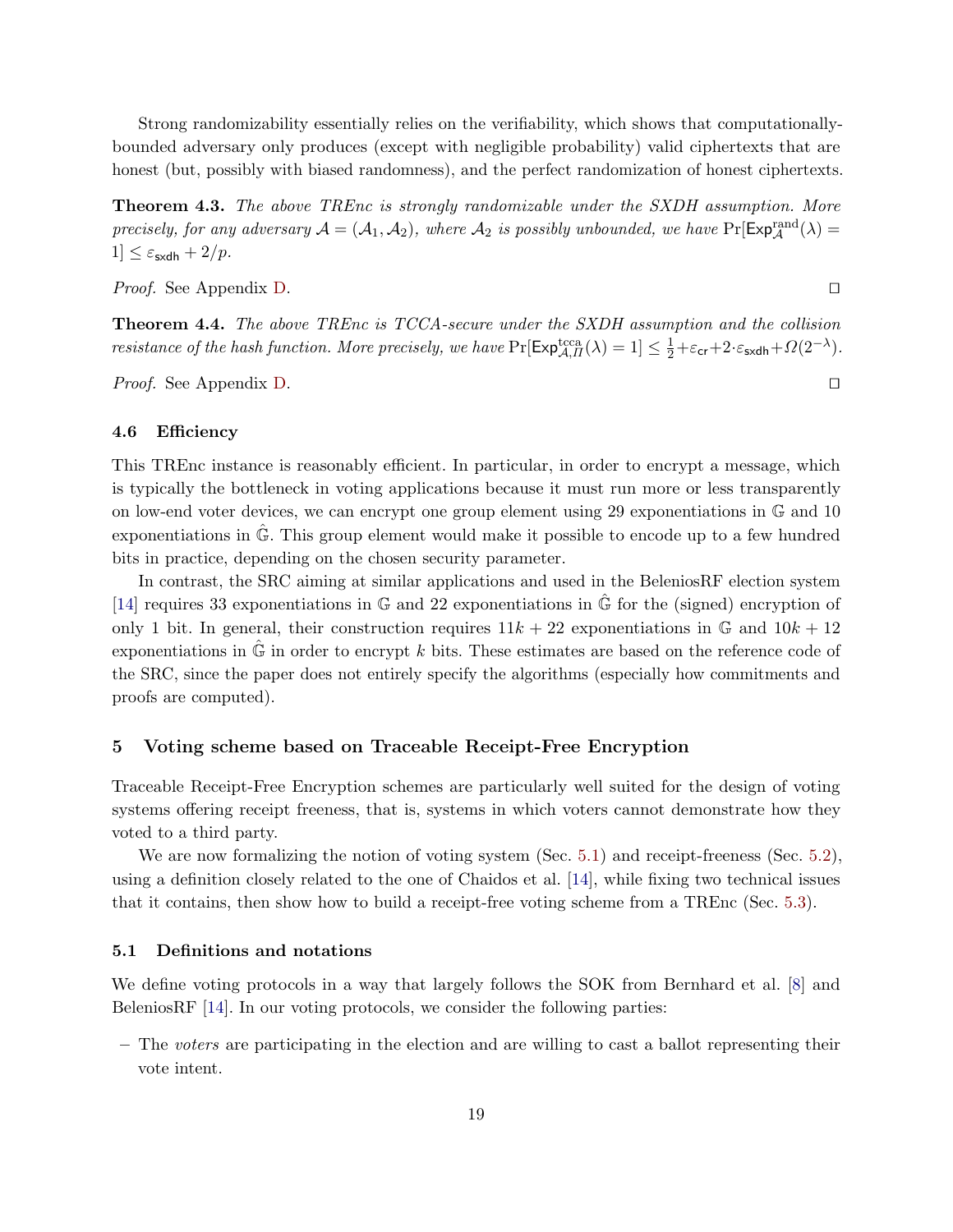- The election administrator is organizing the election and is responsible for coordinating the protocol execution.
- The ballot box manager is gathering the ballots of the voters on a bulletin board BB and provides a public view PBB of those ballots, for verifiability.
- The trustees are responsible for correctly tallying the ballot box and providing a proof of the correctness of the tally. We consider a  $k$ -threshold tallying system, that is  $k$  honest trustees are required to compute the tally of the election.

These parties are standard entities in the voting literature. In some cases, we will also refer to the ballot box manager as the rerandomizing server, in order to make its receipt-freeness related role more visible. We also define a family of deterministic results functions  $\rho_m$  which given m votes, returns the result of the election for these votes. The following definition encompasses the procedures used in a voting system.

Definition 5.1 (Voting System). A Voting System is a tuple of probabilistic polynomial-time algorithms (SetupElection, Vote, ProcessBallot, TraceBallot, Valid, Append, Publish, VerifyVote, Tally, VerifyResult) associated to a result function  $\rho_m : \mathbb{V}^m \cup \{\perp\} \to \mathbb{R}$  where  $\mathbb {V}$  is the set of valid votes and  $\mathbb R$  is the result space such that:

- SetupElection(1<sup> $\lambda$ </sup>): on input security parameter 1<sup> $\lambda$ </sup>, generate the public and secret keys (pk, sk) of the election.
- Vote(id, v): when receiving a voter id and a vote v, outputs a ballot b and auxiliary data aux. It will also be possible to call  $\forall$ ote(id, v, aux) in order to obtain a ballot (without auxiliary data this time) for vote v using aux. This auxiliary data will be useful to define security and enables the creation of ballots that share the same aux.
- $-$  ProcessBallot(b): on input ballot b, outputs an updated ballot b'. In our case, b' would be a rerandomization of b.
- $-$  TraceBallot(b): on input ballot b, outputs a tag t. The tag is the information that a voter can use to trace his ballot, using VerifyVote.
- $-$  Valid(BB, b): on input ballot box BB and ballot b, outputs 0 or 1. The algorithm outputs 1 if and only if the ballot is valid.
- $-$  Append(BB, b): on input ballot box BB and ballot b, appends ProcessBallot(b) to BB if Valid(BB, b) = 1.
- $-$  Publish(BB): on input ballot box BB, outputs the public view PBB of BB, which is the one that is used to verify the election. Depending on the context, it may be used to remove some voter credentials for instance.
- VerifyVote(PBB, t): on input public ballot box PBB and tag t, outputs 0 or 1. This algorithm is used by voters to check if their ballot has been processed and recorded properly.
- $-$  Tally(BB, sk): on input ballot box BB and private key of the election sk, outputs the tally r and a proof  $\Pi$  that the tally is correct w.r.t. the result function  $\rho_m$ .
- VerifyResult(PBB, r,  $\Pi$ ): on input public ballot box PBB, result of the tally r and proof of the tally Π, outputs 0 or 1. The algorithm outputs 1 if and only if Π is a valid proof that r is the election result, computed w.r.t.  $\rho_m$ , corresponding to the ballots on PBB.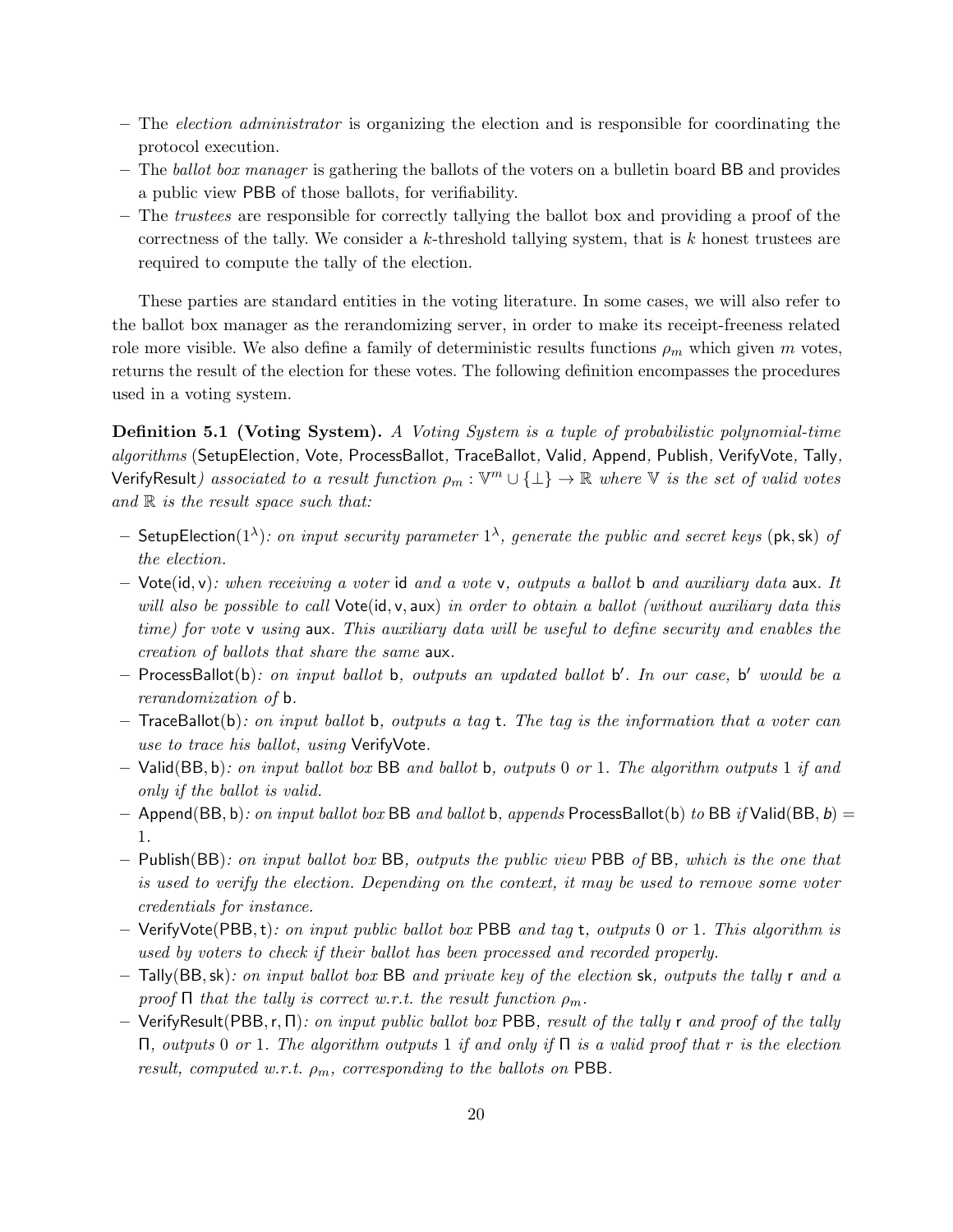For all of these algorithms except SetupElection, the public key of the election pk is an implicit argument.

These algorithms are used as follows in a typical election, the election authorities first generate the election public and secret keys with SetupElection. Then, using the public key of the election, each voter can prepare a ballot bwith the Vote algorithm and send it to the ballot box manager. The voter also keeps TraceBallot(b) in order to be able to trace its ballot on the election public bulletin board. Each time the ballot box manager receives a ballot, it checks if it is valid with the Valid algorithm. If this is the case, it runs the ProcessBallot algorithm on it and appends the resulting ballot to the ballot box using Append.

The ballot box manager also applies Publish on the ballot box in order to obtain the content that is made available on a public bulletin board PBB. Voters can check that their ballot has been correctly recorded on PBBusing VerifyVote.

Eventually, the trustees run the Tally algorithm on the ballot box in order to compute the election result and a proof of correctness of this result. Anyone can use these, together with the content of PBB, in order to verify the election result using VerifyResult.

This definition differs from [\[8\]](#page-28-17) and [\[14\]](#page-28-3) in two important ways. First, we introduce the TraceBallot algorithm. Such a procedure is implicit other voting system descriptions, often because voters simply check the presence on PBBof their ballot, in which case TraceBallotwould simply be the identity function. In our case, TraceBallotmust extract the signature verification key that is generated at voting time by Vote, making this algorithm non-trivial.

The correctness guarantees of the various algorithms listed above are as usual and follow the intuitions given above. We only formalize the correctness guarantee of TraceBallot, which is novel.

**Definition 5.2** (Tracing correctness). For every v, BB, (b, aux)  $\leftarrow$  Vote(id, v) and  $t \leftarrow$  TraceBallot(b), after Append(BB, b) we have that VerifyVote(Publish(BB), t) = 1 with overwhelming probability.

As a second difference, we omit the voter registration procedure, of which we make no use here: it is used in some protocols in order to obtain some forms of delegated verifiability where an extra authority is partially trusted to handle voter credentials, but this is not our focus. To make things concrete here, one can imagine that voter authentication is handled with a process similar to the one used in Helios [\[3\]](#page-28-18), where the ballot box manager distributes credentials (e.g., passwords) to the voters and publishes the voter names next to their ballot on PBB. Voters who did not vote can then verify that there is no ballot recorded for them, and auditors can sample voters and contact them to perform similar verification steps. (We make no claim regarding the effectiveness of this process in practice – it is just here for context.)

### <span id="page-22-0"></span>5.2 Receipt-freeness

We adopt here a definition of receipt-freeness that is similar to the one of Chaidos et al [\[14\]](#page-28-3), which is copied in Appendix [F](#page-49-1) for completeness. Various other definitions exist, but they are either too informal for our purpose (e.g., [\[23\]](#page-29-1)), or focus on the stronger notion of coercion resistance, in which voters need to adopt a specific counter-strategy depending on instructions of the coercer  $(e.g., [33,38,29,4]).$  $(e.g., [33,38,29,4]).$  $(e.g., [33,38,29,4]).$  $(e.g., [33,38,29,4]).$  $(e.g., [33,38,29,4]).$  $(e.g., [33,38,29,4]).$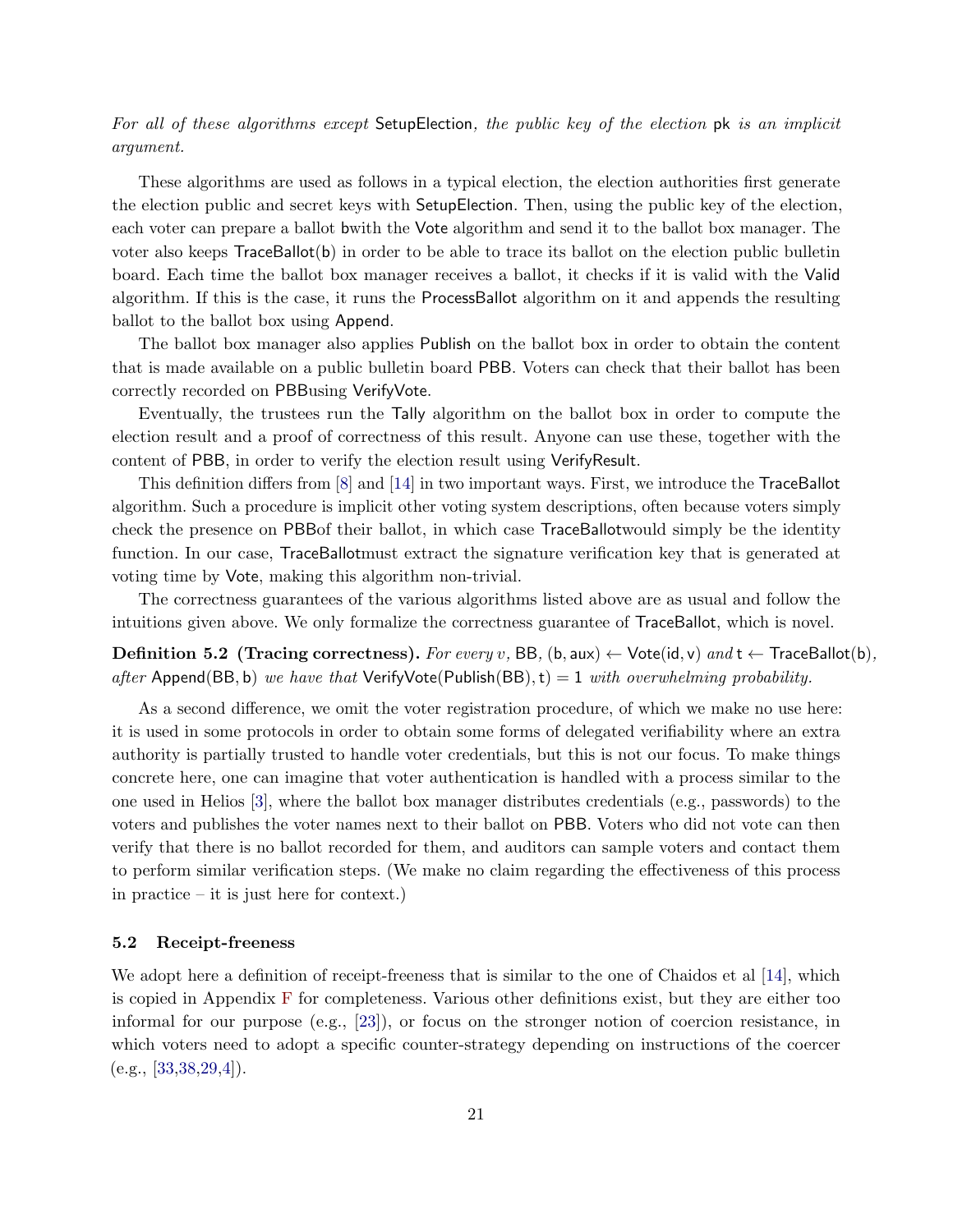This definition requires that voters should not be able to pick a ballot, possibly from a distribution that deviates from the honest one, in such a way that no third party, by looking at the election public bulletin board, and knowing exactly how the voter's announced ballot was built, is able to decide whether that ballot was submitted by the voter rather than another ballot that could encode a vote for a different candidate. This definition also considers that the channels between the voters and the ballot box manager is private and, indeed, without the assumption that such private channels are available, achieving receipt-freeness in a verifiable election is impossible [\[17\]](#page-28-19).

**Definition 5.3 (Receipt-Freeness).** A voting system V has receipt-freeness if there exists algo $rithms$  SimSetupElection and SimProof such that no PPT adversary  $A$  can distinguish between games  $\text{Exp}_{\mathcal{A},\mathcal{V}}^{\text{srf},0}(\lambda)$  and  $\text{Exp}_{\mathcal{A},\mathcal{V}}^{\text{srf},1}(\lambda)$  defined by the oracles in Figure [3,](#page-23-0) that is for any efficient algorithm A:

$$
\left| Pr \left[ Exp_{\mathcal{A}, \mathcal{V}}^{\mathsf{srf}, 0}(\lambda) = 1 \right] - Pr \left[ Exp_{\mathcal{A}, \mathcal{V}}^{\mathsf{srf}, 1}(\lambda) = 1 \right] \right|
$$

is negligible in  $\lambda$ .

| $O$ init $(\lambda)$                                                                                                                                                                                                                    | $O$ receiptLR $(b_0, b_1)$<br>if $TraceBallot(b_0) \neq TraceBallot(b_1)$<br>or $Valid(BB_0, b_0) = 0$ or $Valid(BB_1, b_1) = 0$<br>then return $\perp$<br>else Append( $BB_0, b_0$ ); Append( $BB_1, b_1$ ) |  |
|-----------------------------------------------------------------------------------------------------------------------------------------------------------------------------------------------------------------------------------------|--------------------------------------------------------------------------------------------------------------------------------------------------------------------------------------------------------------|--|
| if $\beta = 0$ then $(\mathsf{pk}, \mathsf{sk}) \leftarrow \mathsf{SetupElection}(1^{\lambda})$<br>else (pk, sk, $\tau$ ) $\leftarrow$ SimSetupElection( $1^{\lambda}$ )<br>$BB_0 \leftarrow \perp; BB_1 \leftarrow \perp$<br>return pk |                                                                                                                                                                                                              |  |
| $Ob\text{card}()$                                                                                                                                                                                                                       | $\mathcal{O}$ tally()                                                                                                                                                                                        |  |
| return Publish( $BB_8$ )                                                                                                                                                                                                                | $(r, \Pi) \leftarrow \text{Tally}(BB_0, sk)$<br>if $\beta = 1$ then $\Pi \leftarrow$ SimProof(BB <sub>1</sub> , r)<br>return $(r, \Pi)$                                                                      |  |

<span id="page-23-0"></span>Fig. 3. Oracles used in the  $Exp_{\mathcal{A},\mathcal{V}}^{\text{srf},\beta}(\lambda)$  experiment. The adversary first calls Oinit and then can call Oboard and OreceiptLR as much as it wants. Finally, the adversary calls Otally, receives the result of the election and must return its guess, which is the output of the experiment.

In this game, parameterized by a bit  $\beta$ , the adversary has access to the following oracles:

- Oinit: initializes the voting system. It generates the public and privates keys of election and returns the public key to the adversary. When  $\beta = 1$ , a simulated setup may be performed, depending on the computational model, which will offer some trapdoor information that may be needed to produced a simulated tally correctness proof for instance. Eventually, two empty ballot boxes are created: the real ballot box  $BB_0$  that will be tallied and the fake ballot box  $BB_1$ . Both boxes will be populated during the game, but the adversary will only see Publish( $BB<sub>\beta</sub>$ ).
- OreceiptLR( $b_0, b_1$ ): Lets the adversary cast ballots  $b_0$  in the real ballot box BB<sub>0</sub> and  $b_1$  in the fake ballot box  $BB<sub>1</sub>$ , as long as both ballots are valid and have the same trace. This oracle is the central one for receipt-freeness.
- Oboard: Returns Publish( $\text{BB}_\beta$ ), which represents its view of the public bulletin board.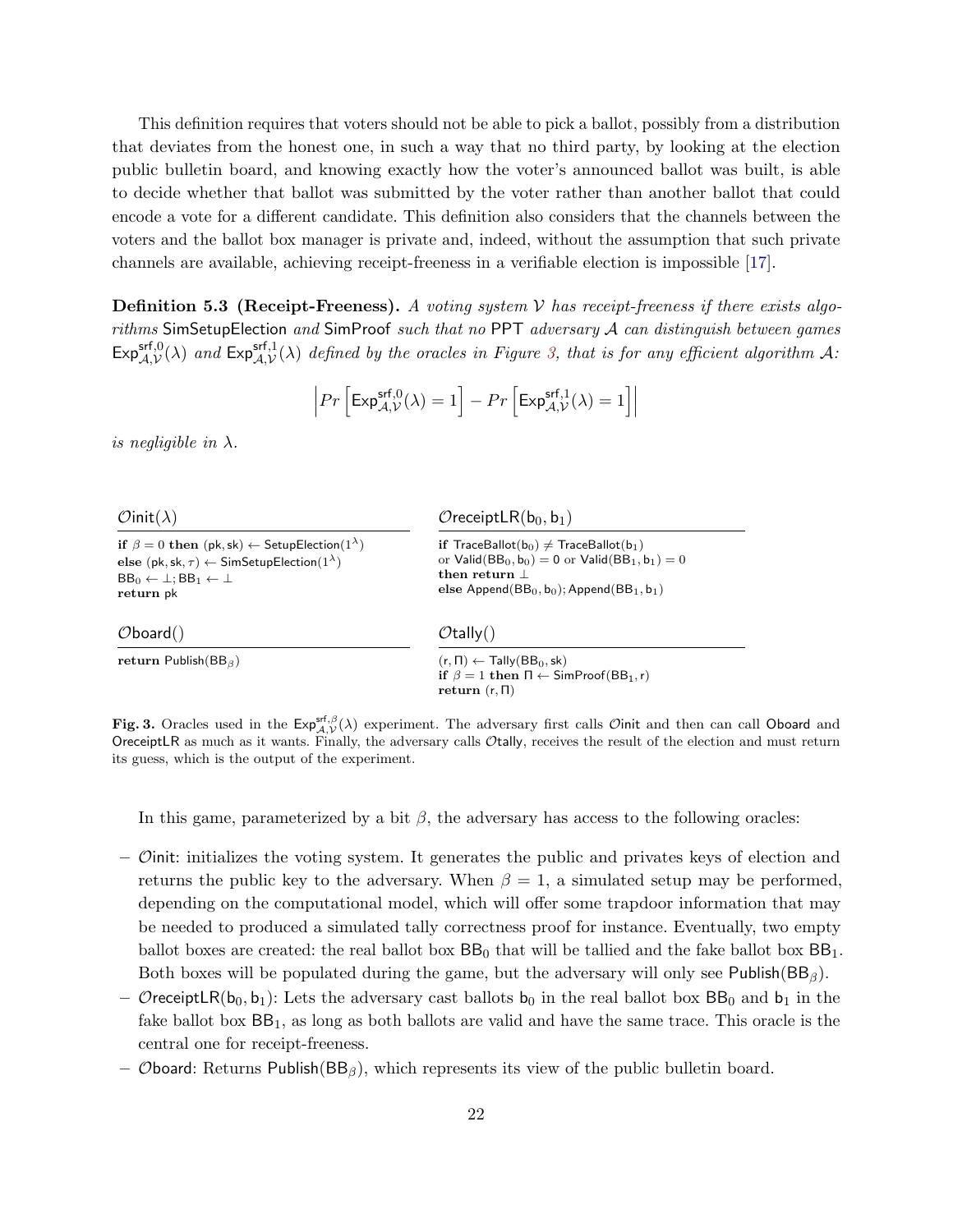– Otally: Returns the result of the election based on the ballots on  $BB_0$ , as well as a proof of correctness of the tally. If  $\beta = 1$ , this proof is simulated w.r.t. the content derived from BB<sub>1</sub>.

Several observations can be made about this game. First, and as expected, it can be seen that the ballot box manager is considered to behave honestly. A dishonest ballot box manager could simply replace ProcessBallot and Publish with the identity function, which would make the game trivial to win, independently of any cryptographic operation. The Tally operation is also performed honestly: dishonest talliers could decrypt all the ballots individually, which would again make the game trivial to win. In practice, this assumption can be mitigated by using a distributed decryption process, which is always possible using MPC but can typically be done more efficiently.

Second, this game prompts for the introduction of an extra correctness requirement on the definition of Vote and TraceBallot, in order to make sure that ballots that encode different votes and have the same tag can be computed.

<span id="page-24-1"></span>Definition 5.4 (Ballot traceability for receipt freeness). For every public key pk in the range of SetupElection, the ballots produced for every pair of voting choices  $(v_0, v_1)$  with the same auxiliary data trace to the same tag. That is, for  $b_0$ , aux  $\leftarrow$ \$ Vote(id,  $v_0$ ),  $b_1 \leftarrow$ \$ Vote(id,  $v_1$ , aux), we have  $TraceBallot(b_0) = TraceBallot(b_1).$ 

Without this extra constraint, we could imagine a TraceBallot algorithm which returns a tag depending on the vote inside the ballot. For example if  $TraceBallot(b) = b$  as we discussed earlier, then Oreceipt( $b_0, b_1$ ) does nothing except if the two ballots are identical and the adversary can never win the receipt-freeness game. It is thus natural to require that a tag returned by TraceBallot can be reached with any possible voting choice.

The related constraint that  $TraceBallot(b_0) = TraceBallot(b_1)$  is actually missing from Chaidos' definition[\[14\]](#page-28-3), and makes their game trivial to win in most natural case, including with their own protocol: an adversary could simply submit two ballots that have different traces (or are signed with different keys in the wording of their paper), and immediately identify which bulletin board he sees.

Compared to Chaidos' definition, we also removed the Ocorrupt oracle, as we simply assume that all the voters are under adversarial control. We also omitted their Ocast and OvoteLR oracles, because OreceiptLR subsumes them.

### <span id="page-24-0"></span>5.3 Voting scheme

We now explain how a generic voting system can be built from a TREnc. The protocol in itself is of little interest: it essentially follows previous proposals [\[10](#page-28-2)[,14\]](#page-28-3). Its central interest is that defining it from a TREnc makes the proof of its receipt-freeness almost immediate, and independent of any specific TREnc instance.

A detailed pseudocode description is proposed in Figure [5.3.](#page-24-0) The protocol executes as follow. The election authorities set-up the election in the following way. They create an empty bulletin board and create the pair of public and private keys (pk,sk) of the election by running the Gen algorithm of the TREnc scheme with the desired security parameter. pk is distributed to every party taking part to the election and sk is given to the tallier. Note that sk can be generated in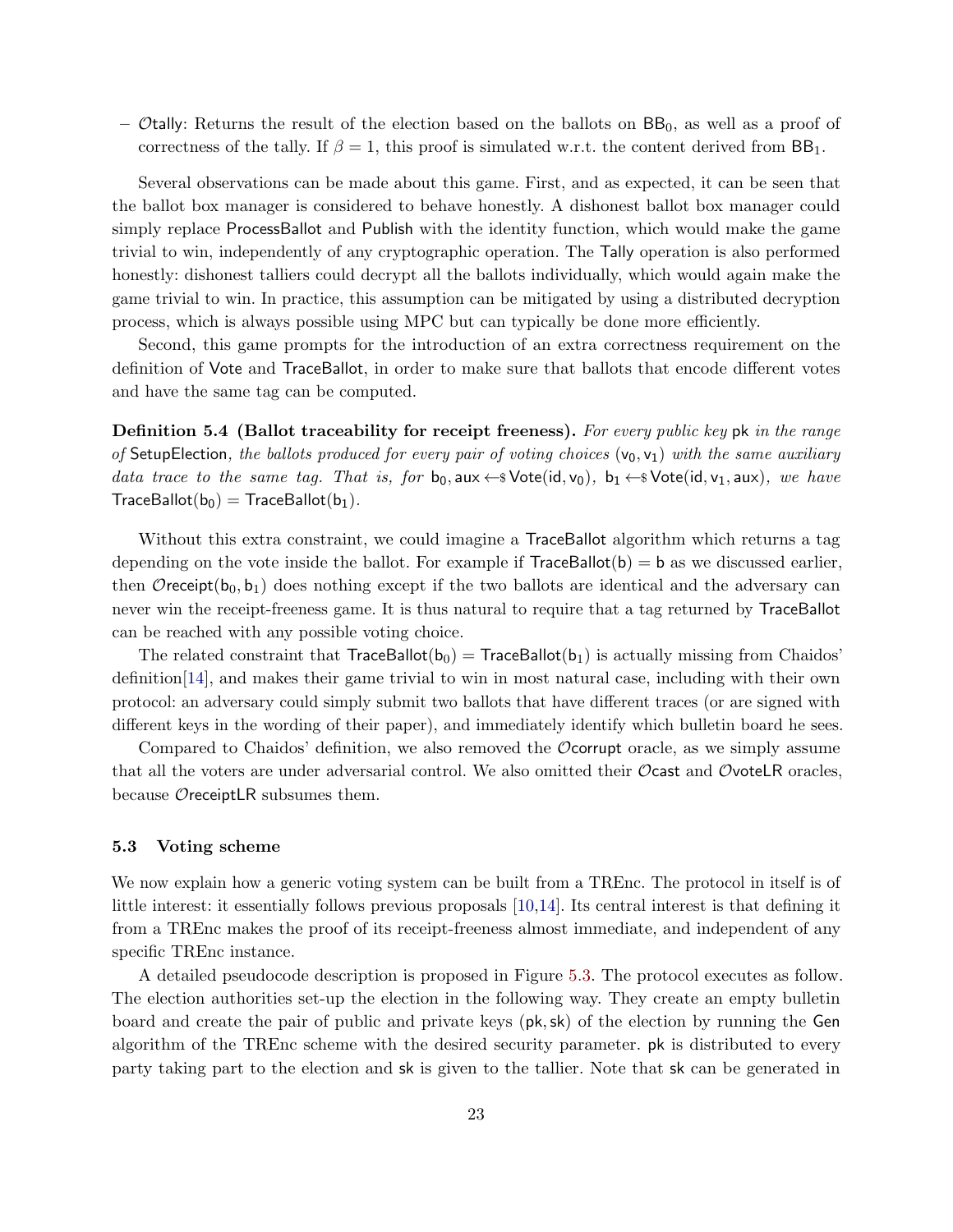a distributed way, so that decryption requires the contribution of multiple trustees – our TREnc constructions are compatible with standard threshold key generation protocols for discrete log based cryptosystems, which can be used as usual since the decryption of a ciphertext is independent from the link key and the Trace algorithm [\[18,](#page-28-20)[21\]](#page-28-21). We consider a unique tallier in the following.

When a user wants to cast a vote v, they first generate a link key  $\mathsf{lk}$  by running the  $\mathsf{LGen}(\mathsf{pk})$ algorithm, then encrypts the vote with the  $\text{LEnc}(\text{pk}, \text{lk}, \text{v})$  algorithm in order to obtain a ballot b, while aux is defined as lk. The voter then sends the encrypted ballot to the ballot box manager of the voting system. It is utterly important that the user erases the link key as soon as possible, as the integrity of their vote may rely on the secrecy of this key. The voter will however store  $TraceBallot(b) = Trace(b)$  in order to verify that a ballot with the correct trace eventually appears on the public bulletin board.

When the ballot box manager receives a new ballot b, he verifies the validity of the ballot by checking that Ver(b) succeeds and that no ballot with the same trace was recorded before. Invalid ballots are dropped and valid ones are going through Append(BB, b), which runs ProcessBallot(b) = Rand(pk, b) and appends the result to BB.

The user can verify that their vote is on the bulletin board by checking with the TraceBallot algorithm if any entry in the public bulletin board has the same trace as the one they recorded when they produced their ballot. The traceability property of the TREnc then guarantees that nobody (including the rerandomizing server and the election authorities who hold the decryption key) could have forged another valid ciphertext of another vote linked to this ballot with non-negligible probability.

Once every voter has cast a vote, the tallier can gather the ballots on the bulletin board and compute the result of the election r, as well as a proof of correctness Π. The exact details of this process will depend on the ballot format and the result function  $\rho_m$  that the voting protocol requires. One standard way of performing this operation would be to process all the published ballots through a verifiable mixnet: our TREnc ciphertexts are compatible with various standard options that operate on votes encrypted as vectors of group elements, including the Verificatum mixnet [\[40\]](#page-29-17).

#### <span id="page-25-0"></span>5.4 Security of the voting scheme

This voting scheme has receipt freeness, as claimed in the following theorem.

**Theorem 5.5.** If the TREnc used in the voting scheme is TCCA secure and verifiable and if the proof system used to prove the correctness of the tally is zero-knowledge, then the voting scheme has receipt freeness. More precisely, if the advantage of any adversary at distinguishing a simulator from an honest prover of the proof system is bounded by  $\varepsilon_{ZK}$  and if the advantage of any adversary at the TCCA experiment is bounded by a negligible function  $\varepsilon_{TCCA}$ , then every adversary at the receipt freeness game making  $q_r$  OreceiptLR requests has an advantage bounded by  $\varepsilon_{ZK} + q_r \varepsilon_{TCCA}$ .

Proof. The proof uses two different games, where the first one is the receipt-freeness game. In each of those games, we pick a random bit  $\beta$  corresponding to either the real ballot box  $(\beta = 0)$  or the fake ballot box  $(\beta = 1)$ . The adversary is expected to guess in which case it is and to output a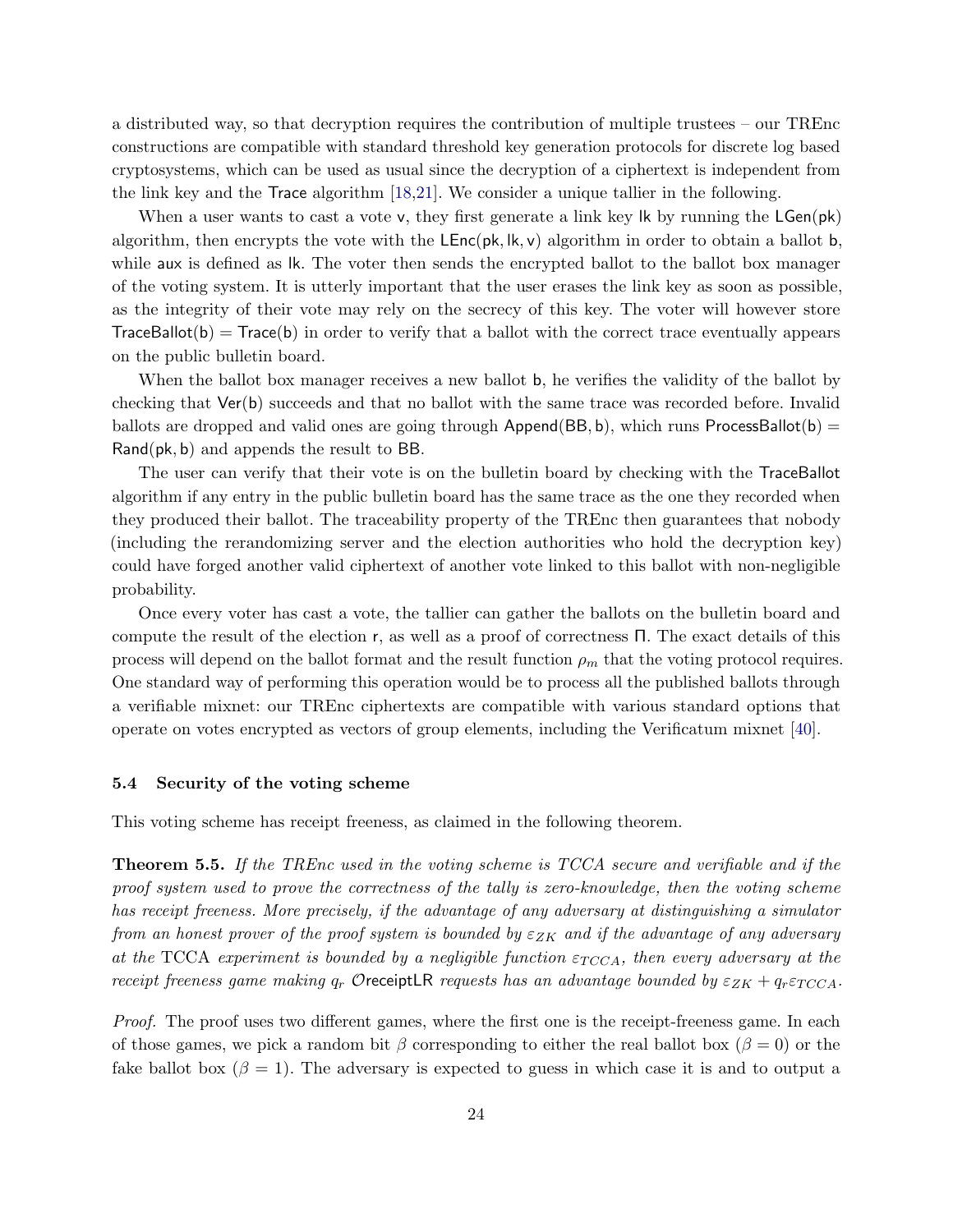| SetupElection $(\lambda)$                                                      | Vote(id, v[, aux])                                                                                                                                                                                        |  |
|--------------------------------------------------------------------------------|-----------------------------------------------------------------------------------------------------------------------------------------------------------------------------------------------------------|--|
| $(\mathsf{pk}, \mathsf{sk}) \leftarrow \mathsf{Gen}(1^{\lambda})$<br>return pk | if aux is specified then $\mathsf{lk} \leftarrow \mathsf{aux}$<br>else $lk \leftarrow \$ LGen(pk)$<br>$b \leftarrow \text{LEnc}(pk, lk, v)$<br>if aux is not specified then return b<br>else return b, lk |  |
| TraceBallot(b)                                                                 | Valid(BB, b)                                                                                                                                                                                              |  |
| return Trace(b)                                                                | if $Ver(b) \wedge$<br>$\forall b' \in BB$ , TraceBallot(b') $\neq$ TraceBallot(b)<br>then return 1 else return 0                                                                                          |  |
| ProcessBallot(b)                                                               | VerifyVote(PBB, t)                                                                                                                                                                                        |  |
| return $Rand(pk, b)$                                                           | if $\exists b \in PBB : \text{Valid}(b) \land t == \text{TraceBallot}(b)$<br>then return 1 else return 0                                                                                                  |  |

Fig. 4. Instantiation of our voting scheme from a generic TREnc scheme. Publish is simply the identity function. Tally and VerifyResult are instantiated via standard techniques, depending on the result function (homomorphic tallying, verifiable mixnet, . . . ).

bit  $\beta'$ . We note  $S_i$  the event that  $\beta = \beta'$  in the *i*-th game. We show that  $S_0$ , the probability of an adversary to win the receipt freeness game, is negligibly close in  $\lambda$  to  $\frac{1}{2}$ .

- **Game**<sub>0</sub>( $\lambda$ ): We define **Game**<sub>0</sub>( $\lambda$ ) as the original receipt freeness experiment and A as a PPT adversary for the game. We set SimSetup as the simulation trapdoor for the proof systems used in the tally and  $SimProof(BB,r)$  as an algorithm simulating fake proofs of the decryption of the ciphertexts in BB into the plaintexts listed in r. By definition, A wins the game with probability  $Pr[S_0]$ .
- Game<sub>1</sub>( $\lambda$ ): If  $\beta = 0$ , we generate the keys of the election with SimSetup instead of the honest Setup algorithm. We also give a simulated proof of the tally as in the case  $\beta = 1$ .  $Game_0(\lambda) \to Gam$ e<sub>1</sub>( $\lambda$ ) : Since the proof system of the tally is zero-knowledge,  $|Pr[S_0]-Pr[S_1]| \le$  $\varepsilon_{ZK}$ .

In the second game, the only difference between  $\beta = 0$  and  $\beta = 1$  are now in the OreceiptLR oracle. We can reduce the  $q$ -TCCA experiment (the q challenge variant of the TCCA game, which is proven to be equivalent to TCCA security up to a factor q in Appendix [B\)](#page-31-0) to  $\mathsf{Game}_1(\lambda)$  in the following way. We build an adversary against the q-TCCA challenger by instantiating the voting system and simulating an efficient adversary for  $\mathsf{Game}_1(\lambda)$ . Each time we are asked to append ballots to the bulletin board from a OreceiptLR oracle call, we ask the challenger to decrypt them. Then, we give both ballots as a challenge to the challenger and receive a randomized ballot that we append to our bullet the board. There are  $q_r$  such requests. After all the requests, we can compute the result of the election as we have the plaintext of every ballot in  $BB_0$ . Moreover, we can use SimProof to simulate a proof that our bulletin board has been correctly tallied. Hence, this adversary wins the q-TCCA game with the same probability as the simulated adversary wins the second game and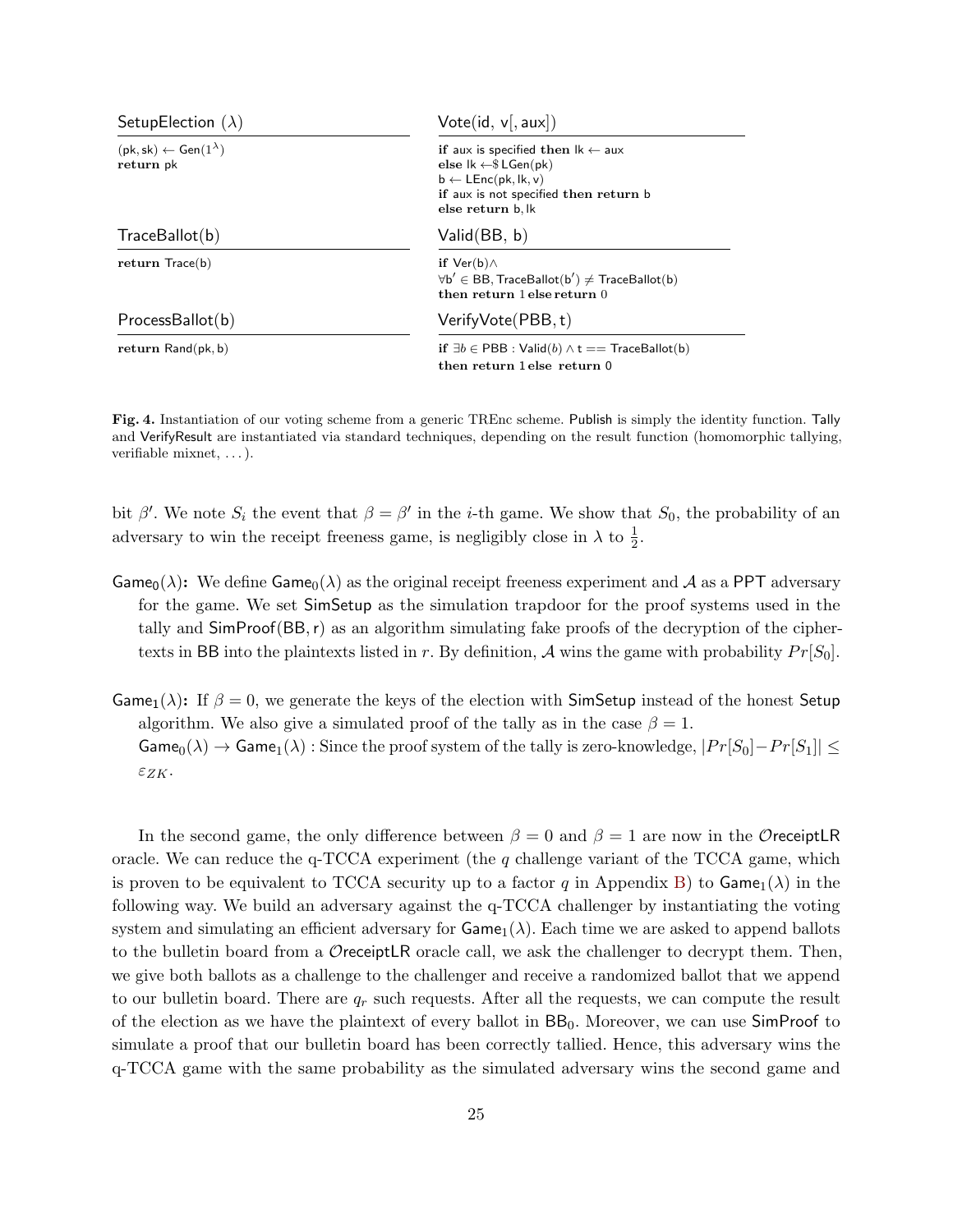$Pr[S_1] \leq q_r \epsilon_{TCCA}$ . We conclude that the probability that the adversary wins the receipt freeness experiment,  $Pr[S_0]$ , is bounded by  $\varepsilon_{ZK} + q_r \varepsilon_{TCCA}$ .

It is immediate that our voting scheme also satisfies ballot traceability (Def. [5.4\)](#page-24-1), thanks to the link traceability of the TREnc (Def. [2.2\)](#page-7-1).

This demonstrates the receipt-freeness of our protocol against an adversary who sees the public bulletin board, and assuming a honest ballot box manager. Our protocol also offers privacy against a malicious ballot box manager, as demonstrated in Appendix [G.](#page-51-0) As can be expected, proving privacy against such an adversary requires taking advantage of the strong-randomization property of the TREnc, which was not necessary for receipt-freeness.

It is also important to note that the notions of receipt-freeness and ballot privacy only make sense when applied to voting protocols that satisfy some extra correctness requirements (see Bernhard et al. [\[8\]](#page-28-17) for instance) – a pathological Valid process that would just drop all but one ballot could result in this ballot been tallied alone, which could satisfy the definition or receipt-freeness but would obviously be problematic from a privacy point of view. The notions of strong consistence, correctness, and validity, defined in Appendix [G,](#page-51-0) address these questions.

We do not detail the verifiability of our voting system, which would require to introduce a substantial machinery. We outline how this could work here:

- Individual verifiability requires that a voter who successfully completes the VerifyVote verification steps can be convinced that his vote is properly recorded. If the voter's voting client is honest, this follows from the traceability property of the TREnc and the single use of lk, which guarantee that any ballot with the same trace as the ballot submitted by the voter would decrypt to the right vote. Detecting a malicious voting client that may encrypt a vote different of the one chosen by the voter is more tricky. One option would be to consider a variation on the Benaloh challenge, in which voters would have the option to decide to spoil a ballot that has been posted on the public bulletin board, and either ask for its decryption, or for the randomness used both during the Vote process and during ProcessBallot. Any newly created ballot would need to be generated using a fresh lk.
- Eligibility verifiability could proceed by adding the voter's name next to each ballot on the public bulletin board, and let auditors check whether these are legitimate voters. Weaker but more convenient options include relying on a trusted authentication server and/or on a PKI.
- Universal verifiability, which guarantees that the tally is computed correctly, would result from the tallying process, e.g., from a verifiable mix-net.

Acknowledgments. Henri Devillez is a research fellow of the Belgian FRIA. Thomas Peters is research associate of the Belgian Fund for Scientific Research (F.R.S.-FNRS). This work has been funded in parts by the F.R.S.–FNRS SeVote project.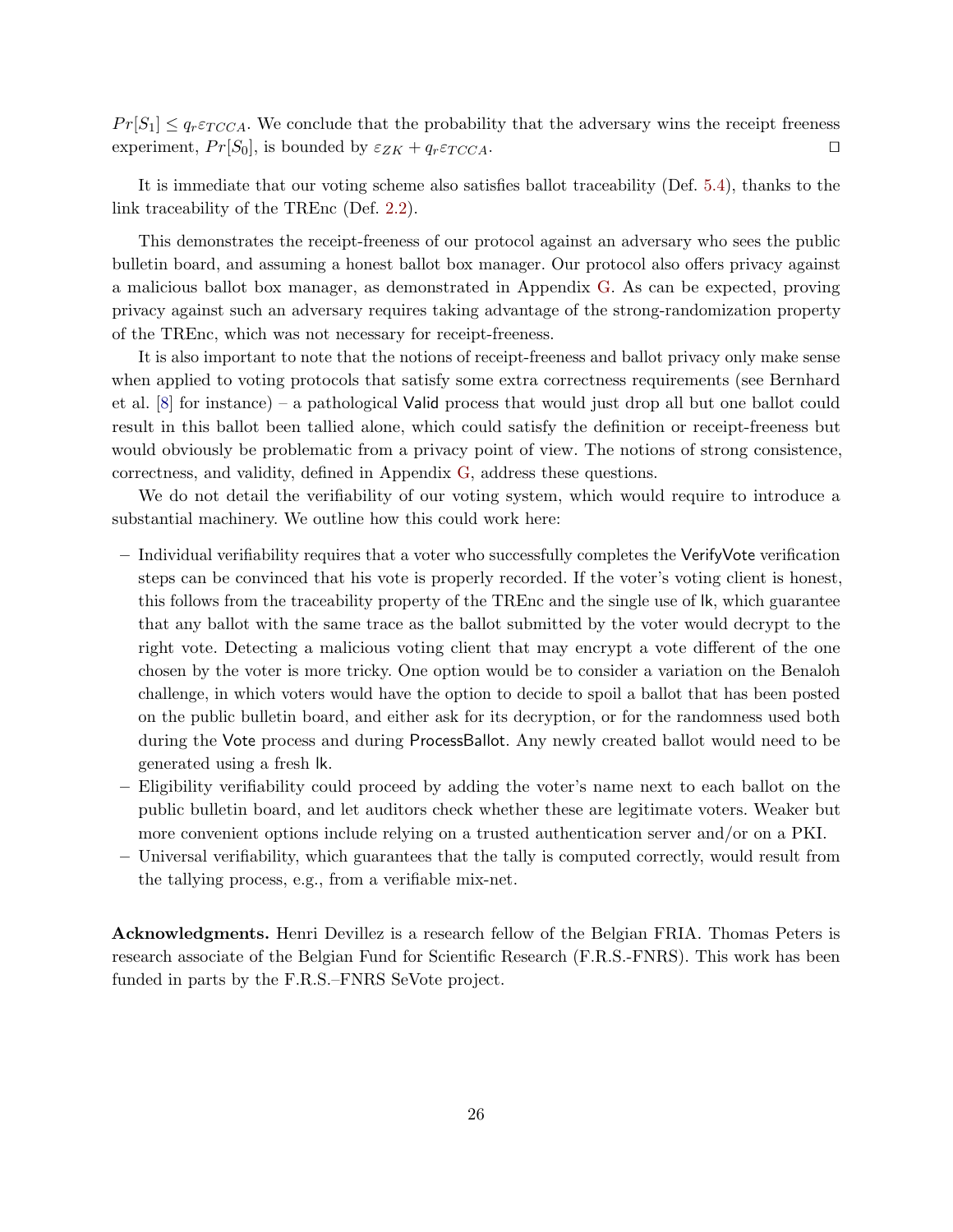# References

- <span id="page-28-15"></span>1. Abe, M., Fuchsbauer, G., Groth, J., Haralambiev, K., Ohkubo, M.: Structure-preserving signatures and commitments to group elements. In: Advances in Cryptology – CRYPTO 2010. pp. 209–236. Springer (2010)
- <span id="page-28-14"></span>2. Abe, M., Haralambiev, K., Ohkubo, M.: Signing on elements in bilinear groups for modular protocol design. Cryptology ePrint Archive, Report 2010/133 (2010), <https://ia.cr/2010/133>
- <span id="page-28-18"></span>3. Adida, B., de Marneffe, O., Pereira, O., Quisquater, J.: Electing a university president using open-audit voting: Analysis of real-world use of helios. In: 2009 Electronic Voting Technology Workshop / Workshop on Trustworthy Elections, EVT/WOTE '09. USENIX Association (2009)
- <span id="page-28-13"></span>4. Alwen, J., Ostrovsky, R., Zhou, H., Zikas, V.: Incoercible multi-party computation and universally composable receipt-free voting. In: Advances in Cryptology - CRYPTO 2015. LNCS, vol. 9216, pp. 763–780. Springer (2015)
- <span id="page-28-4"></span>5. Bauer, B., Fuchsbauer, G.: Efficient signatures on randomizable ciphertexts. In: Security and Cryptography for Networks. pp. 359–381. Springer International Publishing (2020)
- <span id="page-28-5"></span>6. Benaloh, J.: Simple verifiable elections. In: 2006 USENIX/ACCURATE Electronic Voting Technology Workshop, EVT'06. USENIX Association (2006)
- <span id="page-28-0"></span>7. Benaloh, J.C., Tuinstra, D.: Receipt-free secret-ballot elections (extended abstract). In: Proceedings of the Twenty-Sixth Annual ACM Symposium on Theory of Computing. pp. 544–553. ACM (1994)
- <span id="page-28-17"></span>8. Bernhard, D., Cortier, V., Galindo, D., Pereira, O., Warinschi, B.: Sok: A comprehensive analysis of game-based ballot privacy definitions. In: 2015 IEEE Symposium on Security and Privacy. pp. 499–516 (2015)
- <span id="page-28-8"></span>9. Bernhard, D., Pereira, O., Warinschi, B.: How not to prove yourself: Pitfalls of the fiat-shamir heuristic and applications to helios. In: Advances in Cryptology - ASIACRYPT 2012. LNCS, vol. 7658, pp. 626–643. Springer (2012)
- <span id="page-28-2"></span>10. Blazy, O., Fuchsbauer, G., Pointcheval, D., Vergnaud, D.: Signatures on randomizable ciphertexts. In: Public Key Cryptography – PKC 2011. pp. 403–422. Springer (2011)
- <span id="page-28-11"></span>11. Boneh, D., Sahai, A., Waters, B.: Functional encryption: Definitions and challenges. In: Theory of Cryptography. pp. 253–273. Springer (2011)
- <span id="page-28-12"></span>12. Canetti, R., Gennaro, R.: Incoercible multiparty computation (extended abstract). In: 37th Annual Symposium on Foundations of Computer Science, FOCS '96. pp. 504–513. IEEE Computer Society (1996)
- <span id="page-28-9"></span>13. Canetti, R., Krawczyk, H., Nielsen, J.B.: Relaxing chosen-ciphertext security. In: Advances in Cryptology - CRYPTO 2003. pp. 565–582. Springer (2003)
- <span id="page-28-3"></span>14. Chaidos, P., Cortier, V., Fuchsbauer, G., Galindo, D.: Beleniosrf: A non-interactive receipt-free electronic voting scheme. In: Proceedings of the 2016 ACM SIGSAC Conference on Computer and Communications Security (CCS). pp. 1614–1625 (2016)
- <span id="page-28-10"></span>15. Chase, M., Kohlweiss, M., Lysyanskaya, A., Meiklejohn, S.: Malleable proof systems and applications. In: Advances in Cryptology – EUROCRYPT 2012. pp. 281–300. Springer (2012)
- <span id="page-28-6"></span>16. Chaum, D.: Surevote: technical overview. In: Proceedings of the Workshop onTrustworthy Elections (WOTE 2001) (2001)
- <span id="page-28-19"></span>17. Chevallier-Mames, B., Fouque, P., Pointcheval, D., Stern, J., Traor´e, J.: On some incompatible properties of voting schemes. In: Towards Trustworthy Elections, New Directions in Electronic Voting. LNCS, vol. 6000, pp. 191–199. Springer (2010)
- <span id="page-28-20"></span>18. Cortier, V., Galindo, D., Glondu, S., Izabachène, M.: Distributed elgamal à la pedersen: Application to helios. In: Proceedings of the 12th annual ACM Workshop on Privacy in the Electronic Society, WPES 2013. pp. 131–142. ACM (2013)
- <span id="page-28-1"></span>19. Cramer, R., Gennaro, R., Schoenmakers, B.: A secure and optimally efficient multi-authority election scheme. In: Advances in Cryptology - EUROCRYPT '97. LNCS, vol. 1233, pp. 103–118. Springer (1997)
- <span id="page-28-7"></span>20. Gennaro, R.: Achieving independence efficiently and securely. In: Proceedings of the Fourteenth Annual ACM Symposium on Principles of Distributed Computing. pp. 130–136. ACM (1995)
- <span id="page-28-21"></span>21. Gennaro, R., Jarecki, S., Krawczyk, H., Rabin, T.: Secure distributed key generation for discrete-log based cryptosystems. J. Cryptol. 20(1), 51–83 (2007)
- <span id="page-28-16"></span>22. Groth, J.: Efficient fully structure-preserving signatures for large messages. In: Advances in Cryptology – ASI-ACRYPT 2015. pp. 239–259. Springer (2015)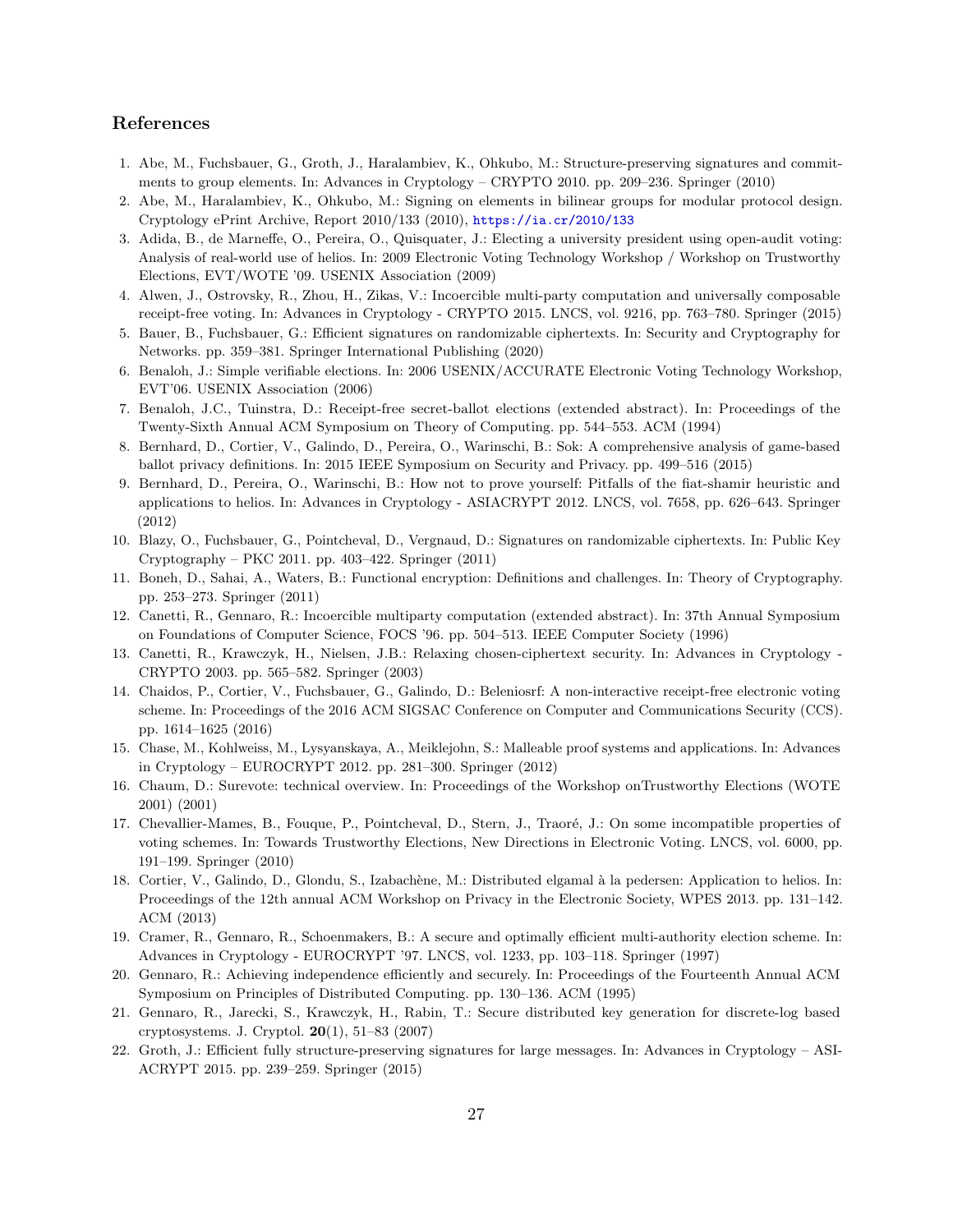- <span id="page-29-1"></span>23. Hirt, M., Sako, K.: Efficient receipt-free voting based on homomorphic encryption. In: Advances in Cryptology - EUROCRYPT 2000, International Conference on the Theory and Application of Cryptographic Techniques Proceeding. LNCS, vol. 1807, pp. 539–556. Springer (2000)
- <span id="page-29-6"></span>24. Horwitz, J., Lynn, B.: Toward hierarchical identity-based encryption. In: Advances in Cryptology — EUROCRYPT 2002. pp. 466–481. Springer (2002)
- <span id="page-29-13"></span>25. Jutla, C.S., Roy, A.: Shorter quasi-adaptive nizk proofs for linear subspaces. In: Advances in Cryptology - ASIACRYPT 2013. pp. 1–20. Springer (2013)
- <span id="page-29-2"></span>26. Kiayias, A., Zacharias, T., Zhang, B.: End-to-end verifiable elections in the standard model. In: Advances in Cryptology - EUROCRYPT 2015. LNCS, vol. 9057, pp. 468–498. Springer (2015)
- <span id="page-29-10"></span>27. Kiltz, E.: Chosen-ciphertext security from tag-based encryption. In: Theory of Cryptography. pp. 581–600. Springer (2006)
- <span id="page-29-15"></span>28. Kiltz, E., Wee, H.: Quasi-adaptive nizk for linear subspaces revisited. Cryptology ePrint Archive, Report 2015/216 (2015), <https://ia.cr/2015/216>
- <span id="page-29-16"></span>29. Küsters, R., Truderung, T., Vogt, A.: A game-based definition of coercion-resistance and its applications. In: Proceedings of the 23rd IEEE Computer Security Foundations Symposium, CSF 2010. pp. 122–136. IEEE Computer Society (2010)
- <span id="page-29-12"></span>30. Libert, B., Peters, T., Joye, M., Yung, M.: Linearly homomorphic structure-preserving signatures and their applications. In: Advances in Cryptology - CRYPTO 2013. LNCS, vol. 8043, pp. 289–307. Springer (2013)
- <span id="page-29-14"></span>31. Libert, B., Peters, T., Joye, M., Yung, M.: Non-malleability from malleability: Simulation-sound quasi-adaptive nizk proofs and CCA2-secure encryption from homomorphic signatures. In: Advances in Cryptology – EUROCRYPT 2014. pp. 514–532. Springer (2014)
- <span id="page-29-11"></span>32. MacKenzie, P.D., Reiter, M.K., Yang, K.: Alternatives to non-malleability: Definitions, constructions, and applications (extended abstract). In: Theory of Cryptography, TCC. LNCS, vol. 2951, pp. 171–190. Springer (2004)
- <span id="page-29-8"></span>33. Moran, T., Naor, M.: Receipt-Free Universally-Verifiable Voting with Everlasting Privacy. In: Advances in Cryptology - CRYPTO 2006. pp. 373–392. LNCS, Springer (2006)
- <span id="page-29-4"></span>34. Prabhakaran, M., Rosulek, M.: Homomorphic encryption with cca security. In: Automata, Languages and Programming. pp. 667–678. Springer (2008)
- <span id="page-29-7"></span>35. Sahai, A., Waters, B.: Fuzzy identity-based encryption. In: Advances in Cryptology – EUROCRYPT 2005. pp. 457–473. Springer (2005)
- <span id="page-29-0"></span>36. Sako, K., Kilian, J.: Receipt-free mix-type voting scheme - A practical solution to the implementation of a voting booth. In: Advances in Cryptology - EUROCRYPT '95. LNCS, vol. 921, pp. 393–403. Springer (1995)
- <span id="page-29-5"></span>37. Shamir, A.: Identity-based cryptosystems and signature schemes. In: Advances in Cryptology. pp. 47–53. Springer (1985)
- <span id="page-29-9"></span>38. Unruh, D., M¨uller-Quade, J.: Universally composable incoercibility. In: Proceedings of the 30th Annual Conference on Advances in Cryptology. p. 411–428. CRYPTO'10, Springer-Verlag (2010)
- <span id="page-29-3"></span>39. Wikström, D.: Simplified submission of inputs to protocols. In: Security and Cryptography for Networks, 6th International Conference, SCN 2008, Proceedings. LNCS, vol. 5229, pp. 293–308. Springer (2008)
- <span id="page-29-17"></span>40. Wikström, D.: A commitment-consistent proof of a shuffle. In: Information Security and Privacy, 14th Australasian Conference, ACISP 2009 Proceedings. LNCS, vol. 5594, pp. 407–421. Springer (2009)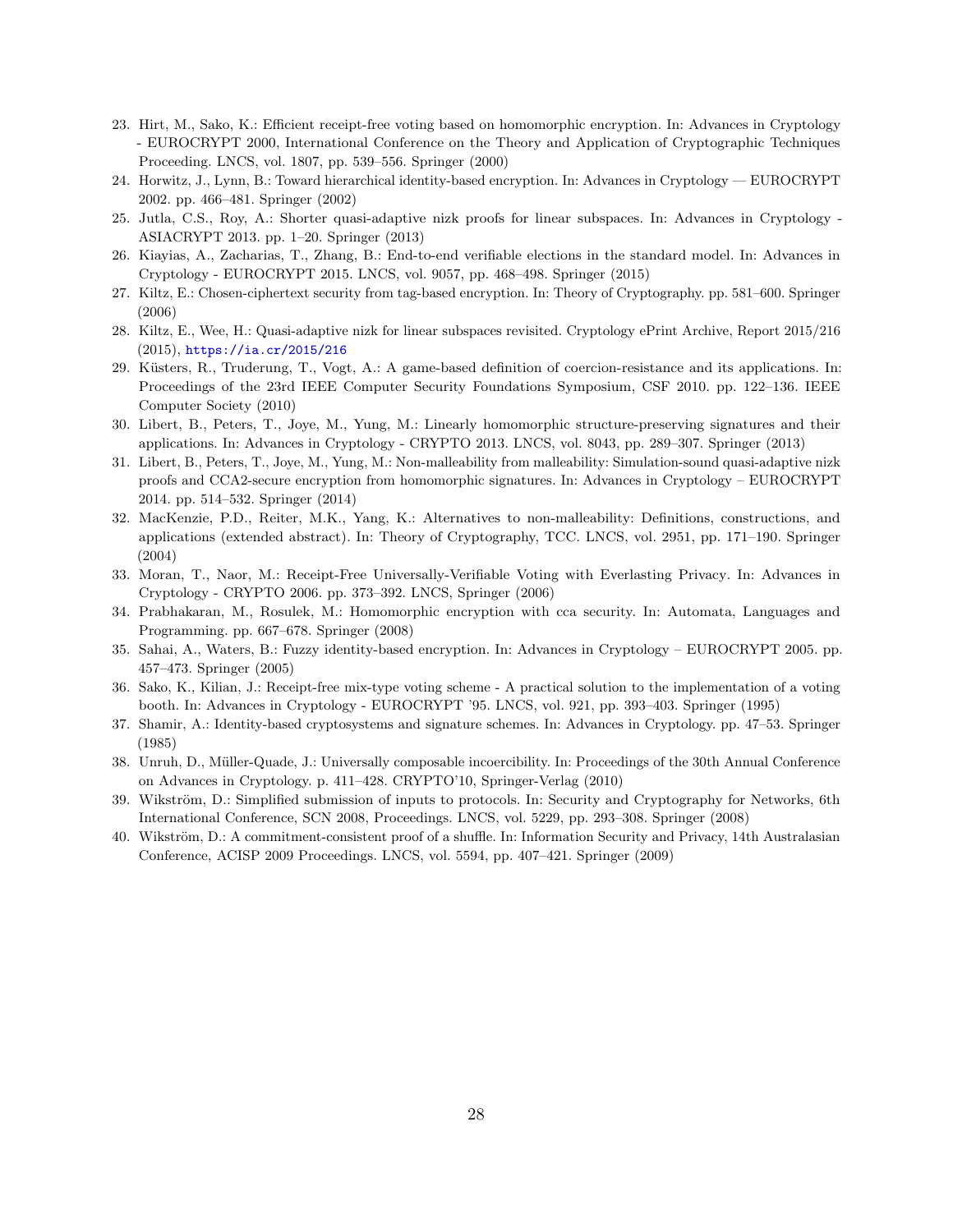# <span id="page-30-0"></span>A Related security definitions

# <span id="page-30-1"></span>A.1 RCCA security

We recall the  $RCCA$  security definition introduced by Canetti et al. [\[13\]](#page-28-9):

**Definition A.1.** An encryption scheme (Gen, Enc, Dec) is  $RCCA$ -secure if for every PPT adversary  $A = (A_1, A_2)$  the experiment  $Exp_A^{rcca}(\lambda)$  defined in Figure [5](#page-30-3) returns 1 with a probability negligibly close in  $\lambda$  to  $\frac{1}{2}$ .

> $\mathsf{Exp}^{\mathrm{rcca}}_\mathcal{A}(\lambda)$  $(\mathsf{pk},\mathsf{sk}) \leftarrow \$ \mathsf{Gen}(1^\lambda)$  $(m_0,m_1,\mathsf{st}) \leftarrow \$   $\mathcal{A}_1^{\mathsf{Dec}(\mathsf{sk},\cdot)}(\mathsf{pk})$  $b \leftarrow \$ \{0, 1\}$  $c^{\star} \leftarrow \$$  Enc $(\textsf{pk}, m_b)$  $b' \leftarrow \$\mathcal{A}_2^{\mathsf{Dec}^{post}(\mathsf{sk},\cdot)}(c^\star,\mathsf{st})$  $\textbf{return } b = b'$

<span id="page-30-3"></span>Fig. 5. RCCA experiment. In the experiment,  $A_2$  has access to a decryption oracle Dec<sup>post</sup>(·) which, on input c, returns Dec(sk, c) if Dec(sk, c)  $\notin \{m_0, m_1\}$  and test otherwise.

### <span id="page-30-2"></span>A.2 pd-RCCA

<span id="page-30-4"></span>We recall the pd-RCCA security definition introduced by Canetti et al. [\[13\]](#page-28-9):

**Definition A.2.** Let  $S = (Gen, Enc, Dec)$  be an encryption scheme.

- 1. We say that a family of binary relations  $\equiv_{pk}$  (indexed over the public keys of S) on ciphertext pairs is a compatible relation for S if for all key-pairs  $(\mathsf{pk}, \mathsf{sk})$  of S we have:
	- For any two ciphertexts  $c, c'$ , if  $c \equiv_{pk} c'$  then  $\mathsf{Dec}(\mathsf{sk}, c) = \mathsf{Dec}(\mathsf{sk}, c')$  with overwhelming probability.
	- $-$  For any plaintext m in the domain of S, if c and c' are two ciphertexts obtained as independent encryptions of m, then  $c \equiv_{pk} c'$  with negligible probability.
- 2. We say that a relation family as above is publicly computable if for all key pairs (pk, sk) and all pair of ciphertexts  $(c, c')$ , it can be determined whether  $c \equiv_{pk} c'$  using a PPT algorithm taking as inputs  $(\mathsf{pk}, c, c')$ .
- 3. We say that S is publicly-detectable replayable-CCA ( $pd$ -RCCA in short) if there exists a compatible and publicly computable relation family  $\equiv_{\mathsf{pk}}$  such that S is secure according to the traditional definition of CCA security with the following modification. In the post-challenge decryption requests, the oracle returns test for the decryption of c if and only if  $c \equiv_{pk} c^*$  where  $c^*$  is the challenge ciphertext.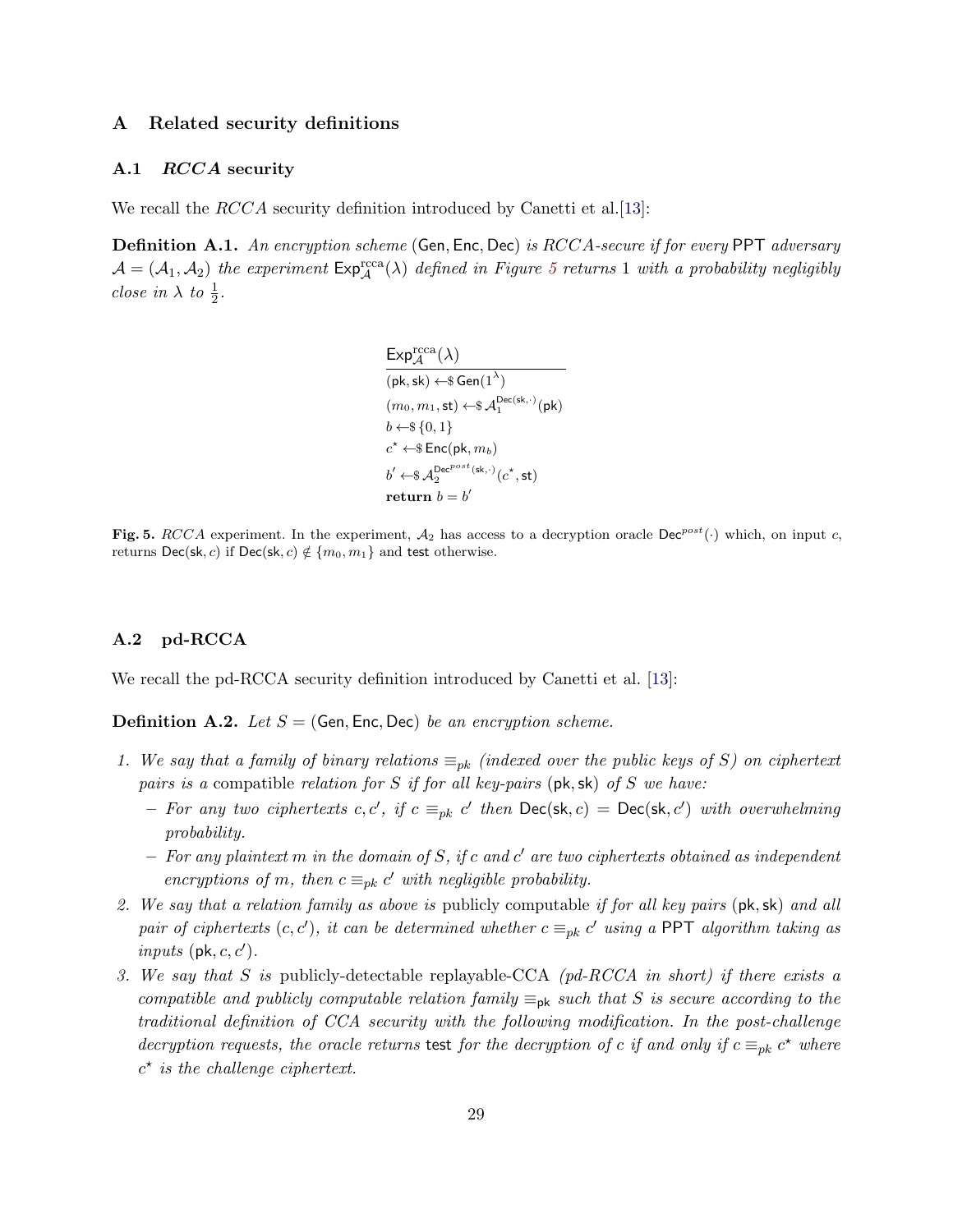# <span id="page-31-0"></span>B Relation between the security definitions

# <span id="page-31-1"></span>B.1 pd<sup>\*</sup>-RCCA and extractability implies TCCA

<span id="page-31-2"></span>**Theorem B.1.** If a TREnc scheme  $T$  is extractable, strongly randomizable and  $pd^*$ -RCCA-secure, then it is TCCA secure. More precisely, if the advantages of any PPT adversary at strong randomization and pd\*-RCCA experiment are respectively bounded by  $\varepsilon_{SR}$  and  $\varepsilon$ , then for any PPT adversary A, we have  $Pr[\text{Exp}^{\text{tcca}}_{\mathcal{A},T}(\lambda) = 1] \leq \frac{1}{2} + \varepsilon_{SR} + \varepsilon$ .

Proof. The proof uses a sequence of games starting with the TCCA game and ending with the pd? -RCCA game. In each of those games, we pick a random bit b and the adversary is expected to output a bit b'. We note  $S_i$  the event that  $b = b'$  in the *i*-th game, that is the event that the adversary correctly guesses which message was encrypted in the challenge ciphertext. We show that S<sub>0</sub>, the probability of an adversary to win the TCCA game, is bounded by  $\frac{1}{2} + \varepsilon_{SR} + \varepsilon$ .

- Game<sub>0</sub>( $\lambda$ ): Let A be a PPT adversary. We define Game<sub>0</sub>( $\lambda$ ) as the original TCCA game  $Exp_{A,T}^{tcca}(\lambda)$ as defined in Definition [2.4.](#page-8-1) By definition, A wins the game with probability  $Pr[S_0]$ .
- **Game**<sub>1</sub>( $\lambda$ ): We transform **Game**<sub>0</sub>( $\lambda$ ) into **Game**<sub>1</sub>( $\lambda$ ) by replacing the honest key generation algorithm Gen by the trapdoor algorithm TrapGen of Definition [3.1.](#page-11-3)

 $Game_0(\lambda) \rightarrow Game_1(\lambda)$ : From the trapdoor indistinguishability of Definition [3.1,](#page-11-3) the distribution of the pairs of keys (pk,sk) outputted by Gen and TrapGen are identical. Since the trapdoor tk is not used yet, the two games are thus statistically indistinguishable and  $Pr[S_0] = Pr[S_1]$ .

Game<sub>2</sub>( $\lambda$ ): We transform Game<sub>1</sub>( $\lambda$ ) into Game<sub>2</sub>( $\lambda$ ) in the following way. After receiving the two challenge ciphertexts, we run LExtr(tk,  $c_0$ ) and LExtr(tk,  $c_1$ ) to extract the link keys  $\mathsf{lk}_0$  and  $\mathsf{lk}_1$ . If  $lk_0 \neq lk_1$ , we return a random bit. Otherwise, we continue the execution of the experiment.

 $\text{Game}_1(\lambda) \to \text{Game}_2(\lambda)$ : Because the scheme has unique extraction, we always have  $lk_0 = lk_1$ . Hence,  $Pr[S_1] = Pr[S_2]$ .

Game<sub>3</sub>( $\lambda$ ): We transform Game<sub>2</sub>( $\lambda$ ) into Game<sub>3</sub>( $\lambda$ ) by modifying the way the challenge ciphertext is created. Given  $c_b$ , we decrypt the plaintext  $m = \text{Dec}(\text{sk}, c_b)$  and compute the challenge ciphertext  $c^*$  as  $\mathsf{LEnc}(\mathsf{pk}, \mathsf{lk}_b, m)$ .

 $\text{Game}_2(\lambda) \to \text{Game}_3(\lambda)$ : The initial challenge ciphertext is computed as in the left part of the strong randomization equation of Definition [2.6](#page-10-0) while the new challenge ciphertext is computed exactly as in the right part. The unique extraction property guarantees that both  $c_b$  and  $c^*$  are in the range of  $\mathsf{LEnc}(pk, lk_b, m)$ . Since the TREnc is strongly randomizable, the distributions of these two ciphertexts are indistinguishable and  $|Pr[S_2] - Pr[S_3]| \leq \varepsilon_{SR}$ .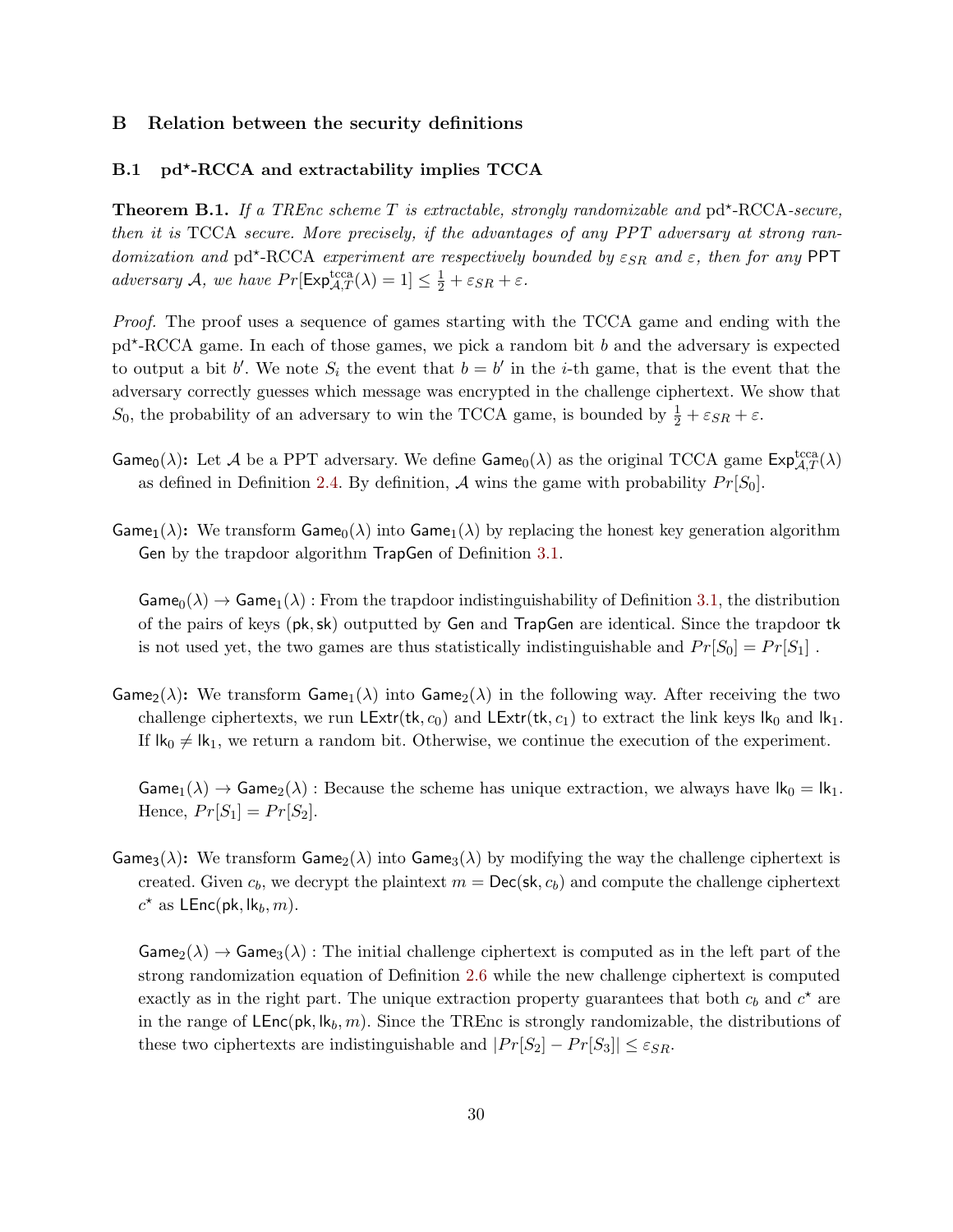Game<sub>4</sub>( $\lambda$ ): We transform Game<sub>3</sub>( $\lambda$ ) into Game<sub>4</sub>( $\lambda$ ) by modifying the way the challenge ciphertext is created. In this game, we do not generate the pair of public/secret keys anymore and instantiate a pd<sup>\*</sup>-RCCA experiment instead. Each time we decrypt a ciphertext or extract a link key in  $\mathsf{Game}_3(\lambda)$ , we request the pd\*-RCCA challenger. Instead of computing ourselves the challenge, we send  $(m_0, m_1, \mathsf{lk}_0)$  to the challenger (Note that  $\mathsf{lk}_0 = \mathsf{lk}_1$ ) and receive a ciphertext  $c^*$  that we send to the adversary.

 $\textsf{Game}_3(\lambda) \to \textsf{Game}_4(\lambda)$ : In this new game, the challenge ciphertext and the post-challenge decryption requests are computed exactly as in the previous game. Hence,  $Pr[S_3] = Pr[S_4]$ 

Finally,  $\mathsf{Game}_4(\lambda)$  is equivalent to the pd<sup>\*</sup>-RCCA experiment. Since the scheme is pd<sup>\*</sup>-RCCA secure, we conclude that  $Pr[4] \leq \frac{1}{2} + \varepsilon$  and thus that the scheme is TCCA secure.

# <span id="page-32-0"></span>B.2 Link between TCCA and RCCA security

**Theorem B.2.** If a TREnc is traceable and TCCA secure, then it is RCCA secure. More precisely, if

- The TREnc is traceable. That is, the advantage of any traceability adversary is bounded by a negligible function  $\varepsilon_{TR}$ .
- The TREnc is randomizable. That is, the advantage at distinguishing the randomization of an honest ciphertext from a fresh re-encryption is bounded by a negligible function  $\varepsilon_{RAND}$ .
- The TREnc is TCCA secure. That is, the advantage of any TCCA adversary is bounded by a negligible function  $\varepsilon_{TCCA}$

then the advantage of any RCCA adversary is bounded by the negligible function  $\varepsilon_{TR} + \varepsilon_{RAND} +$  $\epsilon_{TCCA}.$ 

Proof. The proof uses a sequence of games starting with the RCCA game and ending with the TCCA game. In each of those games, we pick a random bit b and the adversary is expected to output a bit b'. We note  $S_i$  the event that  $b = b'$  in the *i*-th game, that is the event that the adversary correctly guesses which message was encrypted in the challenge ciphertext. We show that  $S_0$ , the advantage of an adversary at the RCCA game is bounded by  $\frac{1}{2} + \varepsilon_{TR} + \varepsilon_{RAND} + \varepsilon_{TCCA}$ , where  $\varepsilon_{TR}$ ,  $\varepsilon_{RAND}$  and  $\varepsilon_{TCCA}$  are respectively the advantages of some efficient adversaries playing the traceability, randomizability and TCCA experiments.

- **Game**<sub>0</sub>( $\lambda$ ): Let  $\mathcal{A} = (\mathcal{A}_1, \mathcal{A}_2)$  be a PPT adversary. We define **Game**<sub>0</sub>( $\lambda$ ) as the original *RCCA* game  $Exp_{\mathcal{A}}^{rcca}(\lambda)$  of Definition [A.2.](#page-30-4) By definition, A wins the game with probability  $Pr[S_0]$ .
- **Game**<sub>1</sub>( $\lambda$ ): We transform  $\mathsf{Game}_0(\lambda)$  into  $\mathsf{Game}_1(\lambda)$  by modifying the post-challenge decryption oracle in the following way. We replace  $\text{Dec}^{post}(\mathsf{sk}, c)$  with the oracle  $\text{Dec}^{postR}(\mathsf{sk}, c)$  that returns test if  $Dec(\mathsf{sk}, c) \in \{m_0, m_1\}$  or if  $Trace(c) = Trace(c^*)$ . It returns  $Dec(\mathsf{sk}, c)$  otherwise.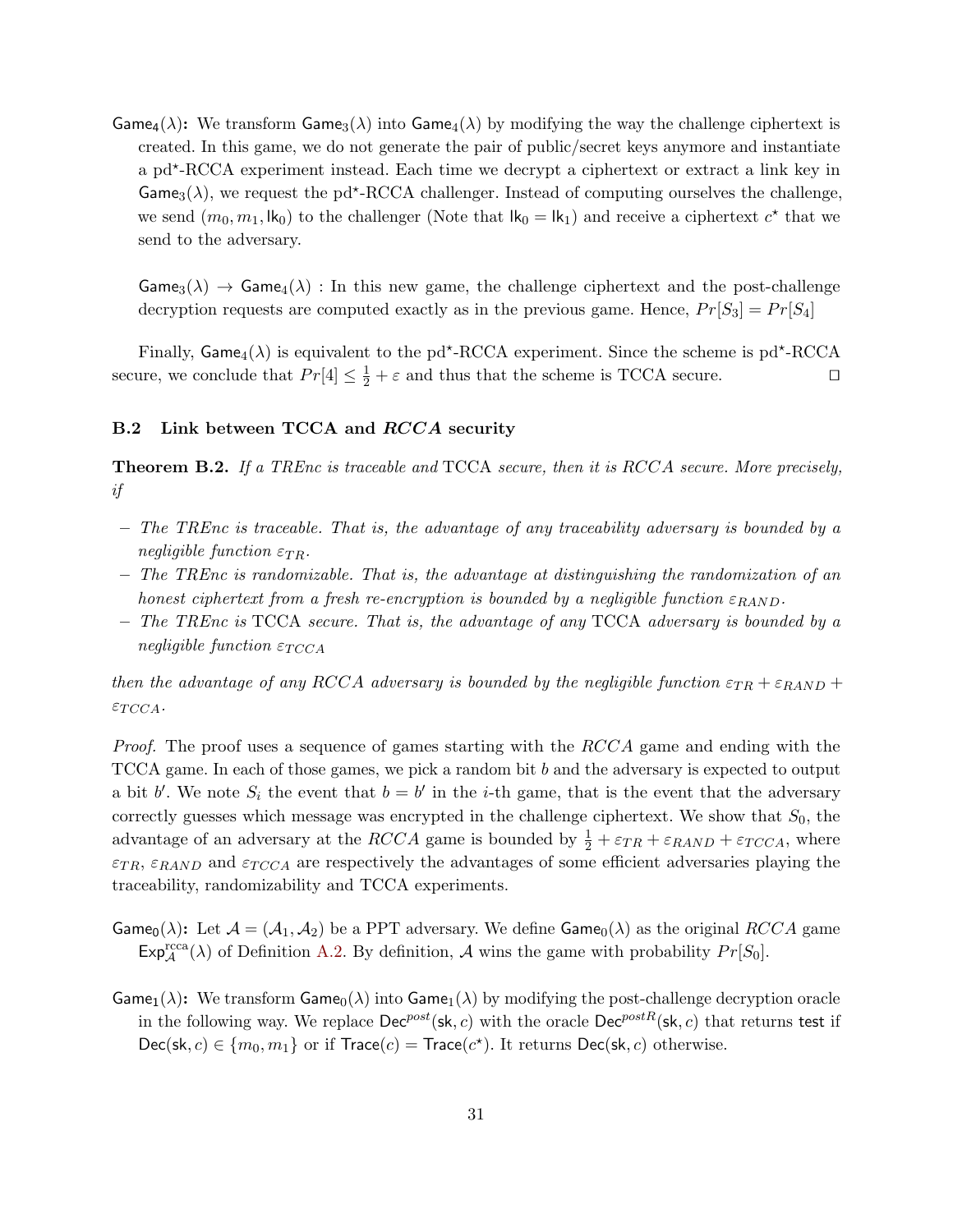$\mathsf{Game}_0(\lambda) \to \mathsf{Game}_1(\lambda)$  : Let F be the event in  $\mathsf{Game}_1(\lambda)$  that at least one of the post-challenge decryption request is such that  $Trace(c) = Trace(c^*)$  and  $Dec(c) \notin \{m_0, m_1\}$ . It is clear that the two games are identical unless F occurs. Thus,  $|Pr[S_0] - Pr[S_1]| \leq Pr[F]$ . We claim that  $Pr[F] \leq \epsilon_{TR}$ , where  $\epsilon_{TR}$  is the advantage at the traceability game of the following adversary B. We build B as a PPT algorithm simulating an adversary for  $\mathsf{Game}_1(\lambda)$  and receiving the pair of public-secret keys from the  $\mathsf{Exp}^{\text{trace}}_{\mathcal{B}}(\lambda)$  challenger. B forwards the decryption requests of the simulated adversary to its challenger and chooses the challenge bit  $b$ . Once it receives the challenge plaintexts  $m_0$  and  $m_1$ , it sends  $m_b$  to its challenger and forwards the resulting ciphertext to the simulated adversary. For each of the following ciphertext,  $\beta$  checks if the ciphertext is in relation with the challenge ciphertext and if it is decrypted into a message different than  $m_b$ . In that case, it sends it to the traceability challenger and wins the game. Hence  $\mathcal B$  has an advantage that is at least  $Pr[F]$ .

Game<sub>2</sub>( $\lambda$ ): We transform Game<sub>1</sub>( $\lambda$ ) into Game<sub>2</sub>( $\lambda$ ) by modifying how the challenge is built in the following way. After encrypting the challenge ciphertext, we also rerandomize it. That is, we compute  $c' \leftarrow s \mathsf{Enc}(\mathsf{pk}, m_b), c^* \leftarrow s \mathsf{Rand}(\mathsf{pk}, c')$  and return  $c^*$ .

 $\text{Game}_1(\lambda) \to \text{Game}_2(\lambda)$ : Because the TREnc is randomizable, the randomization of a ciphertext is statistically indistinguishable from a fresh encryption and those two games are indistinguishable.

Thus  $|Pr[S_1] - Pr[S_2]| \leq \varepsilon_{RAND}$ .

Game<sub>3</sub>( $\lambda$ ): We transform Game<sub>2</sub>( $\lambda$ ) into Game<sub>3</sub>( $\lambda$ ) by instantiating a TCCA game. Now, we only receive the public key pk from our TCCA challenger but we use the challenger to simulate the decryption requests. In the challenge phase, we compute a ciphertext for both messages such that they are in relation (by using  $\mathsf{lk} \leftarrow \mathsf{sLGen}(\mathsf{pk}), c_b \leftarrow \mathsf{sLEnc}(\mathsf{pk}, \mathsf{lk}, m_b)$ ) and send them to the challenger. We receive a ciphertext  $c^*$  that is the randomization of either  $c_0$  or  $c_1$ . We return it as the challenge ciphertext. Finally, we receive the adversary's guess b and send it to the oracle as our own guess. It is clear that  $Pr[S_3]$  is equal to the probability of winning the rerandomization indistinguishability game.

 $\text{Game}_2(\lambda) \to \text{Game}_3(\lambda)$ : Even though we do not compute ourselves the answers of the requests anymore in  $\textsf{Game}_3(\lambda)$ , they are computed exactly as in  $\textsf{Game}_2(\lambda)$  and thus  $Pr[S_2] = Pr[S_3]$ .

Also, this final game is identical to the TCCA security game, hence  $Pr[S_3] \leq \varepsilon_{TCCA}$ . From this sequence of games, we conclude that the probability of winning of any RCCA adversary is bounded by a negligible function  $\varepsilon_{TR} + \varepsilon_{RAND} + \varepsilon_{TCCA}$ .

### <span id="page-33-0"></span>B.3 TCCA implies q-TCCA

We define the q-TCCA experiment as the TCCA experiment with the following modification: instead of submitting only one pair of challenge ciphertexts, the adversary can ask for the randomization of q such pairs.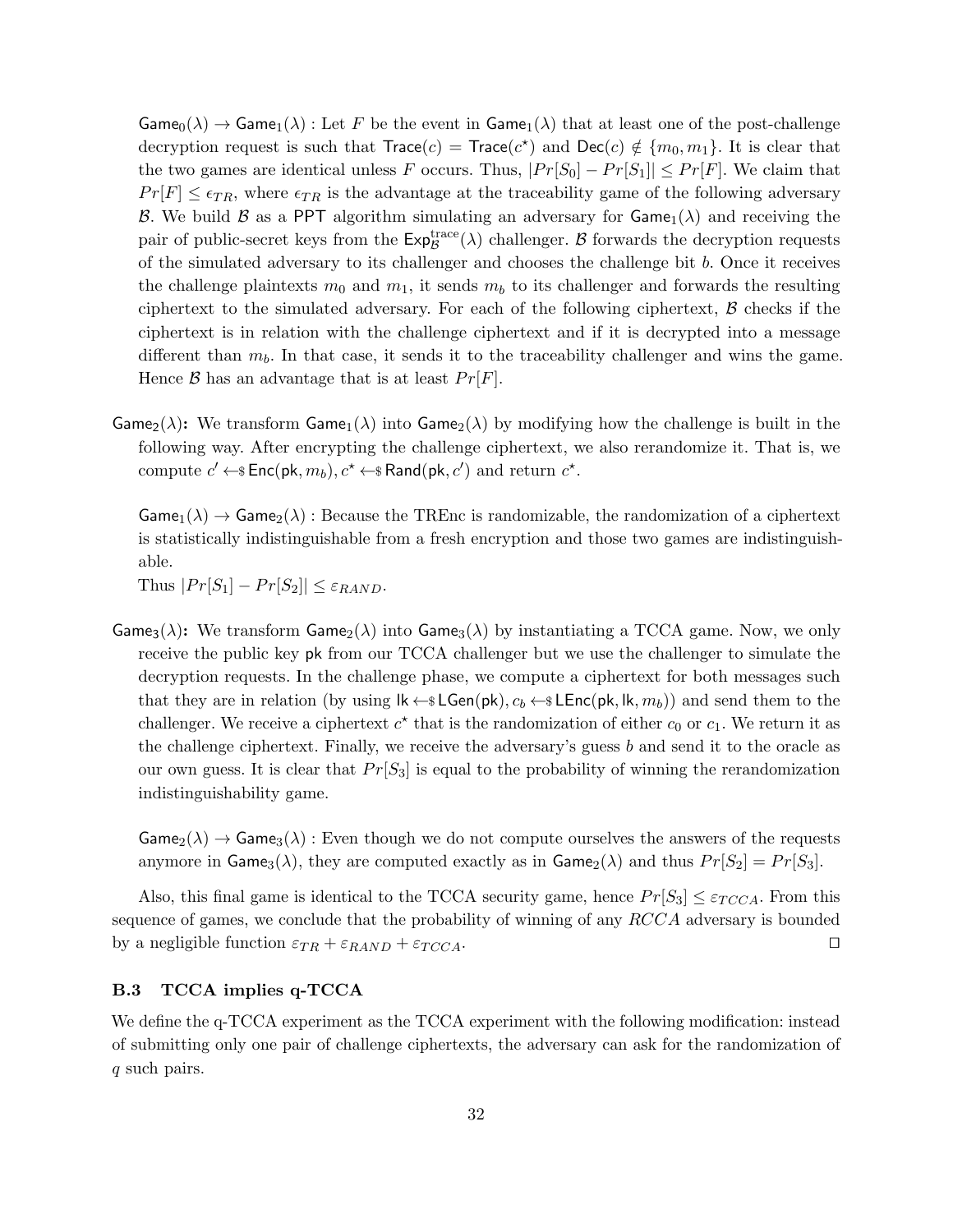**Theorem B.3.** If a TREnc is TCCA secure then it is q-TCCA as well. More precisely, if for any PPT adversary A the experiment  $Exp_{\mathcal{A}}^{tcca}(\lambda)$  returns 1 with a probability bounded by  $\frac{1}{2} + \varepsilon_{TCCA}$ , then every PPT adversary wins the q-TCCA experiment with a probability bounded by  $\frac{1}{2} + q \epsilon_{TCCA}$ .

*Proof.* We build a sequence of  $q + 1$  hybrid games by modifying the rerandomization requests of the  $q$ -TCCA game in the following way. In the *i*-th hybrid, the game rerandomizes  $c_0$  for the *i*-th first requests and  $c_1$  for the remaining requests. It is clear that the first and last games correspond to the two games that the adversary tries to distinguish. We define  $S_i$  as the event that the adversary wins in the  $i$ -th hybrid.

We observe that an adversary A distinguishing the *i*-th hybrid from the  $i + 1$ -th hybrid can be used to build a TCCA adversary  $\beta$  with identical advantage.  $\beta$  simulates  $\mathcal A$  and answers its *i*-th first requests with a rerandomization of  $c_0$ . Then, it asks its oracle for the *i*-th request. Finally, it answers the remaining requests with randomized versions of  $c_1$ . It is clear that if  $b = 0$ , then B simulates the  $i - th$  hybrid. Otherwise, it simulates the  $i + 1$ -th hybrid. Hence  $Pr[S_{i+1}] - Pr[S_i] \leq \varepsilon_{TCCA}$  for each  $i \in [q-1]$ , where  $\varepsilon_{TCCA}$  is the advantage of an efficient adversary playing the TCCA games. Finally,

$$
|Pr[S_q] - Pr[S_0]| = |\sum_{i=0}^{q-1} Pr[S_{i+1} - S_i]| \leq q\epsilon,
$$

which concludes the proof that TCCA implies  $q$ -TCCA.  $\square$ 

# <span id="page-34-0"></span>C Generic construction

We provide a generic construction of a secure extractable TREnc, denoted  $\Pi_G$ . It is mainly based on two primitives, which we introduce prior to specifying our TREnc: signatures on randomizable ciphertexts and tag-based encryption.

### <span id="page-34-1"></span>C.1 Signatures on Randomizable Ciphertexts

Signatures on Randomizable Ciphertexts (SRC), introduced by Blazy et al. [\[10\]](#page-28-2), consists in a joint randomizable public-key encryption scheme and adaptable signature scheme on the ciphertexts and public key of the encryption scheme. These features can be used as an ingredient in order to obtain receipt-freeness, as they allow a third party to rerandomize a ciphertext and the associated signature, making it infeasible for the party who produced the original ciphertext to prove the content of the randomized ciphertext, while remaining able to trace the ciphertext thanks to the valid signature. However, by default, an SRC offers none of the privacy guarantees that we identified above.

<span id="page-34-2"></span>Definition C.1 (Signatures on Randomizable ciphertexts). A scheme of signatures on randomizable ciphertexts (SRC in short) consists of the following algorithms : (Setup, SKeyGen, EKeyGen, Enc, Dec, Sign,

Setup(1<sup> $\lambda$ </sup>) outputs the public parameter pp of the scheme, as defined in Sec. [4.1.](#page-15-0) Each of the following algorithms takes pp as an implicit argument.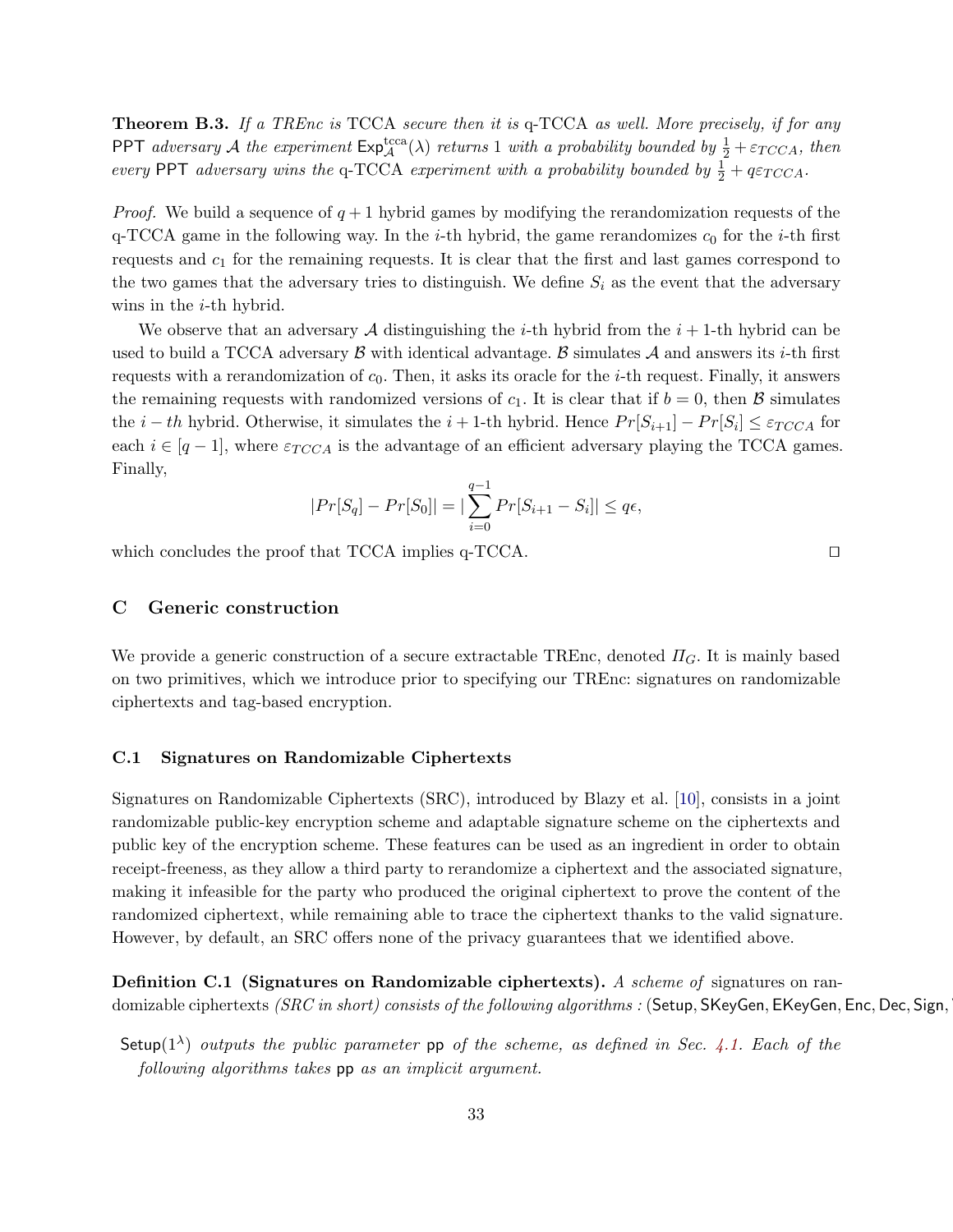- (EKeyGen, Enc, Dec) represents an encryption scheme. EKeyGen( $1^{\lambda}$ ) outputs the pair (ek, dk) containing the public and secret keys of the encryption scheme.  $Enc(\mathsf{ek}, \mathsf{vk}, m; r)$  and  $Dec(\mathsf{dk}, \mathsf{vk}, c)$ respectively encrypts a message m with randomness r and decrypts a ciphertext c. The ciphertext can be signed with a signing key related to vk.
- (SKeyGen, Sign, Verify) represents a signature scheme. SKeyGen $(1^{\lambda})$  outputs the pair (sk, vk) containing the signing and verification keys of the signature scheme. Sign(sk, ek, c; s) and Verify(vk, ek, c,  $\sigma$ ) respectively signs a ciphertext and its encryption key, using randomness s, and verify the validity of a signature.
- Rand(ek, vk, c; r) outputs a re-randomization of c using randomness r and Adapt(vk, ek, c,  $\sigma$ ; r, s) outputs a new adapted signature.

Besides the standard correctness properties of randomizable encryption schemes and signature schemes, we also require the scheme to follow the signature-adaptation property: For every ek, dk in the range of EKeyGen, every vk, sk in the range of SKeyGen, message m and random coins r and s, for  $c = \textsf{Enc}(\textsf{ek}, \textsf{vk}, m; r)$  and  $\sigma = \textsf{Sign}(\textsf{sk}, \textsf{ek}, c; s)$ ,  $\{c' = \textsf{Enc}(\textsf{ek}, \textsf{vk}, m; r'), \sigma' = \textsf{Sign}(\textsf{sk}, \textsf{ek}, c'; s')\}$ and  $\{c' = \text{Rand}(ek, vk, c; r'), \sigma' = \text{Adapt}(vk, ek, c, \sigma; r', s')\}$  are statistically indistingui-shable.

<span id="page-35-2"></span>**Definition C.2 (SRC Unforgeability).** An SRC is unforgeable if for every PPT adversary  $A$ , the experiment  $\mathsf{Exp}_{\mathcal{A}}^{\text{uf}}(\lambda)$  defined in Figure [6](#page-35-1) returns 1 with a probability negligible in  $\lambda$ .

> $\mathsf{Exp}_{\mathcal{A}}^{\mathrm{src-uf}}(\lambda)$  $(\mathsf{ek}, \mathsf{dk}) \leftarrow \$ \mathsf{EKeyGen}(1^\lambda)$  $(\mathsf{vk}, \mathsf{sk}) \leftarrow \$\mathsf{SKeyGen}(1^\lambda)$  $(c, \sigma) \leftarrow \$\mathcal{A}^{\mathsf{Sign}(\mathsf{sk}, \mathsf{ek}, \cdot)}(\mathsf{vk}, (\mathsf{ek}, \mathsf{dk}))$  $m \leftarrow \$$  Dec(dk, vk, c) if  $m \neq \bot$  and  $m \notin Q$  and Ver(vk, ek,  $c, \sigma$ ) = 1 then return 1

<span id="page-35-1"></span>Fig. 6. Unforgeability experiment. A has a signing oracle Sign(sk, ek,  $\cdot$ ) that takes as input a ciphertext c. It outputs a signature on c with sk if this is a valid ciphertext and add  $\text{Dec}(\mathsf{dk}, c)$  to the list of used messages Q.

Both Blazy et al. [\[10\]](#page-28-2) and Chaidos et al. [\[14\]](#page-28-3) build their SRC on top of the Waters signature scheme, which is reminded in its variant on asymmetric pairings in Appendix [E.](#page-49-0) A similar approach can be used to instantiate our generic construction, but we present a much more efficient solution in Section [4,](#page-14-0) that offers security in the standard model.

### <span id="page-35-0"></span>C.2 Tag-based encryption

Our generic TREnc construction starts from a tag-based encryption scheme, as proposed by Kiltz [\[27\]](#page-29-10), where the tag will be the trace of the ciphertext.

**Definition C.3.** A tag-based encryption scheme (TBGen, TBEnc, TBDec) is a standard encryption scheme in which the encryption and decryption algorithms take an extra parameter  $t$ , that is, TBEnc(pk, t, m) encrypts m with public key pk and tag t, and TBDec(sk, t, c) decrypts c with secret key sk and tag t.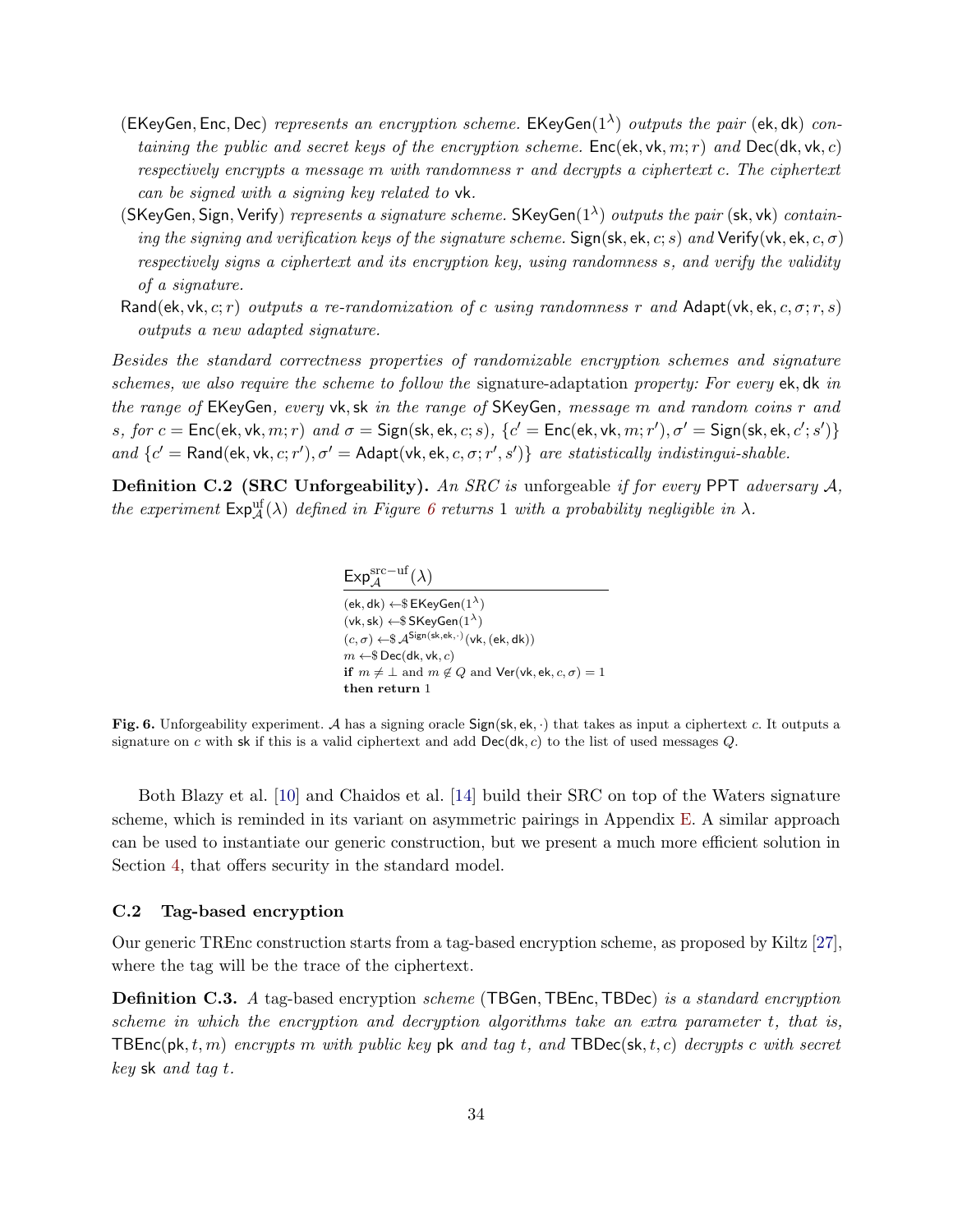We require our tag-based encryption scheme to offer weak CCA security in the sense of MacKenzie et al. [\[32\]](#page-29-11).

<span id="page-36-2"></span>Definition C.4 (TBE-wCCA). A tag-based encryption scheme is said to be weakly secure against chosen ciphertext attacks (TBE-wCCA) if for every adversary  $\mathcal{A} = (\mathcal{A}_1, \mathcal{A}_2)$ , the experiment  $\text{Exp}^{\text{the-wcca}}_{\mathcal{A}}(\lambda)$  defined in Figure [7](#page-36-1) returns 1 with a probability negligibly close in  $\lambda$  to  $\frac{1}{2}$ .

> $\mathsf{Exp}^{\text{the-wcca}}_\mathcal{A}(\lambda)$  $(\mathsf{pk}, \mathsf{sk}) \leftarrow \$\mathsf{TBGen}(1^\lambda)$  $(m_0, m_1, t^{\star}, \text{st}) \leftarrow \text{\$A}_1^{\text{TBDec}(\text{sk}, \cdot, \cdot)}(\text{pk})$  $b \leftarrow \$ \{0, 1\}$  $c^{\star} \leftarrow \$\textsf{TBEnc}(\textsf{pk}, t^{\star}, m_b)$  $b' \leftarrow \$ \mathcal{A}_2^{\textsf{TBDec}^{\star}(\textsf{sk},\cdot,\cdot)}(c^{\star},\textsf{st})$  $\operatorname{return} \bar{b} = b'$

<span id="page-36-1"></span>Fig. 7. Weakly CCA security experiment for tag-based encryption. In the experiment,  $A_2$  has access to a decryption oracle TBDec<sup>\*</sup> which, on input  $(t, c)$ , returns TBec(sk, t, c) if  $t \neq t^*$  and test otherwise.

# <span id="page-36-0"></span>C.3 Building Blocks

All the following building blocks are assumed to satisfies a natural notion of verifiability in the sense of Definition [2.3.](#page-8-2)

### A tag-based encryption scheme (TBGen,TBEnc,TBDec).

We require the scheme to have two additional algorithms, a randomizing algorithm TBRand and a verification algorithm TBVer. More precisely, TBRand provides statistical randomizability for the same tag of a given ciphertext as long as it is in the range of honest encryptions. For verifiability: for any PPT adversary that receives a pair of public/secret keys as input and outputs a ciphertext  $c_{the}$ . the probability that  $\mathsf{TBVer}(\mathsf{pk}_{the}, c_{the}) = 1$  and  $c_{the}$  is not in the range of  $\mathsf{TBEnc}(\mathsf{pk}, \cdot, \cdot)$  is bounded by a negligible function  $\varepsilon_{TBVER}$ .

For the confidentiality, the tag-based encryption must be TBE-wCCA secure. More precisely, the advantage of any PPT adversary in the TBE-wCCA experiment (see Definition [C.4\)](#page-36-2) is bounded by a negligible function  $\varepsilon_{wCCA}$ .

### A signature on ciphertexts scheme (SGen, Sign, SVer).

Altogether with the tag-based encryption scheme, we require the signature on ciphertext scheme to form an SRC that has the signature adaptation property (regarding a signature adapting algorithm SAdapt). More precisely, the advantage of any unbounded adversary at distinguishing a randomization of a ciphertext-signature pair in the range of honestly generated pairs from a fresh re-encryption is negligible in  $\lambda$ . (See Definition [C.1\)](#page-34-2)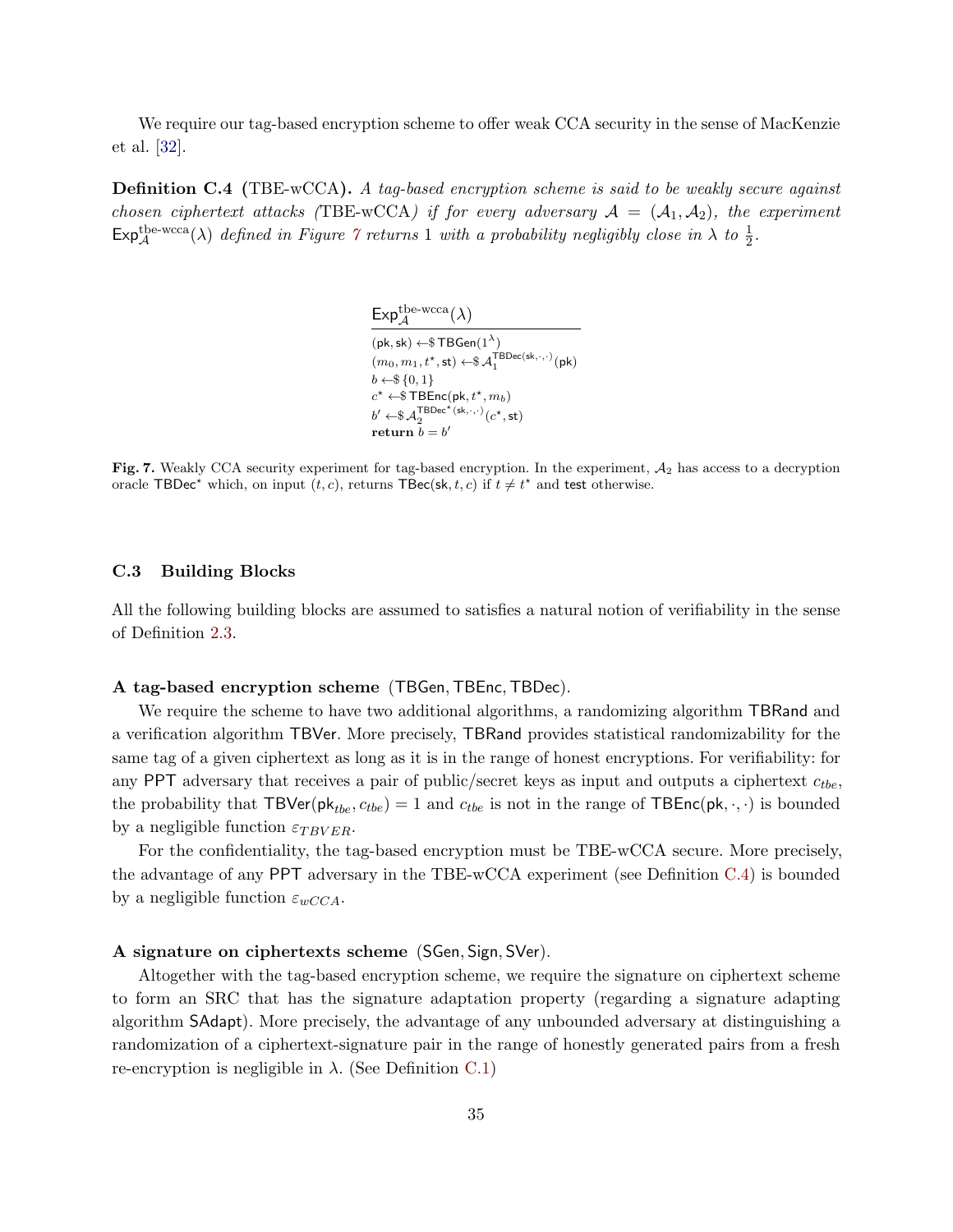Additionally, we desire a signature scheme for which there exists an injective key derivation function  $\phi$  that computes the verification key vk from the signing key sk: vk =  $\phi$ (sk). Since the key derivation function is injective, every verification key is associated to an unique signing key.

We further require the signature scheme to be verifiable in a stronger sense. More precisely, for any PPT adversary that takes as input the public parameters of SGen and outputs a signing key sk, an encryption key ek, a signature  $\sigma$  on a ciphertext  $c_{the}$ , the probability that  $SVer(\phi(sk), ek_{the}, c_{the}, \sigma) = 1$ and that  $\sigma$  is not in the range of Sign(sk,  $\cdot$ ,  $\cdot$ ) is bounded by a negligible function  $\varepsilon_{SVER}$ .

Finally, the signature on ciphertexts scheme should be unforgeable: the advantage of any PPT adversary in the unforgeability experiment is bounded by a negligible function  $\varepsilon_{UF}$  (see Definition [C.2\)](#page-35-2).

# A randomizable CPA-secure encryption scheme (Gen', Enc', Dec').

The encryption scheme is required to be IND-CPA secure. More precisely, the advantage of any PPT adversary in the indistinguishability under chosen plaintext attacks experiment is bounded by a negligible function  $\varepsilon_{CPA}$ .

We also want the encryption scheme to have an additional randomizing algorithm Rand' and to be randomizable. That is, the advantage of any unbounded adversary at distinguishing a randomization of an honestly generated ciphertext from a fresh re-encryption is negligible in  $\lambda$ .

### A NIZK malleable proof (CRSGen, Prove, PVer, SimCRSGen, SimProve).

The proof system proves statement of the form:  $((ek_{extr}, c_{extr}, \mathsf{vk}), (\mathsf{sk}, r)) \in R$  if and only if  $\mathsf{vk} = \phi(\mathsf{sk})$  and  $c_{extr} = \mathsf{Enc}(\mathsf{ek}_{extr}, \mathsf{sk}; r)$ .

The proof system is required to be zero-knowledge. More precisely, the advantage of any PPT adversary at distinguishing between an honest CRS and a simulation CRS is bounded by a negligible function  $\varepsilon_{simcrs}$ . Likewise, the advantage of any PPT adversary at distinguishing between an honest prover and a simulated prover is bounded by a negligible function  $\varepsilon_{simproof}$ . We let  $\varepsilon_{\text{simers}} + \varepsilon_{\text{simproof}} = \varepsilon_{ZK}.$ 

Moreover, the proof system should also be sound. More precisely, for any PPT adversary that receives an honestly generated crs as input and outputs a pair of statement/proof  $(x, \pi)$ , the probability that x is not a true statement but  $\text{PVer}(\text{crs}, x, \pi) = 1$  is bounded by a negligible function  $\varepsilon_{PSOUND}$ .

The proof system should also be verifiable. More precisely, for any PPT adversary that receives a crs as input and outputs a proof  $\pi$  for a statement x, the probability that PVer(crs,  $x, \pi$ ) = 1 and  $\pi$  is not in the range of Prove(crs, x, ·) is bounded by a negligible function  $\varepsilon_{PVER}$ .

Finally, we require the proofs generated by the proof system to be adaptable with regard to the randomizing procedure of the encryption (with an algorithm PAdapt). With regard to this malleability, the proof system should be derivation private. More precisely, the advantage of any unbounded adversary at distinguishing a derivation of a verified proof from a fresh proof of the same adapted statement is negligible in  $\lambda$ .

We stress that we do not need any form of simulation-soundness. In particular, we do not require the system to be simulation-sound extractable as defined for malleable proof systems in [\[15\]](#page-28-10).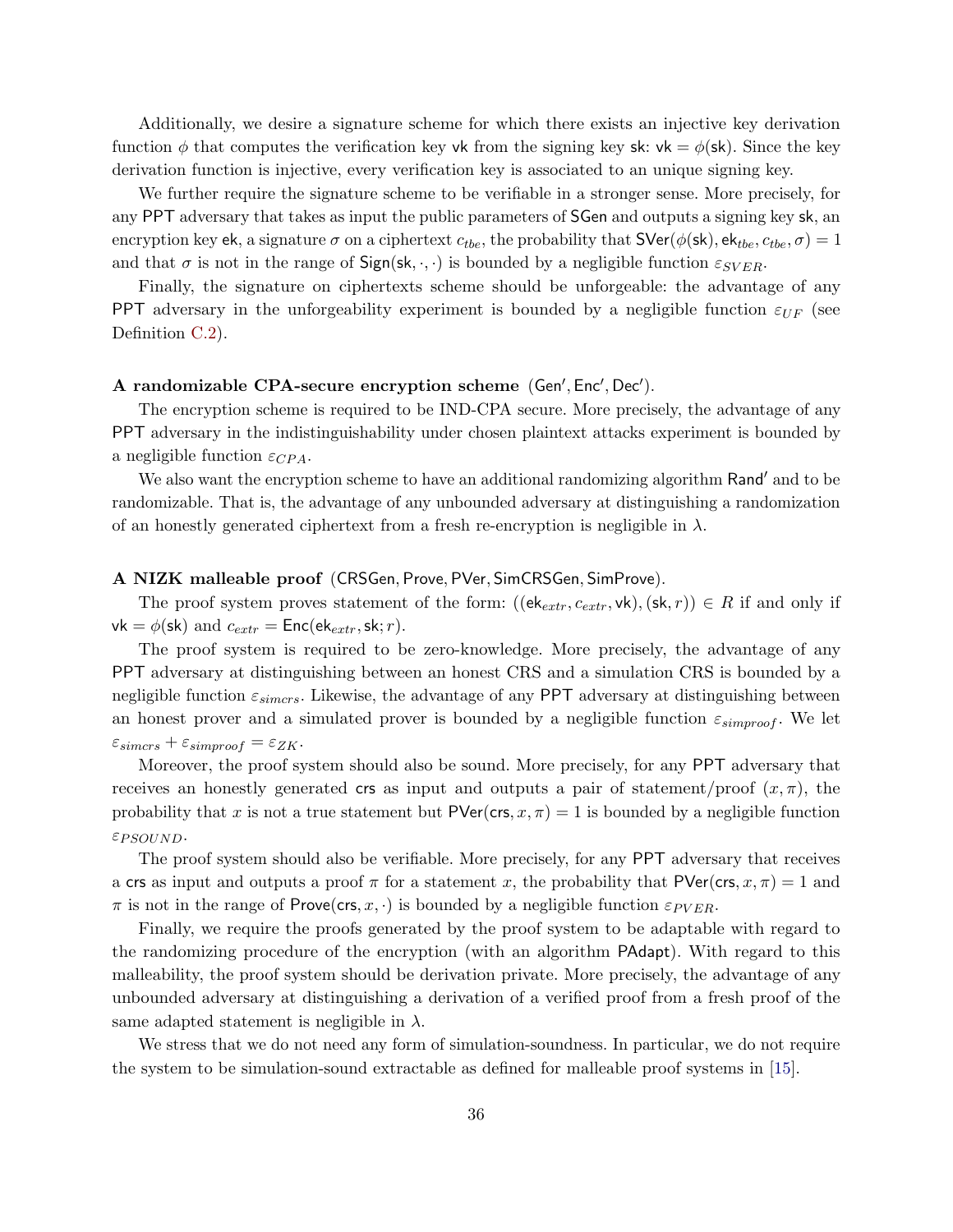### <span id="page-38-0"></span>C.4 Description and security of the generic construction

Our generic extractable TREnc  $\Pi_G$  follows.

**Setup(1<sup>** $\lambda$ **</sup>):** Generate the public parameters **pp** of the building blocks.

**Gen(1<sup>** $\lambda$ **</sup>, pp):** Generate the public/secret keys (ek<sub>tbe</sub>, dk<sub>tbe</sub>)  $\leftarrow$  TBGen(1<sup> $\lambda$ </sup>, pp), (ek $_{extr}$ , dk $_{extr}$ )  $\leftarrow$ Gen'(1<sup> $\lambda$ </sup>, pp), and a CRS crs  $\leftarrow$  CRSGen(1 $\lambda$ , pp) of the proof system. Set SK = (dk<sub>tbe</sub>), and  $PK = (ek<sub>the</sub>, ek<sub>extr</sub>, crs).$ 

**Enc(PK, m):** This is computed as  $\textsf{LEnc}(PK, \textsf{LGen}(PK), m)$ .

**LGen(PK)**: Generate a verifying/signing key vk, sk  $\leftarrow$ \$ SKeyGen( $1^{\lambda}$ , pp) of the SRC. Output  $lk = sk$ .

LEnc(PK,  $\mathsf{lk} = \mathsf{sk}, m$ ):

- 1. Compute  $vk = \phi(\text{sk})$ , and  $c_{the} \leftarrow \text{TBEnc}(\text{ek}_{the}, vk, m)$ .
- 2. Compute  $\sigma \leftarrow$  Sign(sk,  $c_{the}$ ) to get an SRC ciphertext.
- 3. Pick a random coin r and compute  $c_{extr} = \text{Enc}'(\text{ek}_{\text{extr}}, \text{sk}; r)$ .
- 4. Generate a proof  $\pi \leftarrow \text{Prove}(crs, (\text{ek}_{extr}, c_{extr}, \text{vk}, r))$  given crs, the encrypted message sk inside  $c_{extr}$  under the randomness r, ensuring that  $vk = \phi(\text{sk})$  and  $c_{extr} = \text{Enc}(\text{ek}_{extr}, \text{sk}; r)$ . 5. Output the ciphertext  $c = (\mathsf{vk}, c_{tbe}, \sigma, c_{extr}, \pi)$ .
- Ver(PK, CT): Run the verification algorithm of each scheme and output 1 if and only if they all returned 1.
- **Dec(sk, CT):** If Ver(PK, CT)=0, output  $\perp$ . Otherwise, return Dec(dk<sub>tbe</sub>, vk,  $c_{the}$ ).

**Trace(PK, CT):** If  $Ver(PK, CT) = 0$ , output ⊥. Otherwise, output vk.

**Rand(PK, CT):** Randomize  $c_{the}$ :  $c'_{the}$  ← TBRand(ek<sub>tbe</sub>,  $c_{the}$ ;  $r'_{the}$ ) with random coin  $r'_{the}$  and adapt the signature:  $\sigma' \leftarrow \textsf{SAdapt}(\mathsf{vk}, \mathsf{ek}_{the}, \sigma, c_{the}; r'_{the}, s'_{the})$  with random coin  $s'_{the}$ . Randomize  $c_{extr}$ as well:  $c'_{extr} \leftarrow$  Rand'(ek $_{extr}$ ,  $c_{extr}$ ;  $r'_{extr}$ ). Adapt the proof:  $\pi' \leftarrow$  PAdapt $(crs, \pi, r'_{extr})$ . Return  $(\mathsf{vk}, c'_{tbe}, \sigma', c'_{extr}, \pi').$ 

# Extractability:

**TrapGen(1<sup>** $\lambda$ **</sup>, pp)**: Behave like Gen(1<sup> $\lambda$ </sup>, pp) but output tk = dk<sub>extr</sub> as well. **LExtr(lk, CT)**: Output  $lk = Dec'(dk_{extr}, c_{extr}).$ 

**Theorem C.5.**  $\Pi_G$  is verifiable. More precisely, for any PPT adversary A, we have  $Pr[\mathsf{Exp}_{\mathcal{A},\Pi}^{\text{ver}}(\lambda)]$  $1 \leq \varepsilon_{TBVER} + \varepsilon_{SVER} + \varepsilon_{PSOUND} + \varepsilon_{PVER}.$ 

*Proof.* Let A be a PPT adversary. Given PK, SK  $\leftarrow$ \$ Gen(1<sup> $\lambda$ </sup>), we have to show that the probability that A outputs a ciphertext CT such that  $Ver(PK, CT) = 1$  but that is not in the range of  $Enc(PK, \cdot)$  is negligible. If  $Ver(PK, CT) = 1$  then TBVer(ek<sub>tbe</sub>, vk,  $c_{the}$ ) = 1, SVer(vk, ek,  $c, \sigma$ ) = 1 and PVer(crs,  $\pi$ , (ek<sub>extr</sub>, c<sub>extr</sub>, vk)) = 1. With a probability bounded by  $\varepsilon_{PSOUND}$ ,  $\pi$  is a sound proof and  $vk = \phi(Dec'(ek_{extr}, c_{extr})).$  We note  $sk = Dec'(dk_{extr}, c_{extr})$ . Also, with a probability bounded by  $\varepsilon_{TBVER} + \varepsilon_{PVER}$ ,  $c_{the}$  is in the range of TBEnc(pk, vk, ·) and  $\pi$  is in the range of Prove(crs,  $\cdot$ ,  $\cdot$ ). Finally,  $\sigma$  is in the range of Sign(sk, ek,  $c_{the}$ ) with a probability bounded by  $\varepsilon_{SVER}$ . Putting everything together,  $Pr[\text{Exp}_{\mathcal{A},\Pi}^{\text{ver}}(\lambda) = 1] \leq \varepsilon_{TBVer} + \varepsilon_{SVER} + \varepsilon_{PSOUND} + \varepsilon_{PVER}$ .

**Theorem C.6.**  $\Pi_G$  is traceable. More precisely, for any PPT adversary A, we have  $Pr[\mathsf{Exp}_{\mathcal{A},H_G}^{\text{trace}}(\lambda) =$  $1 \leq \varepsilon_{ZK} + \varepsilon_{CPA} + \varepsilon_{UF}.$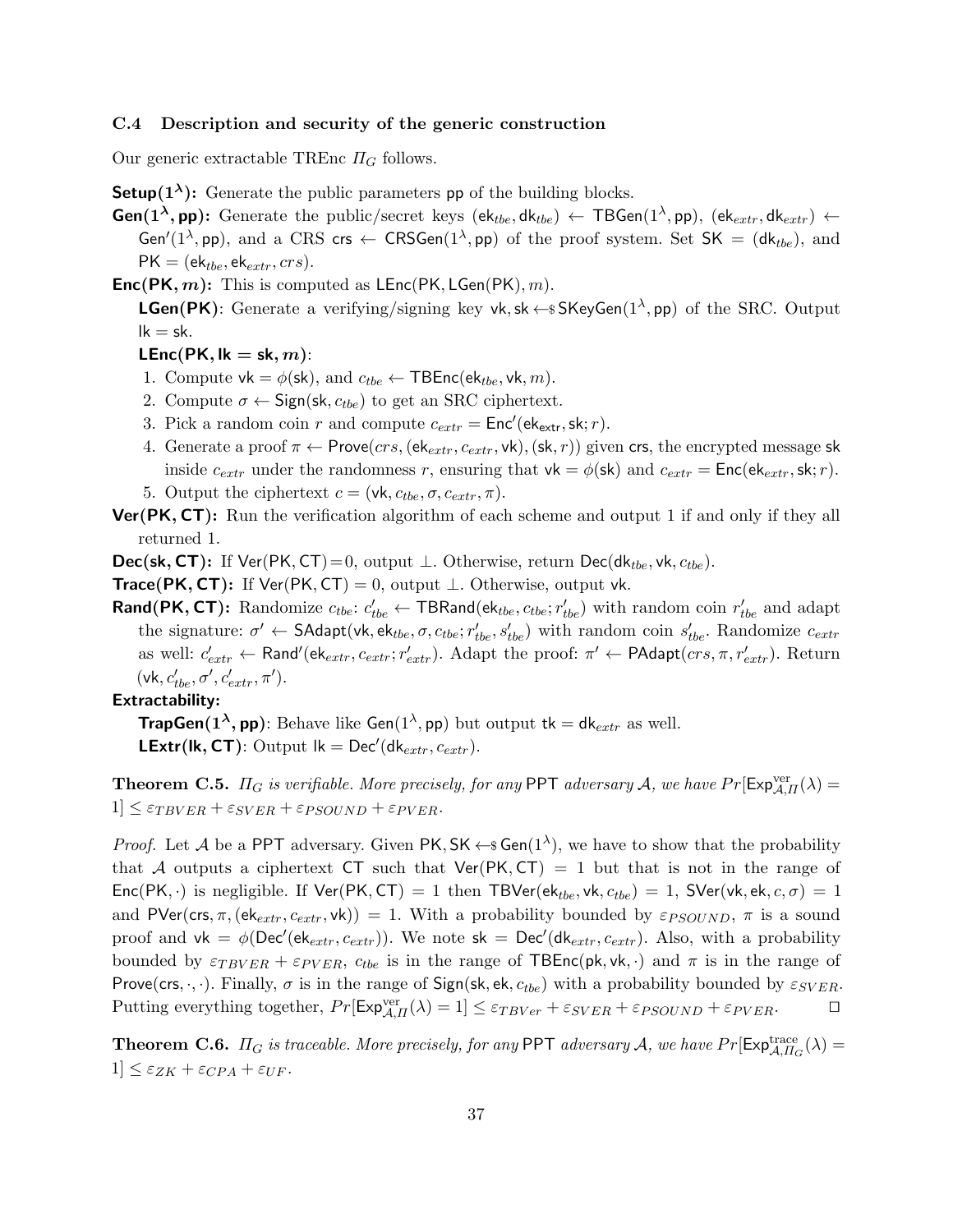Proof. The proof uses a sequence of games starting with the traceability experiment and ending with the unforgeability of signatures on ciphertexts experiment. We note  $S_i$  the event that the game outputs 1 in the *i*-th game. We show that  $S_0$ , the probability of an adversary to win the traceability experiment, is bounded by  $\varepsilon_{ZK} + \varepsilon_{CPA} + \varepsilon_{UF}$ .

- **Game**<sub>0</sub>( $\lambda$ ): Let A be a PPT adversary. We define **Game**<sub>0</sub>( $\lambda$ ) as the original traceability experiment  $\text{Exp}^{\text{trace}}_{\mathcal{A},H_G}(\lambda)$  as defined in Definition [2.5.](#page-10-1) By definition, A wins the game with probability  $Pr[S_0]$ .
- $Game_1(\lambda)$ : Instead of generating an honest CRS of the proof system, we use the SimCRSGen algorithm to set up a simulation CRS crs and a trapdoor  $\tau$  that enables the generation of simulated proofs: crs,  $\tau \leftarrow \$ \mathsf{SimCRSGen}(1^\lambda, \mathsf{pp})$

 $Game_0(\lambda) \rightarrow Game_1(\lambda)$ : From our assumption about the proof system, we have directly that  $|Pr[S_0] - Pr[S_1]| \leq \varepsilon_{\text{simcrs}}.$ 

**Game**<sub>2</sub>( $\lambda$ ): Instead of computing honestly the proof of the challenge ciphertext, we now use the simulation crs and the trapdoor to simulate the proof:  $\pi \leftarrow$ \$ SimProve(crs,  $\tau$ , (vk,  $c_{extr}$ ))

 $\mathsf{Game}_1(\lambda) \to \mathsf{Game}_2(\lambda)$ : From our assumption about the proof system, we have directly that  $|Pr[S_1] - Pr[S_2]| \leq \varepsilon_{simproof}.$ 

**Game**<sub>3</sub>( $\lambda$ ): Instead of computing c<sub>extr</sub> as an encryption of sk in the challenge ciphertext, we now encrypt a random signing key.

 $\text{Game}_2(\lambda) \to \text{Game}_2(\lambda)$ : Instead of computing ourselves the part  $c_{extr}$  of the challenge, we could instantiate an IND-CPA experiment and use the challenger to encrypt either sk (in  $Gam_{\text{et}}(\lambda)$ ) or a random signing key (in  $\mathsf{Game}_2(\lambda)$ ). The proof that the ciphertext is well constructed is simulated from the previous game. Hence any distinguisher between  $\mathsf{Game}_1(\lambda)$  and  $\mathsf{Game}_2(\lambda)$ could be used to create an IND-CPA adversary and  $|Pr[S_2] - Pr[S_3]| \leq \varepsilon_{CPA}$ .

Game<sub>4</sub>( $\lambda$ ): We transform Game<sub>3</sub>( $\lambda$ ) into Game<sub>4</sub>( $\lambda$ ) by modifying the way the ciphertext is created. In this game, we do not generate the pair of public/secret keys anymore and instantiate an unforgeability of signatures on ciphertexts experiment instead. We receive from the unforgeability challenger a verification key vk and a pair of public/secret key  $(e_{k_{tbe}}, dk_{tbe})$  of the tag-based encryption scheme. Then we generate the remaining parts of the TREnc keys with the Gen and the trapdoor CRS generation algorithm, send the public and secret keys to  $\mathcal A$  and receive a message  $m$  from  $A$ . We encrypt  $m$  with TBGen and send the resulting ciphertext as a signing request to the unforgeability challenger. We compute  $c_{extr}$  and  $\pi$  as in the previous game.

 $\text{Game}_2(\lambda) \to \text{Game}_3(\lambda)$ : Everything is computed as before but through the challenger.  $Pr[S_3] =$  $Pr[S_4].$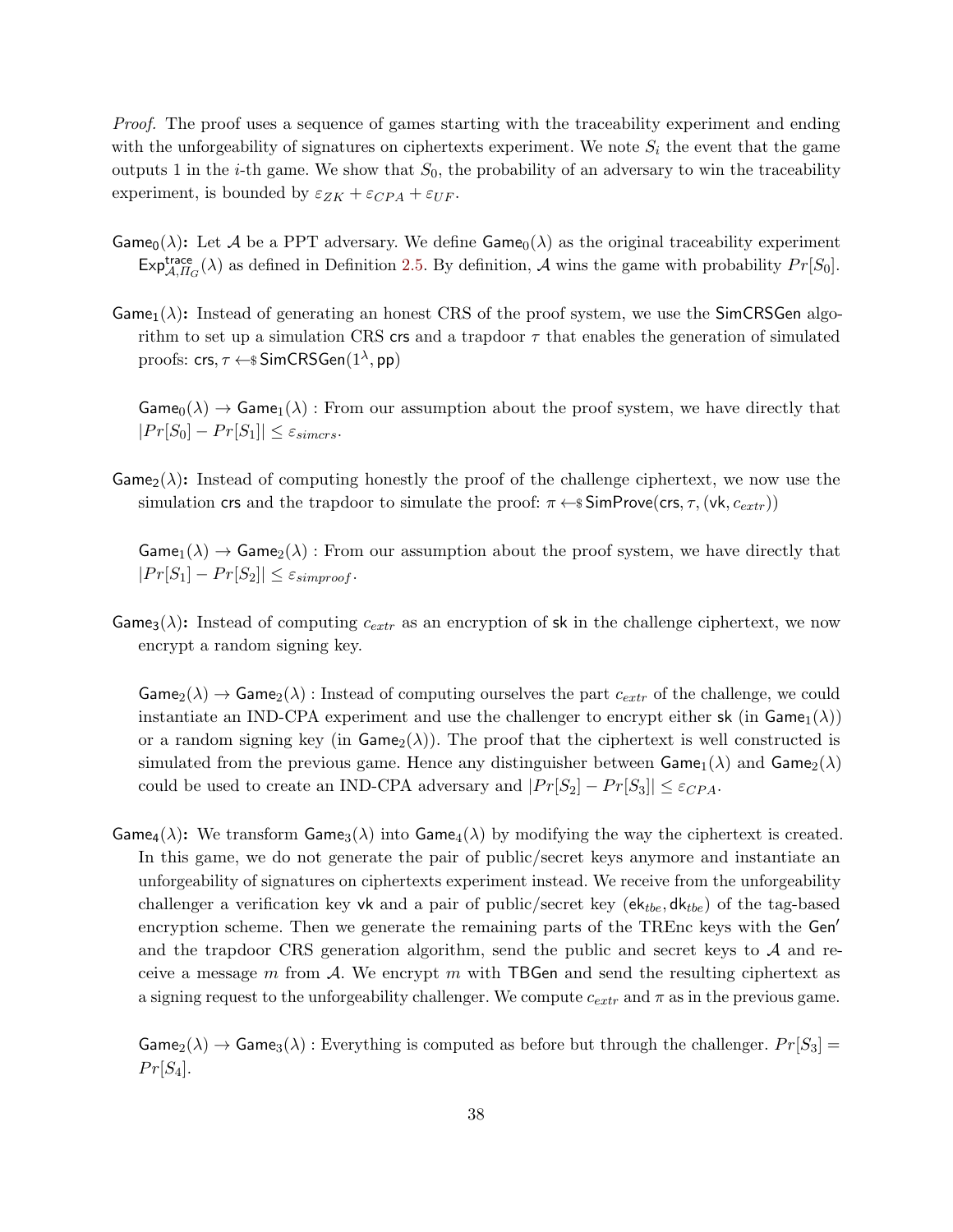Finally,  $\mathsf{Game}_3(\lambda)$  is equivalent to the unforgeability experiment. Since the scheme is unforgeable,  $Pr[4]$  is bounded by  $\operatorname{negl}_{UF}(\lambda)$ . Thus  $Pr[S_0] \leq \varepsilon_{ZK} + \varepsilon_{CPA} + \varepsilon_{UF}$  and the scheme is traceable.  $\square$ 

**Theorem C.7.**  $\Pi_G$  is strongly randomizable. More precisely, for every  $c \in \mathsf{LEnc}(\mathsf{pk}, \mathsf{lk}, m)$  with  $\mathsf{pk}$ in the range of Gen and  $\mathsf{lk}$  in the range of  $\mathsf{LGen}(\mathsf{pk})$ , the following computational indistinguishability relation holds:

 $\mathsf{Rand}(\mathsf{pk}, c) \approx_c \mathsf{LEnc}(\mathsf{pk}, \mathsf{lk}, m)$ 

*Proof.* We parse  $pk = (ek_{the}, ek_{extr}, crs)$  and c as  $(vk, c_{the}, \sigma, c_{extr}, \pi)$  where  $vk = \phi(lk)$  (otherwise c would not be in the range of  $\mathsf{LEnc}(\mathsf{pk}, \mathsf{lk}, \cdot)$ .

Since  $(c_{the}, \sigma)$  is in the range of (TBEnc(ek<sub>tbe</sub>, vk, m), Sign(lk,  $c_{the}$ )), and the tag-based encryption scheme coupled to the signature scheme form a SRC, the signature adaptation property guarantees  $\text{that } \{\mathsf{TBEnc}(\mathsf{ek}_{the}\phi(\mathsf{lk}),m;r'),\mathsf{Sign}(\mathsf{lk},\mathsf{ek}_{the},c';s')\} \text{ and } \{\mathsf{TBRand}(\mathsf{ek}_{the},\mathsf{vk},c;r'),\mathsf{SAdapt}(\mathsf{vk},\mathsf{ek}_{the},c_{the},\sigma;r',s')\}$ are indistinguishable.

Likewise,  $\{\mathsf{Enc}'(\mathsf{ek}_{extr}, \mathsf{lk}; r'_{extr}), \mathsf{Prove}(crs, (\mathsf{ek}_{extr}, c_{extr}, \mathsf{vk}), (\mathsf{lk}, r'_{extr}))\}$  is computationally indistinguishable from  $\{$ Rand'(e $\mathsf{k}_{extr}$ ,  $c_{extr}$ ;  $r'_{extr}$ ), PAdapt $(crs, \pi, r'_{extr})\}$  because the encryption scheme is randomizable and the proof system is adaptable.  $\Box$ 

**Theorem C.8.**  $\Pi_G$  is extractable. More precisely,  $\Pi_G$  satisfies the trapdoor indistinguishability and unique extractability properties.

Proof. Trapdoor indistinguishability The public and secret keys are computed in the exact same way in Gen and TrapGen.

Unique Extraction Since (pk, sk, tk) is in the range of TrapGen, the second entry of pk and tk form a pair of public and secret keys ( $pk_{extr}$ ,  $dk_{extr}$ ) of the CPA-secure scheme.

- If a ciphertext c is in the range of  $\mathsf{LEnc}(\mathsf{pk}, \mathsf{lk}, \cdot)$ , then the  $c_{extr}$  part of c is also in the range of Enc'(ek<sub>extr</sub>, lk). Because Enc' and Dec' are part of a CPA-secure encryption scheme, LExtr(c, tk) =  $\mathsf{Dec}'(\mathsf{dk}_{extr}, c_{extr}) = \mathsf{lk}.$
- Since  $c_0$  and  $c_1$  are both in the range of  $Enc(pk, \cdot)$ , there are two link keys  $lk_0$  and  $lk_1$  in the range of  $\mathsf{LGen}(\mathsf{pk})$  such that  $c_i \in \mathsf{LEnc}(\mathsf{pk}, \mathsf{lk}_i, \cdot)$  for  $i = 0, 1$ . Also, they both have a component vk<sub>i</sub> such that  $vk_i = \phi(lk_i)$ . Since Trace(pk, c<sub>0</sub>) = Trace(pk, c<sub>1</sub>), vk<sub>0</sub> = vk<sub>1</sub> and the injectivity of  $\phi$  garantees that  $\mathsf{lk}_0 = \mathsf{lk}_1$ . Finally, the first item of the definition implies that LExtr(tk,  $c_0$ ) = lk<sub>0</sub> = lk<sub>1</sub> = LExtr(tk,  $c_1$ ).

 $\Box$ 

**Theorem C.9.**  $\Pi_G$  is pd\*-RCCA. More precisely, for any adversary PPT A, we have  $Pr[\mathsf{Exp}_{\mathcal{A},\Pi_G}^{\mathrm{pd}^*\text{-}rcca}(\lambda)$  =  $1] \leq \varepsilon_{wCCA}.$ 

*Proof.* The proof is a direct reduction. Let  $A$  be an adversary for the pd\*-RCCA experiment winning with an advantage greater than  $\varepsilon_{wCCA}(\lambda)$ . Using A, we build an adversary B for the TBE-wCCA experiment that also wins with the same advantage.

At the beginning of the experiment,  $\beta$  receives from the challenger the pair of public/private key of the tag-based encryption scheme used by the challenger. In addition to these keys,  $\beta$  computes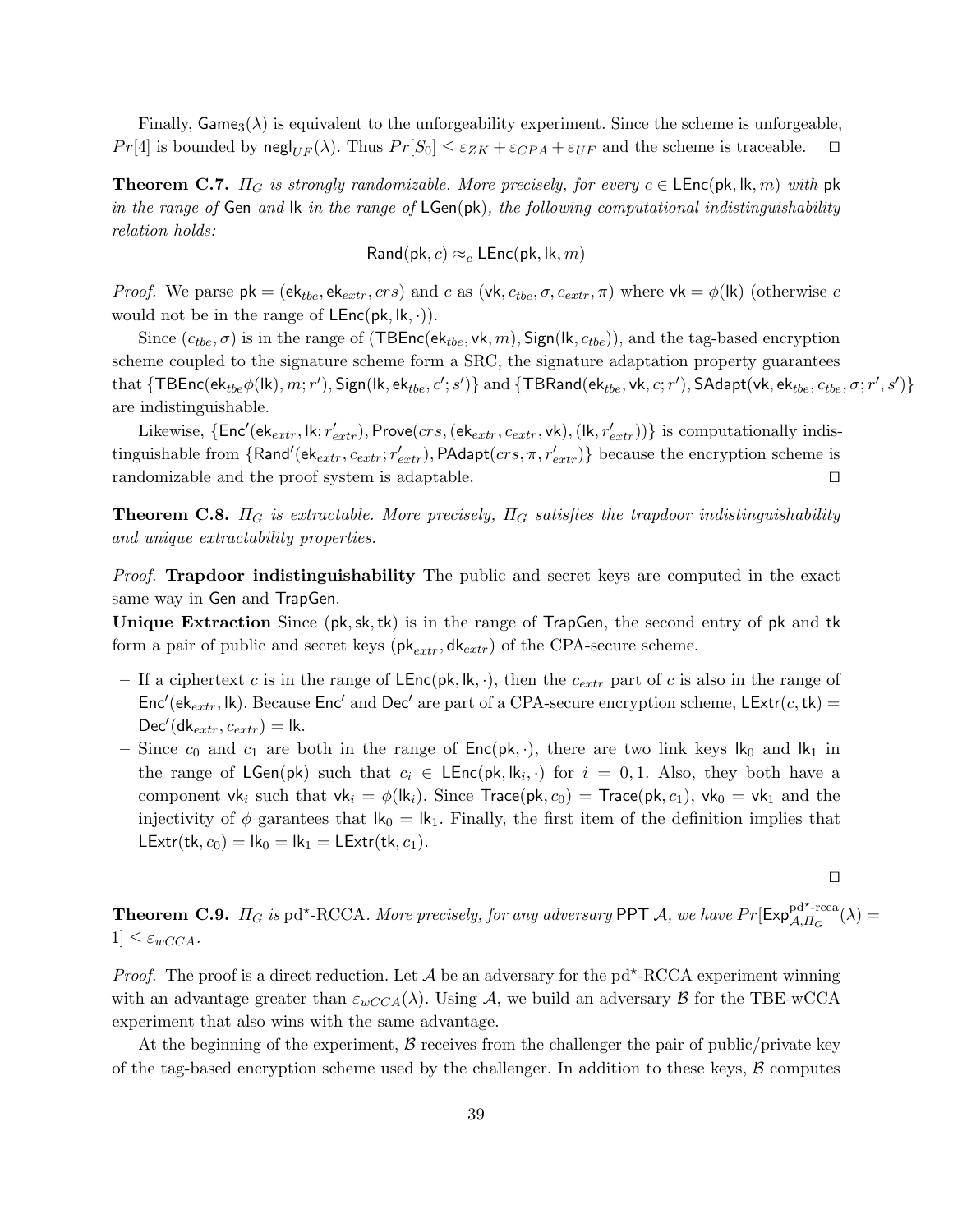$e_{\text{text}}$ , dk<sub>extr</sub> and crs to generate the public, secret and trapdoor keys of the TREnc used to interact with a pd<sup>\*</sup>-RCCA adversary.  $\beta$  sends the public key to  $\mathcal{A}$ . For each of the decryption request that it receives from A, B verifies that the ciphertext is valid. It then sends  $vk, c_{the}$  to the TBE-wCCA challenger and returns the output to A.

At some point, B receives the challenge  $(m_0, m_1, \mathsf{lk})$  from A. If  $\mathsf{lk} = \bot$ , it generates itself a link key by running the LEnc(PK) algorithm and computes the verification key  $vk = \phi(lk)$ . B chooses  $(m_0, m_1, \text{vk})$  as its challenge and receives a tag-based encryption  $c^*$  of either  $m_0$  or  $m_1$  from the challenger. It generates a signature  $\sigma$  on  $c^*$  using sk and computes an encryption of sk as well as the accompanying proof respectively with  $c_{extr} = \text{Enc}'(ek_{extr}, sk; r)$  and  $\pi \leftarrow \$ Prove(crs, (ek_{extr}, c_{extr}, \text{vk}), (sk, r))$ .  $CT^* = (\text{vk}, c^*, \sigma, c_{extr}, \pi)$  forms a challenge ciphertext that has the same distribution as ciphertexts directly computed with the Enc algorithm of the TREnc.

 $\beta$  deals with the post-challenge decryption requests exactly as before, except if the ciphertext has the same trace as  $CT^*$ . In that case, it returns test to A. Especially, it never asks the challenger for a decryption using the challenge trace vk since such a ciphertext would have the same trace as  $CT^*$ . Finally, when A sends a guess  $b'$ , B returns it to the challenger.

As the probability of  $\beta$  to win the TBE-wCCA experiment is the same as the probability of  $A$  to win the pd\*-RCCA experiment, we have a contradiction and the advantage of  $A$  has to be bounded by  $\varepsilon_{wCCA}(\lambda)$ .

Since  $\Pi_G$  is extractable and pd<sup>\*</sup>-RCCA-secure, it follows from Theorem [B.1](#page-31-2) that  $\Pi_G$  is TCCAsecure as well.

#### <span id="page-41-0"></span>C.5 Instantiation

To build an extractable TREnc, we briefly sketch how to instantiate each building blocks in asymmetric bilinear groups. For the SRC, we start from BeleniosRF and use the Waters' signature scheme adapted to asymmetric pairings [\[10\]](#page-28-2), see Appendix  $E^A$  For the weak CCA secure randomizable tag-based encryption, we depart from BeleniosRF [\[14\]](#page-28-3) as their TBE is only selective-tag weakly CCA secure. While it is easy to show that this enough to generically implies RCCA security, it is not enough to reach our natural variant of pd-RCCA, even without extractor, which is necessary to get TCCA security. We thus borrow the scheme due to [\[32\]](#page-29-11), which is the Cramer-Shoup ciphertext where the hashed value is replaced by the tag. It is easy to see that this provides our desired notion of randomizability and that we can turn it into a randomizable SRC by adding the same additional components of [\[14\]](#page-28-3) to allow adapting the signature after the randomization of the TBE. However, we also have to turn it into a publicly verifiable TBE/CRS, and include a randomizable simulation-sound proof that we indeed encrypt the Waters' hash of the signed message that is decomposed bit by bit. As in BeleniosRF, we can rely on the Groth-Sahai proof system which provides perfect NIWI proofs for quadratic statement of pairing-product equations (when the CRS is generated in the hiding mode). To turn them into a simulation-sound ZK proof, we can combine them

<sup>&</sup>lt;sup>4</sup> It is easy to see that the signature has all the security guarantees that we want. Valid signatures are always in the range of honest signatures, and the public key unequivocally defines the secret key.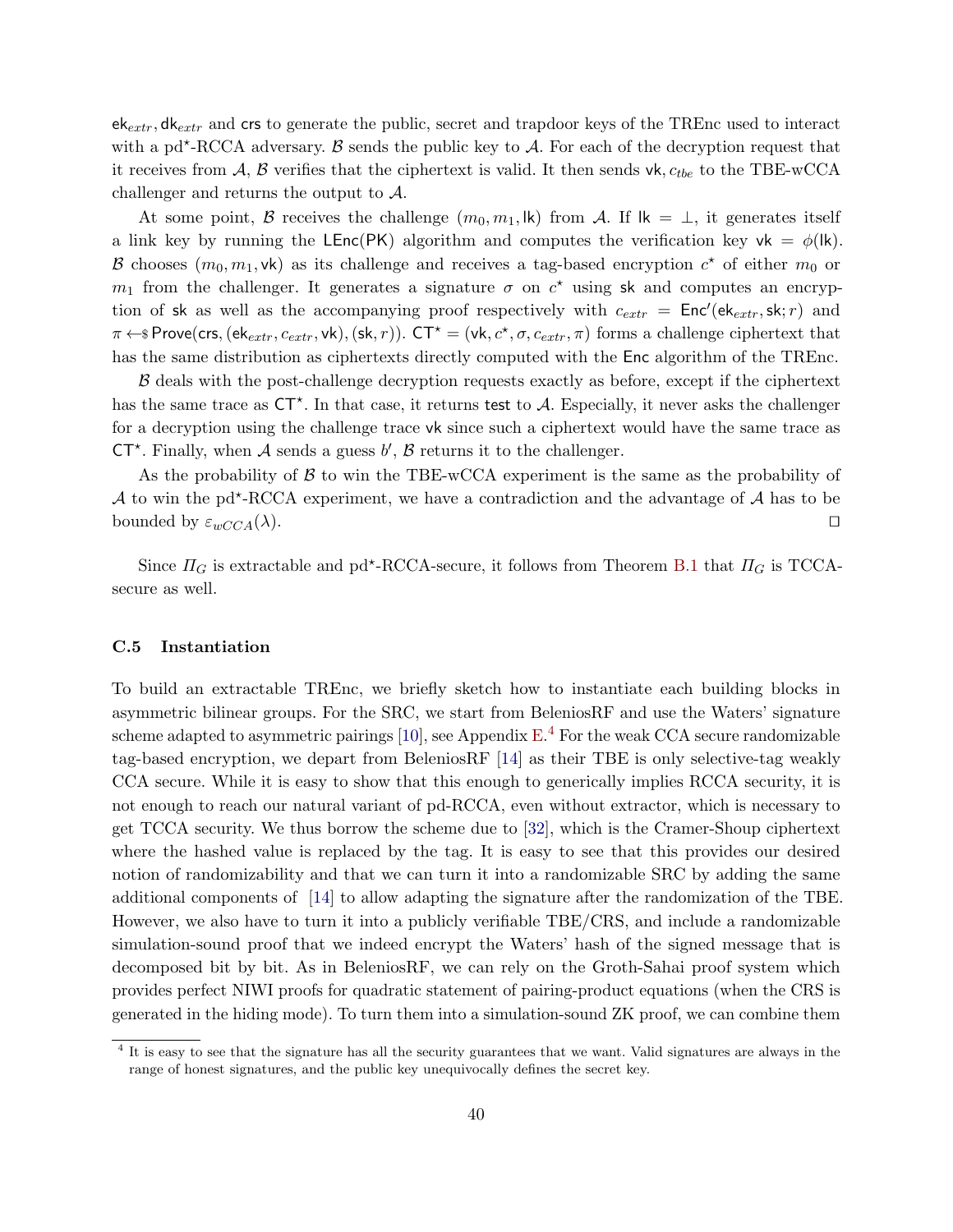with a structure-preserving signature on Waters' public key, and prove that either the statement is true or that we have such a valid signature as suggested in  $[15]$ .<sup>[5](#page-0-1)</sup>

The remaining part is more straightforward. We can take a perfectly randomiz-able ElGamal encryption to encrypt the Waters' signing key (which is a single group element) and use its decryption key for extraction. For the randomizable NIZK proof that we indeed faithfully encrypt the signing key, we can take the same modified Groth-Sahai proof system described above.

# <span id="page-42-0"></span>D Proofs of security of the construction under SXDH

### <span id="page-42-1"></span>D.1 Verifiability

<span id="page-42-2"></span>Theorem D.1. The above TREnc is verifiable under the SXDH assumption. More precisely, for any adversary A, we have  $\Pr[\mathsf{Exp}_{\mathcal{A}}^{\text{ver}}(\lambda) = 1] \leq \varepsilon_{\mathsf{sxdh}} + 1/p$ .

*Proof.* Let A be an efficient adversary. Given  $(PK, SK) \leftarrow Gen(1^{\lambda})$ , we have to show that any ciphertext  $CT \leftarrow A(PK, SK)$  which passes the verification equations so that Ver(PK, CT) = 1 is necessarily in the range of the honestly generated encryptions of Dec(SK, CT) that traces to Trace(PK, CT).

During the key generation we keep  $\delta$  such that  $F = f^{\delta}$ , and  $G = g^{\delta}$ . We also keep the secret keys sk<sub>u</sub> and sk<sub>v</sub> to compute one-time LHSP signatures. We denote by sk<sub>lhsp</sub> the concatenation of these keys which corresponds to the signing key associated to the public key  $\mathsf{pk}_{\mathsf{lhsp}}^{\mathsf{qazk}} = \{\hat{u}_1, \hat{u}_2, \hat{v}_1, \hat{v}_2\}.$ We recall that only  $\mathsf{SK} = (\alpha, \beta)$  that satisfies  $f = g^{\alpha} h^{\beta}$  is the secret key. The other public elements compose the CRS of the scheme.

Now, let  $(c, C_Z, C_R, \sigma_2, \sigma_3, \pi, \hat{\pi}_{sig}, \text{opk}) = CT \leftarrow \mathcal{A}(PK, SK)$  that satisfies Ver(PK, CT) = 1, where we have  $\mathbf{c} = (c_0, c_1, c_2), \pi = (Z_{\pi}, R_{\pi}), \hat{\pi}_{\text{sig}} = (\hat{P}_1, \hat{P}_2)$  and  $\text{Trace}(\text{PK}, \text{CT}) = \text{opk} = (\hat{f}_1, \hat{f}_2, \hat{f}_3)$ .

First, we show that the validity of  $\pi = (Z_{\pi}, R_{\pi})$  ensures the existence of  $m \in \mathbb{G}$  and  $\theta \in \mathbb{Z}_p$  such that  $c_0 = m \cdot f^{\theta}$ ,  $c_1 = g^{\theta}$  and  $c_2 = h^{\theta}$ . Indeed, the verification equation [\(4\)](#page-19-1) implies that  $\pi$  is a valid one-time LHSP signature on the vector  $(c_1^{\tau}, c_2^{\tau}, c_1, c_2)$ , where  $\tau = H(\text{opk})$ . Now, we assume that  $(c_1, c_2)$  is not in the span generated by  $(g, h)$ . That is  $c_1 = g^{\theta_1}$  and  $c_2 = h^{\theta_2}$ , for some  $\theta_1, \theta_2 \in \mathbb{Z}_p$ with  $\theta_1 \neq \theta_2$ . Therefore, the vector  $(c_1^{\tau}, c_2^{\tau}, c_1, c_2) = (g^{\theta_1 \tau}, h^{\theta_2 \tau}, g^{\theta_1}, h^{\theta_2})$  is not in the span generated by the vectors  $(g, h, 1, 1)$  and  $(1, 1, g, h)$  that are signed in PK under  $\mathsf{pk}_{\mathsf{llsp}}^{\mathsf{qazk}}$ . By the property of the LHSP signature scheme, the honest deterministic signature on  $(c_1^{\tau}, c_2^{\tau}, c_1, c_2)$  that would use  $\mathsf{sk}_{\mathsf{lhsp}}^{\mathsf{qazk}}$ remains statistically unpredictable. That is because  $sk_{\text{lhsp}}^{\text{qazk}}$  still contains enough entropy that are only revealed when signing vectors outside the span of the vectors that are already signed. As a consequence,  $(Z^{\dagger}, R^{\dagger}) =$  Sign(sk $_{\mathsf{Hsp}}^{\mathsf{qazk}}$ ,  $(c_1^{\tau}, c_2^{\tau}, c_1, c_2)$ ) also satisfies the verification equation [\(4\)](#page-19-1) with the same right-hand side member, and  $Z^{\dagger} \neq Z_{\pi}$  and  $R^{\dagger} \neq R_{\pi}$ , but with probability 1/p. By dividing both equations we get  $e(Z^{\dagger}/Z_{\pi}, \hat{g}) \cdot e(R^{\dagger}/R_{\pi}, \hat{h}) = 1$ , which implies a DP solver and thus an SXDH distinguisher. To conclude this step, there exists  $\theta \in \mathbb{Z}_p$  such that  $c_1 = g^{\theta}$  and  $c_2 = h^{\theta}$ , except with negligible probability. Moreover, we can write  $c_0 = m \cdot f^{\theta}$ , for some  $m \in \mathbb{G}$ , so that  $\mathsf{Dec}(\mathsf{SK}, \mathsf{CT}) = m$ . Eventually, even if we do not know  $\theta$ ,  $\pi$  must be equal to  $\pi^{\dagger} := (Z^{\dagger}, R^{\dagger}) = (\Sigma_{u}^{\tau} \Sigma_{v})^{\theta}$  as otherwise the same reduction to solving the DP instance  $(\hat{g}, \hat{h})$  would work. Indeed, it is enough to have distinct

<sup>&</sup>lt;sup>5</sup> In BeleniosRF, there is no such a composition and the proofs seems to only be WI.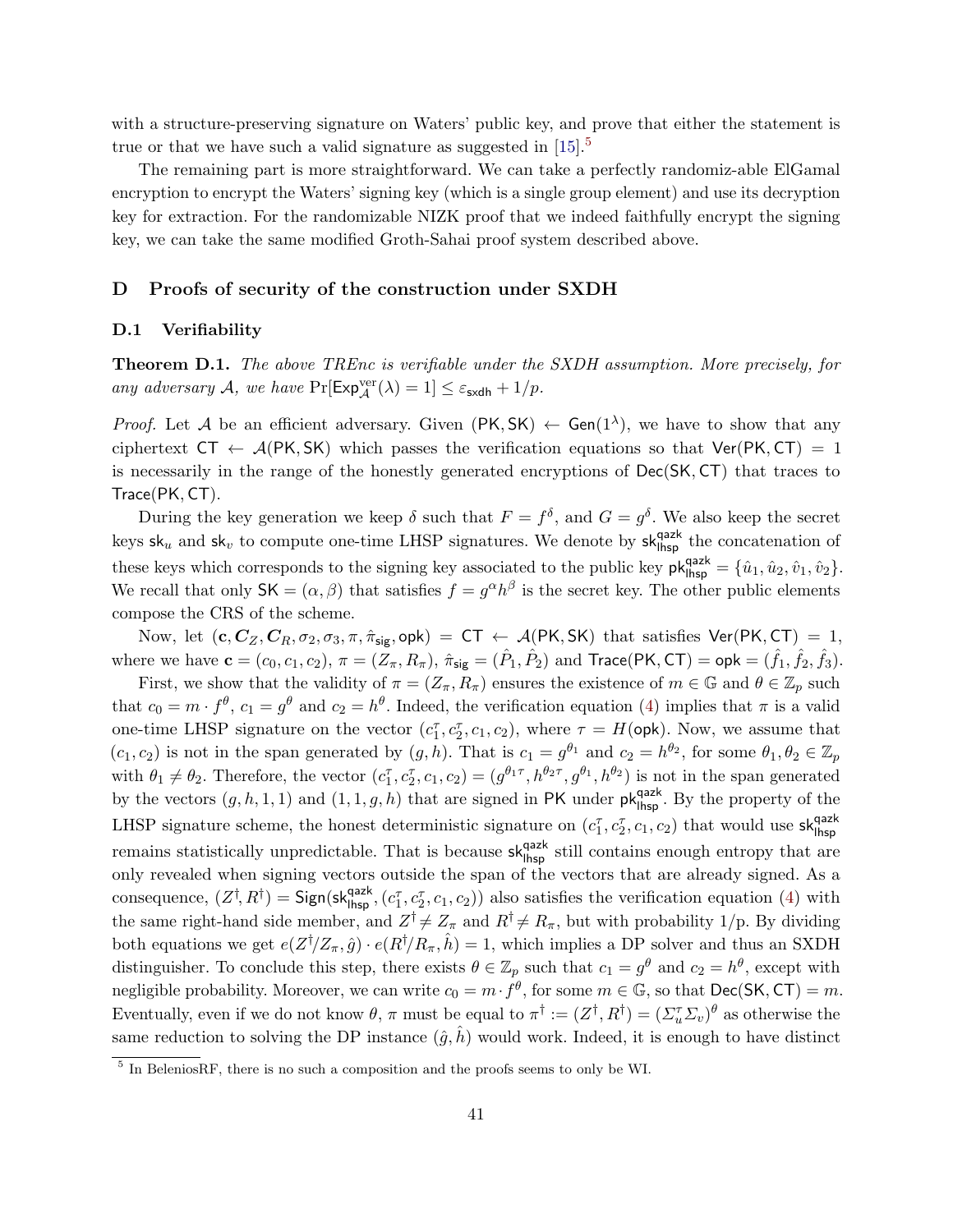valid signatures on the same vector to solve the problem. By the way, we also showed that  $\pi$  has the right distribution.

Second, we show that the Groth-Sahai commitments  $C_Z$  and  $C_R$  and the proof  $\hat{\pi}_{sig}$  are reachable by an honest run of the encryption algorithm for some random coin. Since  $\mathsf{crs}_w$  is generated in the perfect NIWI mode, the resulting commitments and proofs are distributed among all the possible group elements that satisfy the verification equation. That means that, as long as the adversarially generated  $C_Z$ ,  $C_R$  and  $\hat{\pi}_{sig}$  are valid, they can necessarily be explained by an honest computation given the group elements involved in the verification equation  $(\hat{g}, \hat{h}, g, c_0, c_1)$  and opk. We stress that we can explained the committed signature  $\sigma_1 = (Z_1, R_1)$  by a random pair of group elements since the commitments are perfectly hiding and the CRS  $\text{crs}_w$  forms a basis of  $\mathbb{G}^2$ . That is, the view is actually independent of any honest  $\sigma_1$ , which therefore does not give any constraint on the LHSP signatures for the tracing part. Moreover, an honest **opk** is uniform in  $\mathbb{G}^3$ , so any triple is reachable for this tracing value.

Third, we show that opk and the associated LHSP signatures  $\sigma_2$  and  $\sigma_3$  related to the tracing part of the ciphertext can also be explained as an honest run of the encryption algorithm. We are looking for some  $\mathsf{lk} = \mathsf{osk} = \{(\eta_i, \zeta_i)\}_{i=1}^3$  such that  $\hat{f}_i = \hat{g}^{\eta_i} \hat{h}^{\zeta_i}$ , for  $i = 1$  to 3, and that also satisfy  $\sigma_j = \textsf{Sign}(\textsf{osk}, \vec{T}_j)$ , for  $j = 1$  to 2, where  $\vec{T}_j = (T_{j,1}, T_{j,2}, T_{j,3})$  is the j-th row of the matrix **T** of equation [\(2\)](#page-18-3). Since  $\vec{T}_3 = (1, F, G) = (1, f, g)$ <sup> $\delta = \vec{T}_2^{\delta}$ , we must have  $\sigma_3 = \sigma_2^{\delta}$  if they were honestly</sup> computed. However, if  $\sigma_3 \neq \sigma_2^{\delta}$  we would have two distinct LHSP signatures on the vector  $\vec{T}_3$ , which again implies a DP solver and thus an SXDH distinguisher. We note that any group elements can be reached by the public key and the signatures (up to the validity of the verification equation) during an honest execution of the LHSP algorithms as they are all uniform constrained to the validity. We thus only have one signature  $\sigma_2$  that imposes a linear constraint on the secret key osk (since the Groth-Sahai proof does not reveal any purported honest  $\sigma_1$ ) while opk leaves 3 degrees of freedom. It remains 2 degrees of freedom to define all the possible honest secret keys osk corresponding to the view. This is largely enough to assert that this tracing part is in the range of an honest encryption.

In conclusion, a valid ciphertext CT is in the range of all the honestly generated encryption of Dec(SK, CT) that traces to Trace(PK, CT), except if the proof  $\pi \neq$  Sign(sk $_{\sf{lhsp}}^{\sf{qazk}}, (c_1^\tau, c_2^\tau, c_1, c_2))$  or the signature  $\sigma_3 \neq \sigma_2^{\delta}$  that are both related to the public parameters  $(\hat{g}, \hat{h})$ . Given a single DP problem instance  $(\hat{g}, h)$  it is straightforward to build an efficient adversary  $\beta$  that solves it with the same probability as  $A$  produces a valid  $CT$  with at least one of these inequalities. We thus have  $\Pr[\mathsf{Exp}_{\mathcal{A}}^{\text{ver}}(\lambda) = 1] \leq \varepsilon_{\mathsf{sxdh}} + 1/p.$ 

#### <span id="page-43-0"></span>D.2 Traceability

Theorem D.2. The above TREnc Π is traceable under the SXDH assumption. More precisely, for any adversary A, we have  $\Pr[\mathsf{Exp}_{\mathcal{A},\Pi}^{\text{trace}}(\lambda) = 1] \leq 2 \cdot \varepsilon_{\text{exdh}} + 2/p$ .

*Proof.* Let  $\mathcal A$  be an efficient adversary against the traceability of our TREnc  $\Pi$ . We consider a sequence of games. In Game i, we denote by  $S_i$  the event that  $\mathcal{A}(PK, SK)$  wins by producing a valid ciphertext  $CT^* = (c^*, C_Z^*, C_R^*, \sigma_2^*, \sigma_3^*, \pi^*, \hat{\pi}_{sig}^*, \text{opk}^*)$  that traces to  $CT \leftarrow \text{Enc}(\text{PK}, m)$  but Dec(SK, CT<sup>\*</sup>)  $\neq m$ , where the message m was chosen by the adversary.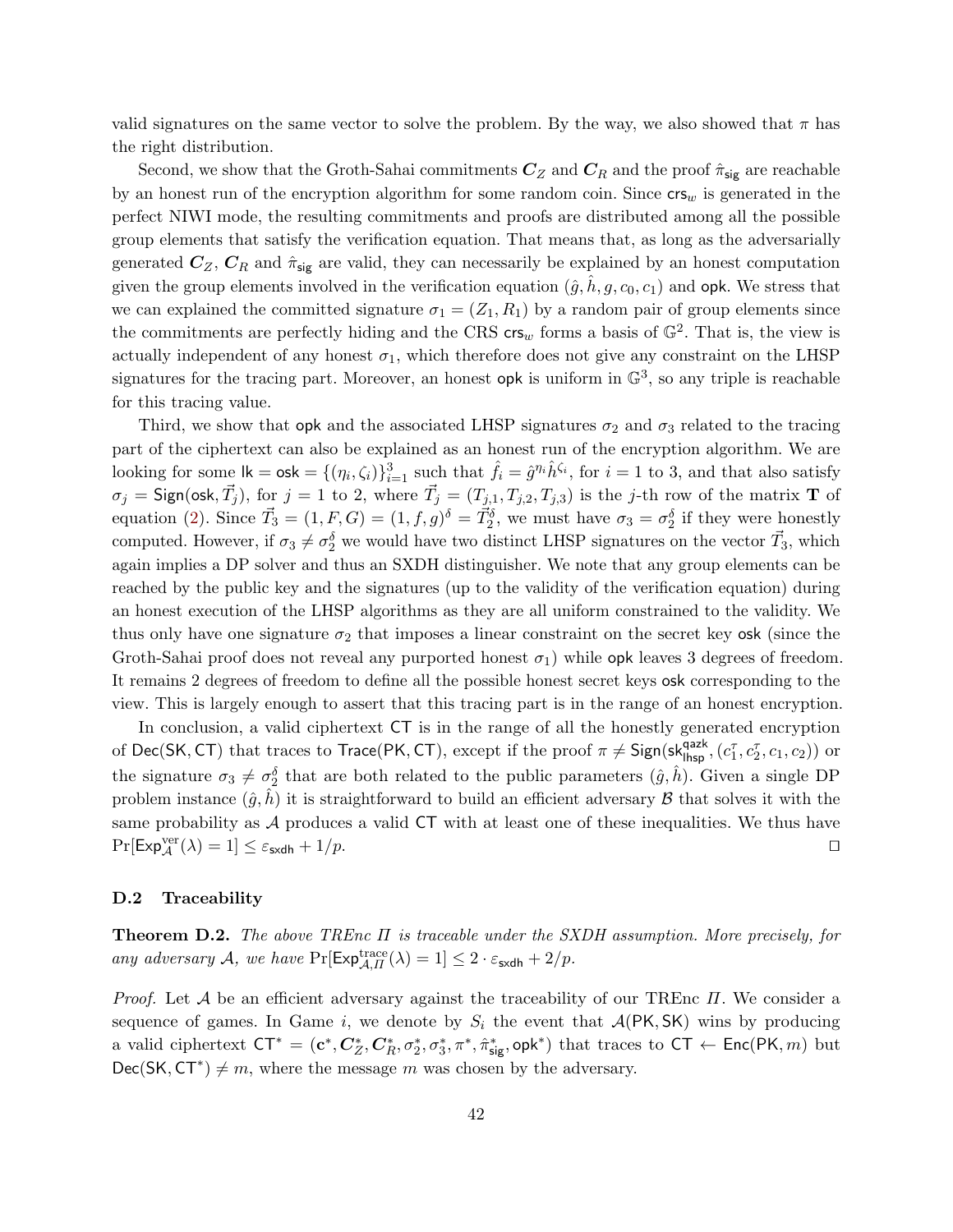- **Game 0:** This is the real game, where  $(\mathsf{PK}, \mathsf{SK}) \leftarrow \mathsf{Gen}(1^{\lambda})$  with  $\mathsf{SK} = (\alpha, \beta)$  and  $\mathsf{PK} = (f, g, h, F, G, \mathsf{crs}_w, \Sigma_u, \Sigma_v, \mathsf{pk}_v)$ Then,  $(m, st) \leftarrow A_1(PK, SK), (c, C_Z, C_R, \sigma_2, \sigma_3, \pi, \hat{\pi}_{sig}, \text{opk}) := CT \leftarrow Enc(PK, m),$  and  $CT^* \leftarrow$  $\mathcal{A}_2(\mathsf{st},\mathsf{CT})$ . By definition, the event  $S_0$  occurs if  $\mathsf{Ver}(\mathsf{PK},\mathsf{CT}^*)=1$ ,  $\mathsf{Dec}(\mathsf{SK},\mathsf{CT}^*)\neq m$ , and  $\mathsf{opk}^* = \mathsf{Trace}(\mathsf{PK},\mathsf{CT}^*) = \mathsf{Trace}(\mathsf{PK},\mathsf{CT}) = \mathsf{opk}$ . We thus have  $\Pr[S_0] = \Pr[\mathsf{Exp}_{\mathcal{A},\Pi}^{\text{trace}}(\lambda) = 1].$
- **Game 1:** This game is as the real game except that the Groth Sahai CRS  $\text{crs}_w = (\vec{w}_1, \vec{w}_2)$  of the public key is now generated in the extractable mode. Namely, instead of picking  $\vec{w}_1, \vec{w}_2 \leftarrow \mathbb{S}^2$ uniformly at random, we pick  $\vec{w}_1 \leftarrow \mathcal{G}^2$  and  $\xi \leftarrow \mathcal{Z}_p$ , and compute  $\vec{w}_2 = \vec{w}_1^{\xi}$  $\frac{5}{1}$ . Now, the CRS crs<sub>w</sub> forms a random DH tuple over G.

Any distinct behavior of A between Game 0 and Game 1 leads to an SXDH distinguisher (DDH in G). We have,  $|\Pr[S_0] - \Pr[S_1]| \leq \varepsilon_{\text{sxdh}}$ .

**Game 2:** We bring the following modification to the previous game. When we sample  $\text{crs}_w = (\vec{w}_1, \vec{w}_2)$ as a random DH tuple over G, we first pick  $w_{11} \leftarrow \mathcal{G}$  and  $\gamma \leftarrow \mathcal{Z}_p$  to compute  $\vec{w}_1 = (w_{11}, w_{12}),$ where  $w_{12} = w_{11}^{\gamma}$ . The distribution of the public key is unchanged, but we keep  $\gamma$  as an ElGamal secret key to extract the committed group elements of the Groth-Sahai commitments. More precisely, given  $C_Z^*, C_R^* \in \mathbb{G}^2$ , we extract/decrypt some  $Z_1^*, R_1^* \in \mathbb{G}$ . Now, we abort and output 0 if  $\sigma_1^* := (Z_1^*, R_1^*)$  is not a valid one-time LHSP signature on  $(g, c_0^*, c_1^*)$ , where  $c^* = (c_0^*, c_1^*, c_2^*)$ from  $CT^*$ , under  $opk^* = opk$ .

The perfect soundness of the Groth-Sahai proofs in the extractable mode ensures that the probability to abort in the case of a invalid  $\sigma_1^* := (Z_1^*, R_1^*)$  is 0. We thus find that  $Pr[S_1] = Pr[S_2]$ .

Game 3: This game is as Game 2 except in the way we consider A successful. First, when we generate PK, we keep  $\mathsf{sk}_{\mathsf{llsp}}^{qazk} := (\mathsf{sk}_u, \mathsf{sk}_v)$  associated to  $\mathsf{pk}_{\mathsf{llsp}}^{qazk} = \{\hat{u}_1, \hat{u}_2, \hat{v}_1, \hat{v}_2\}$  and that was used to compute  $\Sigma_u$  and  $\Sigma_v$ . Second, when we create the encryption CT of the message m given by  $\mathcal{A}_1(\mathsf{PK}, \mathsf{SK})$ , we first pick  $\mathsf{lk} \leftarrow \mathsf{LGen}(\mathsf{PK})$  ourself. That is, we honestly generate a private key of the LHSP signature scheme  $\mathsf{lk} = \mathsf{osk} = \{(\eta_i, \zeta_i)\}_{i=1}^3$  and compute the corresponding public key  $\mathsf{opk} =$  $\{\hat{f}_i\}_{i=1}^3$ . Then, we honestly generate  $\mathsf{LEnc}(\mathsf{PK},\mathsf{osk},m)$  to get  $\mathsf{CT}=(\mathbf{c},\mathbf{C}_Z,\mathbf{C}_R,\sigma_2,\sigma_3,\pi,\hat{\pi}_\mathsf{sig},\mathsf{opk}),$ but we keep osk. As soon as we get  $CT^*$  from  $adv_2$ , we extract  $\sigma_1^* := (Z_1^*, R_1^*)$  as in Game 2. Now, we also abort and output 0 if  $\sigma_1^* \neq \text{Sign}(\text{osk}, (g, c_0^*, c_1^*))$  or  $\pi^* \neq \text{Sign}(\text{sk}_{\text{lhsp}}^{\text{qazk}}, (c_1^{*\tau}, c_2^{*\tau}, c_1^*, c_2^*))$ , where  $\tau = H(\text{opk}).$ 

The view of Game 2 and Game 3 have the same distribution as long as we do not consider A unsuccessful, and somehow reject the validity of  $CT^*$ , in Game 3 while A would have been deemed successful in Game 2. Therefore,  $|Pr[S_2] - Pr[S_3]|$  is bounded by the probability that A (implicitly) produces a valid  $\sigma_1^* \neq \text{Sign}(\text{osk}, (g, c_0^*, c_1^*))$  or a valid  $\pi^* \neq \text{Sign}(\text{sk}_{\text{lhsp}}^{\text{qazk}}, (c_1^{*\tau}, c_2^{*\tau}, c_1^*, c_2^*)$ ). However, given the public parameter  $(\hat{q}, \hat{h})$  of the LHSP scheme, and given any 2 distinct one-time LHSP signatures on a same vector, we have straightforward reduction to a DP solver. Hence,  $|\Pr[S_2] - \Pr[S_3]| \leq \varepsilon_{\sf{sxdh}}.$ 

Now we conclude by showing that  $Pr[S_3] = 2/p$ . We use the same argument about the one-time LHSP security scheme (recalled in Section [4.2\)](#page-15-1) that we used in the proof of verifiability, Theorem [D.1.](#page-42-2) First, we show that in Game 3  $(c_1^*, c_2^*)$  is of the form  $(g, h)^{\theta^*}$  except with probability 1/p. That is,  $c^* = (m^*f^{\theta^*}, g^{\theta^*}, h^{\theta^*})$ , for some  $m^* \in \mathbb{G}$ , and then  $m^* = \text{Dec}(\text{SK}, \text{CT}^*)$ . Indeed, PK only contains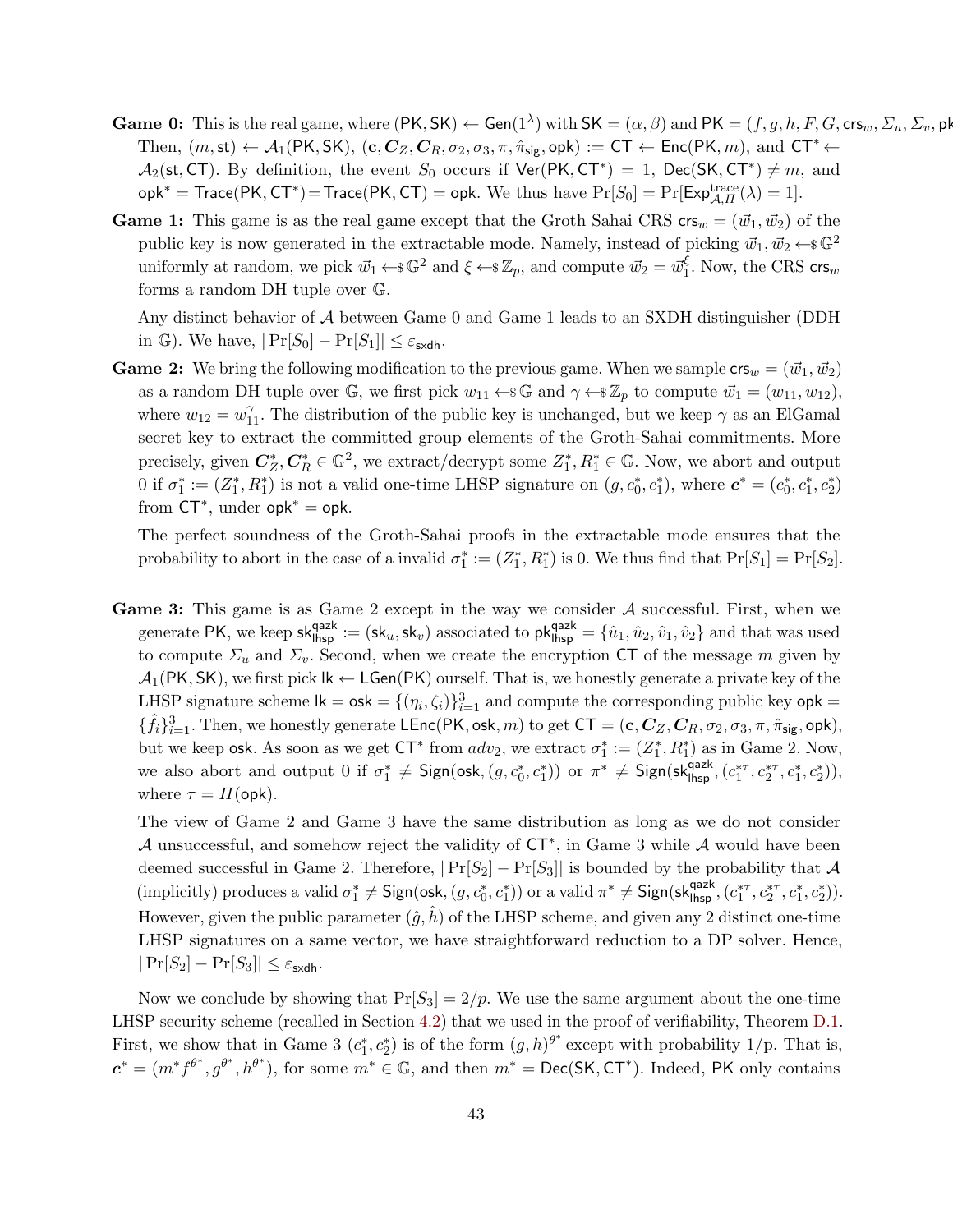one-time LHSP signatures  $\Sigma_u$  and  $\Sigma_v$  on the vectors  $(g, h, 1, 1)$  and  $(1, 1, g, h)$ , respectively. Then, if  $c^*$  is not an honest CPE encryption of  $m^*$ ,  $(c_1^{*\tau}, c_2^{*\tau}, c_1^*, c_2^*)$  is not in the span generated by the vectors  $(g, h, 1, 1)$  and  $(1, 1, g, h)$ , and the honest one-time LHSP signature  $\pi^{\dagger} := \mathsf{Sign}(\mathsf{sk}_{\mathsf{lhsp}}^{\mathsf{qazk}}, (c_1^{*\tau}, c_2^{*\tau}, c_1^*, c_2^*))$ remains unpredictable even in front of an unbounded adversary. Then, the probability to guess the right  $\pi^{\dagger} = (Z^{\dagger}, R^{\dagger})$  so that  $\pi^* := (Z^*, R^*) = (Z^{\dagger}, R^{\dagger})$  is equal to the probability to have  $Z^* = Z^*$  since the verification equation would necessarily implies  $R^* = R^*$  in that case. But, the probability to have  $Z^* = Z^*$  is  $1/p$ . Finally, since c and  $c^*$  are CPA encryptions of distinct messages m and  $m^*$  respectively, the vector  $(g, c_0^*, c_1^*) = (g, m^* f^{\theta^*}, g^{\theta^*})$  is necessarily outside the span generated by the vectors  $(g, c_0, c_1) = (g, mf^{\theta}, g^{\theta}), (1, f, g)$  and  $(1, F, G)$  (for which we provide the one-time LHSP signatures  $\sigma_1$ ,  $\sigma_2$  and  $\sigma_3$ ) which is of dimension 2 since  $(1, F, G) = (1, f, g)$ <sup>8</sup> (and  $\sigma_3 = \sigma_2^{\delta}$ ). Indeed,  $(g, c_0^*, c_1^*)$ ,  $(g, c_0, c_1)$  and  $(1, f, g)$  form a basis of  $\mathbb{G}^3$  as long as  $m^* \neq m$ . Therefore, by a similar argument as above the probability to guess the honest one-time LHSP signature  $\sigma_1^{\dagger}$  $\mu_1^{\dagger} := \mathsf{Sign}(\mathsf{osk}, (g, c_0^*, c_1^*))$  is also  $1/p$  (since  $\sigma_3$  contains no more information than  $\sigma_2$  about osk).

Eventually,  $Pr[\mathsf{Exp}_{\mathcal{A},\Pi}^{\text{trace}}(\lambda) = 1] = Pr[S_0] \leq 2 \cdot \varepsilon_{\text{sxdh}} + 2/p$ , as expected.

### <span id="page-45-0"></span>D.3 Strong Randomizability

Theorem D.3. The above TREnc is perfectly strongly randomizable.

*Proof.* Let CT be a ciphertext in the range of  $\textsf{LEnc}(PK, \textsf{osk}, m)$ , where the link key is osk =  $\{(\eta_i, \zeta_i)\}_{i=1}^3$  and the associated trace is  $\mathsf{opk} = \{\hat{f}_i\}_{i=1}^3$ . Even if the coin explaining c might have been taken from any dishonest distribution, we show that the randomization of CT is indistinguishable from a fresh and honest linked encryption of  $m$  with osk.

In item [2](#page-18-0) of the encryption algorithm, the CPA encryption  $\mathbf{c} = (c_0, c_1, c_2) = (mf^{\theta}, g^{\theta}, h^{\theta})$  is perfectly randomizable for any original coin  $\theta \in \mathbb{Z}_p$  that explains **c** since  $\mathbf{c}' = (c_0, c_1, c_2) \cdot (f, g, h)^{\theta'}$ is equal to  $(m f^{\theta+\theta'}, g^{\theta+\theta'}, h^{\theta+\theta'})$  which is distributed exactly as a fresh CPA encryption of m since  $\theta + \theta'$  is random over  $\mathbb{Z}_p$ . In the same manner, it is easy to see that  $\pi = (\Sigma_u^{\tau} \Sigma_v)^{\theta}$  is also perfectly strongly randomizable, where  $\tau = H(\text{opk})$  is a constant in both distributions.

By definition, Rand does not modify  $\sigma_2, \sigma_3$ . Moreover, the signing algorithm is deterministic, so that given osk that explains  $\sigma_2, \sigma_3$  as signatures on the last two rows of **T** of equation [\(2\)](#page-18-3) that are fixed by PK, any fresh run of the signing algorithm with osk gives that them back. As  $\sigma_1$  only appears implicitly in the Groth-Sahai commitments  $C_Z, C_R$  and proof  $\hat{\pi}_{\text{sig}}$  in the perfect NIWI setting, the perfect randomization holds even after the adaptation in item [2](#page-18-4) of Rand. That is re-randomized (linear) Groth-Sahai (commitments and) proofs are perfectly re-distributed among all the (commitments and) valid proofs that satisfy verification equations that are, here, chosen with the same distribution parametrized by the  $c_0$  and  $c_1$  components.  $\Box$ 

### <span id="page-45-1"></span>D.4 Traceable Chosen-Ciphertext Security

Theorem D.4. The above TREnc is TCCA-secure under the SXDH assumption and the collision resistance of the hash function. More precisely, we have  $Pr[\text{Exp}^{\text{tcca}}_{\mathcal{A},\Pi}(\lambda) = 1] \leq \frac{1}{2} + \varepsilon_{\text{cr}} + 2 \cdot \varepsilon_{\text{exdh}} + \Omega(2^{-\lambda}).$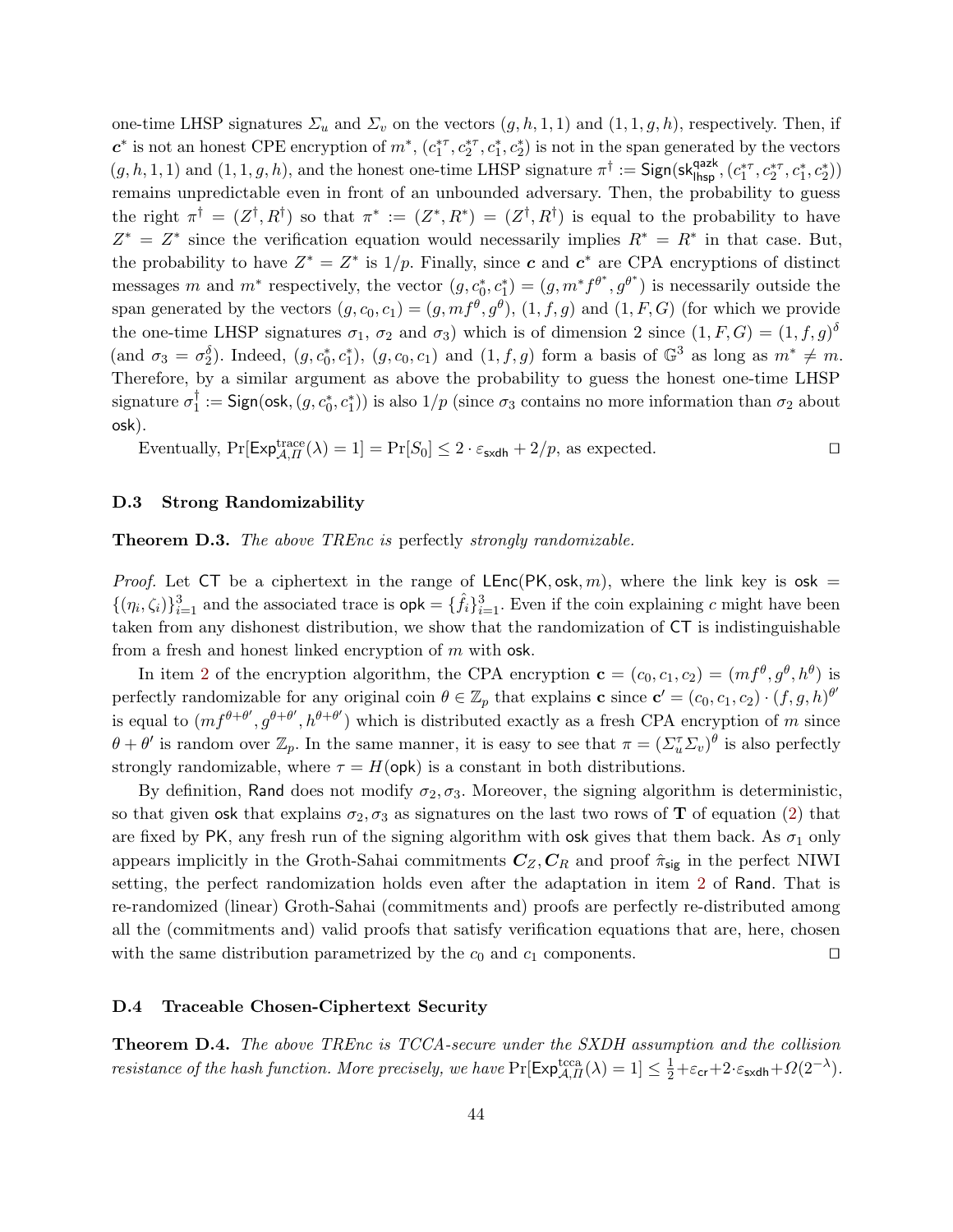*Proof.* Let  $\mathcal{A} = (\mathcal{A}_1, \mathcal{A}_2)$  be an efficient adversary against the TCCA security of our TREnc  $\Pi$ . We consider a sequence of games. In Game i, we denote by  $S_i$  the event that A wins by correctly guessing the internal random bit b of the game, which makes to game to output 1.

- **Game 0:** This is the real game, where  $(\mathsf{PK}, \mathsf{SK}) \leftarrow \mathsf{Gen}(1^{\lambda})$  with  $\mathsf{SK} = (\alpha, \beta)$  and  $\mathsf{PK} = (f, g, h, F, G, \mathsf{crs}_w, \Sigma_u, \Sigma_v, \mathsf{pk}_v)$ Then, we input  $A_1$  with PK and we get back two ciphertexts  $CT_0$  and  $CT_1$ . If opk<sub>0</sub> = Trace(PK,  $CT_0$ )  $\neq$  Trace(PK,  $CT_1$ ) = opk<sub>1</sub> or Ver(PK,  $CT_0$ )  $\neq$  1  $\neq$  Ver(PK,  $CT_1$ ), abort the game and output a random bit. Otherwise, we pick a random bit  $b \leftarrow s \{0, 1\}$ , and we return  $CT^* \leftarrow \text{Rand}(PK, CT_b)$  to  $\mathcal{A}_2$  which outputs its guess b'. If  $b = b'$ , we output 1, else, we output 0. We recall that  $A_1$  is allowed to make any (pre-challenge) decryption queries and that  $A_2$  is allowed to make any (post-challenge) decryption queries for any ciphertext that does not trace to  $\mathsf{opk}^* := \mathsf{opk}_0 = \mathsf{opk}_1$ . By definition,  $\Pr[S_0] = \Pr[\mathsf{Exp}_{\mathcal{A},\Pi}^{\mathsf{tcca}}(\lambda) = 1]$ .
- Game 1: This game is as the real game except that we abort and output a random bit if the adversary produces two valid ciphertexts CT and CT' such that  $H(\mathsf{opk}) = H(\mathsf{opk}')$  but  $\mathsf{opk} \neq \mathsf{opk}'.$

Such an abort implies a collision on H. Thus,  $|\Pr[S_0] - \Pr[S_1]| \leq \varepsilon_{\text{cr}}$ .

Game 2: In this game, we introduce a failure event with respect to the previous game which causes this game to abort and output a random bit. First of all, when we generate PK, we keep  $sk_{\text{lhsp}}^{\text{qazk}} := (\text{sk}_u, \text{sk}_v)$  associated to  $\text{pk}_{\text{lhsp}}^{\text{qazk}} = \{\hat{u}_1, \hat{u}_2, \hat{v}_1, \hat{v}_2\}$  that is used to compute  $\Sigma_u$  and  $\Sigma_v$ included in PK. Now, the failure event occurs if during the entire game the adversary produces a valid ciphertext  $CT = (c, C_Z, C_R, \sigma_2, \sigma_3, \pi, \hat{\pi}_{sig}, \text{opk})$  at any time such that the one-time LHSP signature  $\pi \neq \textsf{Sign}(\textsf{sk}_{\textsf{lhsp}}^{\textsf{qazk}}, (c_1^{\tau}, c_2^{\tau}, c_1, c_2))$ , where  $\mathbf{c} = (c_0, c_1, c_2)$  and  $\tau = H(\textsf{opk})$ , except if opk = opk<sup>∗</sup> in a post-challenge decryption query. So this can happen in any other case in a decryption queries or also during the challenge phase. Moreover, the failure event also occurs if during the challenge phase the given ciphertexts  $\textsf{CT}_i = (\textbf{c}^{(i)}, \textbf{C}_Z^{(i)})$  $\mathcal{L}^{(i)}_Z, \bm{C}_R^{(i)}$  $\overset{(i)}{R}, \overset{(i)}{\sigma_2^0}$  $_2^{(i)}, \sigma_3^{(i)}$  $_{3}^{(i)},\pi ^{(i)},\hat{\pi}_{\mathsf{sig}}^{(i)},\mathsf{opk}_{i}),$ for  $i = 0, 1$ , are valid but  $(\sigma_2^{(0)}, \sigma_3^{(0)}) \neq (\sigma_2^{(1)}, \sigma_3^{(1)})$ . Still, the generation of the challenge ciphertext computed by randomizing  $\mathsf{CT}_b$  remains unchanged. This randomization preserves the  $(\sigma_2, \sigma_3)$ signature components. Then, if the game does not abort we must have  $\mathsf{opk}^* = \mathsf{opk}_0 = \mathsf{opk}_1$ ,  $\sigma_2^* = \sigma_2^{(0)} = \sigma_2^{(1)}$  and  $\sigma_3^* = \sigma_3^{(0)} = \sigma_3^{(1)}$ . Note that we do not abort if a pre-challenge decryption query involves a valid ciphertext CT that trace to CT<sup>\*</sup>, i.e.,  $\mathsf{opk} = \mathsf{opk}^*$  but the  $(\sigma_2, \sigma_3)$ -signature components differ (as it will not be harmful).

Clearly,  $|\Pr[S_1] - \Pr[S_2]|$  is bounded by the probability that  $(\sigma_2^{(0)}, \sigma_3^{(0)}) \neq (\sigma_2^{(1)}, \sigma_3^{(1)})$  occurs or that at least one signature  $\pi$  of a valid ciphertext is not the honest one that would be computed with sk<sup>qazk</sup>. Given the public parameters  $\hat{g}, \hat{h}$  of the one-time LHSP signature scheme, we can build a straightforward reduction to DP if we have any 2 distinct valid one-time LHSP signatures on the same vector. We thus have,  $|\Pr[S_1] - \Pr[S_2]| \leq \varepsilon_{\text{sxdh}}$ .

Game 3: This game is as Game 2 except in the way we generate the challenge ciphertext by randomization. First, when we generate PK, we keep  $sk_{\text{lhyp}}^{\text{qazk}} := (sk_u, sk_v)$  as before. Second, when we create the encryption  $CT^*$  by randomizing  $CT_b$ , we simulate the proof  $\pi^*$  by resigning  $(c_1^*, c_2^*)$  from scratch using the secret key  $sk_{\text{lhsp}}^{\text{qazk}}$  at Step [3.](#page-19-2) That is, when we randomize  $CT_b$  by picking  $\theta^* \leftarrow \mathcal{Z}_p$  and first computing  $\mathbf{c}^* = \mathbf{c}^{(b)} \cdot (f, g, h) \theta^*$  so that  $\mathbf{c}^* =: (c_0^*, c_1^*, c_2^*) =$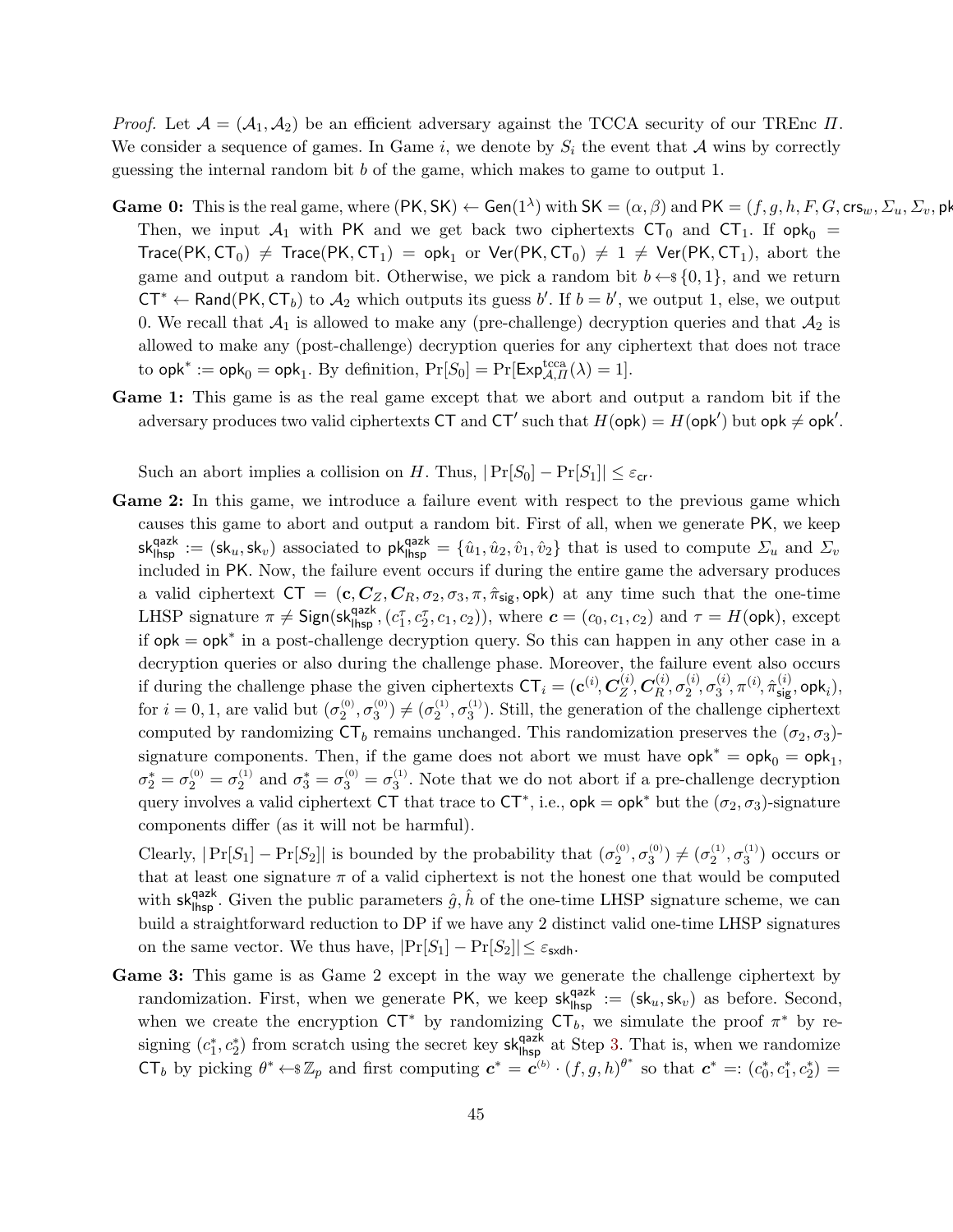$(c_0^{(b)} \cdot f^{\theta^*}, c_1^{(b)} \cdot g^{\theta^*}, c_2^{(b)} \cdot h^{\theta^*}),$  we no more compute the proof as  $\pi^* = \pi^{(b)} \cdot (\Sigma_u^{\tau_b} \Sigma_v)^{\theta^*},$  where  $\tau_b = H(\mathsf{opk}_b)$ , as Rand would do.

Game 2 and Game 3 abort the game in the same cases. Moreover, when they do not abort, the view in both games are actually exactly the same. Indeed, since  $\pi^{(b)} = \mathsf{Sign}(\mathsf{sk}_{\mathsf{lhsp}}^{\mathsf{qazk}}, (c_1^{(b)\tau_b}, c_2^{(b)\tau_b}, c_1^{(b)}, c_2^{(b)}))$ when there is no abort, we have  $\pi^{(b)} \cdot (\Sigma_{u}^{\tau_b} \Sigma_{v})^{\theta^*} = \text{Sign}(\text{sk}_{\text{lhsp}}^{\text{qazk}}, (c_1^{*\tau_b}, c_2^{*\tau_b}, c_1^*, c_2^*))$  by the homomorphic property of the deterministic one-time LHSP signature scheme since  $(\Sigma_{u}^{\tau_b} \Sigma_{v})^{\theta^*} =$  $\mathsf{Sign}(\mathsf{sk}_{\mathsf{Ihsp}}^{\mathsf{qazk}}, (g^{\theta^*\tau_b}, h^{\theta^*\tau_b}, c_1^{\theta^*}))$  $\frac{\theta^*}{1}, c_2^{\theta^*}$  $\binom{\theta^*}{2}$ ). We thus have  $\Pr[S_2] = \Pr[S_3]$ .

Game 4: In this game we bring yet another modification in the way we generate the challenge ciphertext  $CT^*$  by randomizing  $CT_b$  with respect to the previous game. During the generation of the public key, we keep the value H such that  $(F, G, H) = (f, g, h)$ <sup> $\delta$ </sup>. At Step [1](#page-18-5) of the randomization algorithm we now compute the CPA encryption part as  $c^* = c^{(b)} \cdot (f, g, h)^{\theta^*}$ .  $(F, G, H)^{\rho^*}$ , for random  $\theta^*, \rho^* \leftarrow \mathcal{Z}_p$ . Then, we also have to modify the way we derive a committed valid one-time LHSP signature on  $(g, c^*, c_1^*)$  at Step [2.](#page-18-4) We now compute  $\tilde{\sigma}_1^* := (\tilde{Z}_1^*, \tilde{R}_1^*) =$  $(Z_2^{(b)\theta^*}$  $2^{(b)\theta^*}\cdot Z_3^{(b)\rho^*}$  $R_3^{(b)\rho^*}, R_2^{(b)\theta^*}$  $\stackrel{(b)\theta^*}{_2}$   $\cdot$   $\stackrel{(b)\overline{\rho}^*}{_3}$  $\sigma_3^{(b)\bar \rho^*})\,=\,\sigma_2^{(b)\theta^*}$  $\frac{\alpha_0}{2}^{(b)\theta^*}\cdot\sigma_3^{(b)\rho^*}$  $_3^{(b)\rho}$ , which consists of a one-time LHSP signature on  $(1, f, g)^{\theta^*}$  (*F*, *G*, *H*)<sup> $\rho^*$ </sup>. The remaining part of that step is done as in Rand. That is, we adapt and randomize the commitments  $\overrightarrow{C_Z} = \overrightarrow{C_Z}^{(b)} \cdot \iota(\tilde{Z}_1^*) \overrightarrow{w_1^{z_1^*}} \overrightarrow{w_2^{z_2^*}}$  and  $\overrightarrow{C_R} = \overrightarrow{C_R}^{(b)} \cdot \iota(\tilde{R}_1^*) \overrightarrow{w_1^{r_1^*}} \overrightarrow{w_2^{r_2^*}}$ , for some random scalars  $z_1^*, z_2^*, r_1^*, r_2^* \leftarrow \mathcal{Z}_p$ , as well as the proof so that  $\hat{\pi}_{\text{sig}}^* := (\hat{P}_1^*, \hat{P}_2^*) = (\hat{P}_1^{(b)} \cdot$  $\hat{g}^{z_1^*}\hat{h}^{r_1^*}, \hat{P}_2^{(b)} \cdot \hat{g}^{z_2^*}\hat{h}^{r_2^*}),$  where  $\hat{\pi}_{\text{sig}}^{(b)} = (\hat{P}_1^{(b)}, \hat{P}_2^{(b)}).$ 

Since  $c^* = c^{(b)} \cdot (f, g, h)^{\theta^* + \delta \rho^*}$ , the CPA encryption part is randomized exactly as in Game 3 as well as the simulated proof  $\pi^* = \mathsf{Sign}(\mathsf{sk}_{\mathsf{Hsp}}^{\mathsf{qazk}}, (c_1^{*\tau_b}, c_2^{*\tau_b}, c_1^*, c_2^*)$ , where  $\tau^* = H(\mathsf{opk}^*)$ . Moreover, the Groth-Sahai commitments and proofs are fully randomized and redistributed among all the valid commitments and proofs that satisfy the verification equation with the constants  $g, c_0^*, c_1^* \in \mathbb{G}$  and  $\hat{g}, \hat{h} \in \hat{\mathbb{G}}$ , and  $\mathsf{opk}^* = \mathsf{opk}_b$ . Indeed, since  $\mathsf{CT}_b$  contains a valid signature  $\sigma_3^{(b)}$  on the vector  $(1, F, G)$  and a valid Groth-Sahai commitments-and-proof related to  $\mathsf{opk}_b$  if the game does not abort (and it aborts in the same way in Game 3 and Game 4), the same holds for CT<sup>∗</sup> which has thus exactly in the same distribution in both games. We have  $Pr[S_3] = Pr[S_4]$ .

**Game 5:** In this game, we change the way we compute  $(F, G, H)$  during the generation of the public key. Now, we pick random  $G, H \leftarrow \mathcal{G}$  and compute  $F = G^{\alpha} H^{\beta}$  using the secret key  $\mathsf{SK} = (\alpha, \beta)$ . We recall that  $f = g^{\alpha} h^{\beta}$  and that H is not included in PK. The remaining part of the public key is unchanged as well as the way we deal with decryption queries and the computation of the challenge ciphertext  $CT^* = (\mathbf{c}^*, \mathbf{C}_Z^*, \mathbf{C}_R^*, \sigma_2^*, \sigma_3^*, \pi^*, \hat{\pi}_{\mathsf{sig}}^*, \mathsf{opk}^*)$  by randomization. Still, as a side effect  $c^* = (c_0^*, c_1^*, c_2^*)$  is no more in the range of the honest CPA encryptions of Dec(SK, CT<sub>b</sub>) except with probability  $1/p$ . This also implies that  $\pi^*$  is a valid proof of a false statement.

Obviously, we have  $|\Pr[S_4] - \Pr[S_5]| \leq \varepsilon_{\text{exdh}}$  since the only distinction between Game 4 and Game 5 is that  $(g, h, G, H) \in \mathbb{G}^4$  is a random DH tuple in the former game and random quadruple in the latter game.

**Game 6:** In this game, we still generate  $(g, h, G, H) \in \mathbb{G}^4$  uniformly at random but we compute  $h = g^{\gamma}$  for a known random scalar  $\gamma \leftarrow \mathscr{Z}_p$ . Then, we introduce one more failure event which causes the game to abort and output a random bit. This event occurs if the adversary manages to compute a ciphertext CT that it is deemed valid in the previous game but  $c_1^{\gamma}$  $\gamma_1^{\gamma} \neq c_2$  if at least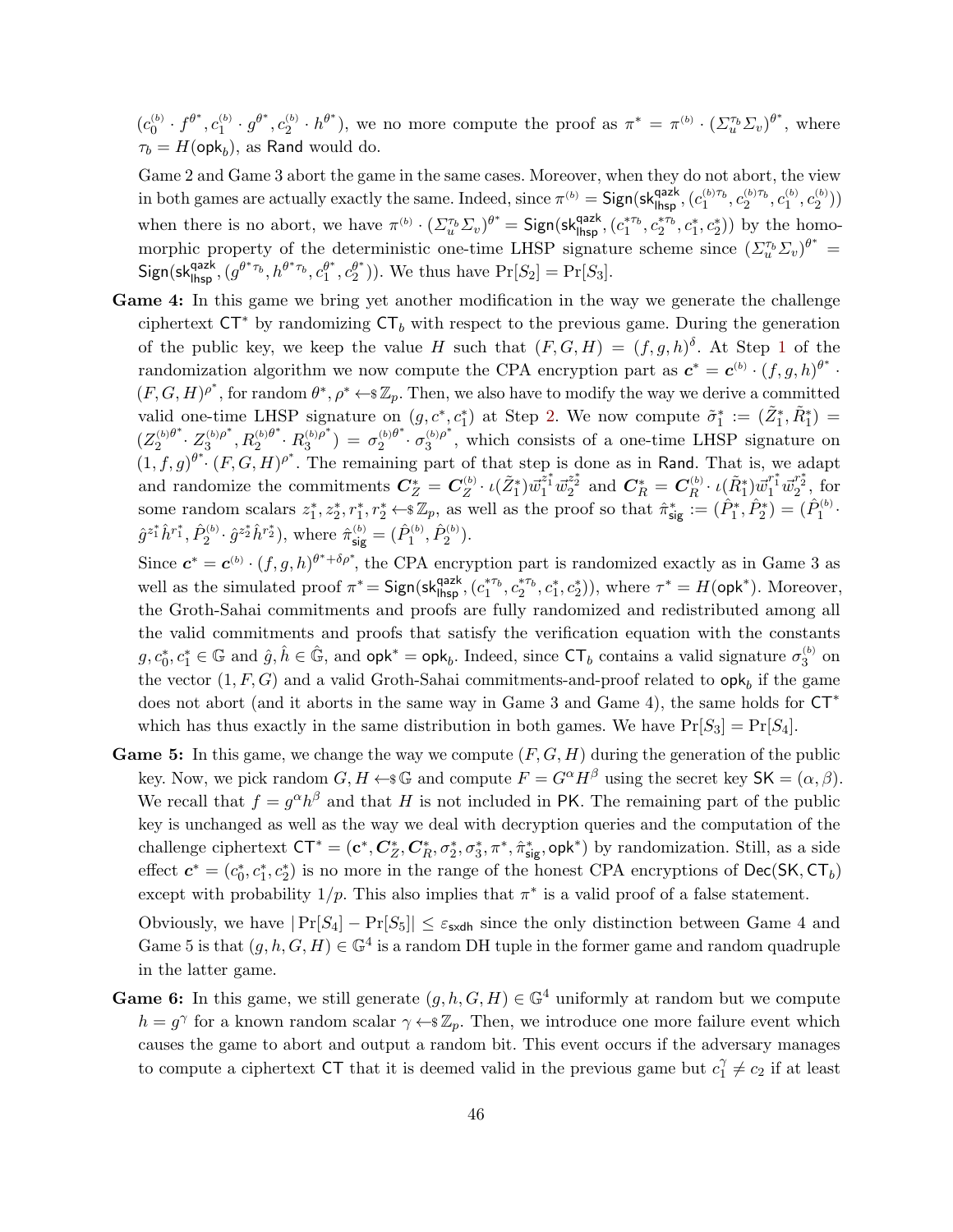one of the following situations: in any pre-challenge decryption query, in the challenge phase with  $CT_0$  or  $CT_1$ , or in any post-challenge decryption query with  $Trace(PK, CT) \neq \mathsf{opk}^*$ . In other words, we reject all the valid ciphertexts in the sense of Game 4 for which  $\pi$  is a valid proof for c while this CPA ciphertext is not in the range of the honest encryptions of Dec(SK, CT), and  $\gamma$ is a trapdoor membership key that allows us to figure out whether  $\pi$  is actually a fake proof.

It is clear that  $|\Pr[S_5] - \Pr[S_6]|$  is bounded by the probability that the new failure event occurs. From Game 2, and the successive additional abort rules, a valid ciphertext  $CT =$  $(c, C_Z, C_R, \sigma_2, \sigma_3, \pi, \hat{\pi}_{sig}, \text{opk})$  that is not rejected satisfies  $\pi = \text{Sign}(\text{sk}_{\text{hsp}}^{\text{qazk}}, (c_1^{\tau}, c_2^{\tau}, c_1, c_2))$ , where  $\boldsymbol{c} = (c_0, c_1, c_2)$  and  $\tau = H(\text{opk})$ . Now, we show that all such ciphertexts must also satisfy  $c_1^{\gamma} = c_2$ , except with negligible probability  $(q+2)/(p-q-2)$ .

Indeed, let us consider what a computationally unbounded adversary  $\mathcal A$  can infer  $sk_{\text{lhyp}}^{\text{qazk}} ==$  $\{(\mu_1, \mu_2, \mu_3, \mu_4, \nu_1, \nu_2, \nu_3, \nu_4)\}\$  during the whole game, where  $\mathsf{sk}_u =: \{(\mu_1, \nu_1), (\mu_2, \nu_2)\}\$  and  $\mathsf{sk}_v =:$  $\{(\mu_3, \nu_3), (\mu_4, \nu_4)\}\.$  In the public key pklhsp<sup>qazk</sup>, the discrete logarithms of  $\{\hat{u}_i = \hat{g}^{\mu_i} \cdot \hat{h}^{\nu_i}, \hat{v}_i =$  $\hat{g}^{\mu_{i+2}} \cdot \hat{h}^{\nu_{i+2}}$ ,  $\}_{i=1}^2$  provide 4 linear equations and those of  $\{(Z_u, R_u), (Z_v, R_v)\}\$  included in PK provide A with two additional independent linear equations. In addition,  $\{R_u, R_v\}$  are uniquely determined  $\{Z_u, Z_v\}$  and do not reveal any more information than them. As a consequence, from A's point view, the vector  $(\mu_1, \mu_2, \mu_3, \mu_4, \nu_1, \nu_2, \nu_3, \nu_4)$  is uniformly distributed in a twodimensional subspace at the beginning of the game. Hence, at the first pre-challenge decryption query such that  $c_1^{\gamma} = c_2$  and then  $(c_1^{\tau}, c_2^{\tau}, c_1, c_2)$  is not in the span generated by the vectors  $(g, h, 1, 1)$  and  $(1, 1, g, h)$  for which we gave the signatures  $\Sigma_u = (Z_u, R_u)$  and  $\Sigma_v = (Z_v, R_v)$ , the equalities

<span id="page-48-0"></span>
$$
Z = c_1^{\tau \mu_1} \cdot c_2^{\tau \mu_2} \cdot c_1^{\mu_3} \cdot c_2^{\mu_4}, \qquad R = c_1^{\tau \nu_1} \cdot c_2^{\tau \nu_2} \cdot c_1^{\nu_3} \cdot c_2^{\nu_4} \qquad (5)
$$

can only hold with probability  $1/p$ . However, each query potentially allows A to eliminate one candidate for the vector  $(\mu_1, \mu_2, \mu_3, \mu_4, \nu_1, \nu_2, \nu_3, \nu_4)$ . At the k-th pre-challenge query, the equalities [\(5\)](#page-48-0) thus hold with probability smaller than  $1/(p - k)$ . After the challenge phase, since  $c_1^{*\gamma}$ <sup>\*7</sup>  $\neq c_2^*$  with probability 1/p, we give one more independent linear equation about sk<sub>lhsp</sub> and it still remains one-degree of freedom. Now, in the next valid post-challenge queries with  $\tau = H(\mathsf{opk}) \neq H(\mathsf{opk}^*) = \tau^*$  assuming that we do not abort (we relied on the collision resistance in Game 1), we will also have a probability smaller than  $1/(p - q_1 - 2 - k)$  to fulfill the equalities [\(5\)](#page-48-0) at the k-th post-challenge query, where  $q_1$  is the number of pre-challenge queries and the 2 counts for  $CT_0$  and  $CT_1$ . Indeed, if we write  $\boldsymbol{c} = (c_1^{\tau}, c_2^{\tau}, c_1, c_2) = (g^{\vartheta_1 \tau}, g^{\gamma \vartheta_2 \tau}, g^{\vartheta_1}, g^{\gamma \vartheta_2})$  and  $c^* = (c_1^{*\tau^*})$  $x_1^{*\tau^*}, c_2^{*\tau^*}$  $\mathcal{L}_2^{*\tau^*}, c_1^*, c_2^* = (g^{\theta_1 \tau^*}, g^{\gamma \theta_2 \tau^*}, g^{\theta_1}, g^{\gamma \theta_2})$  for some  $\vartheta_1 \neq \vartheta_2$  and  $\theta_1 \neq \theta_2$ , we see that

$$
\det \begin{pmatrix} 1 & \gamma & 0 & 0 \\ 0 & 0 & 1 & \gamma \\ \theta_1 \tau^* & \gamma \theta_2 \tau^* & \theta_1 & \gamma \theta_2 \\ \vartheta_1 \tau & \gamma \vartheta_2 \tau & \vartheta_1 & \gamma \vartheta_2 \end{pmatrix} = \gamma^2 (\tau^* - \tau) (\theta_1 - \theta_2) (\vartheta_1 - \vartheta_2).
$$

where the first two rows represent  $(g, h, 1, 1)$  and  $(1, 1, g, g)$ . The inequality  $|Pr[S_5] - Pr[S_6]| \le$  $(q+2)/(p-q-2)$  follows.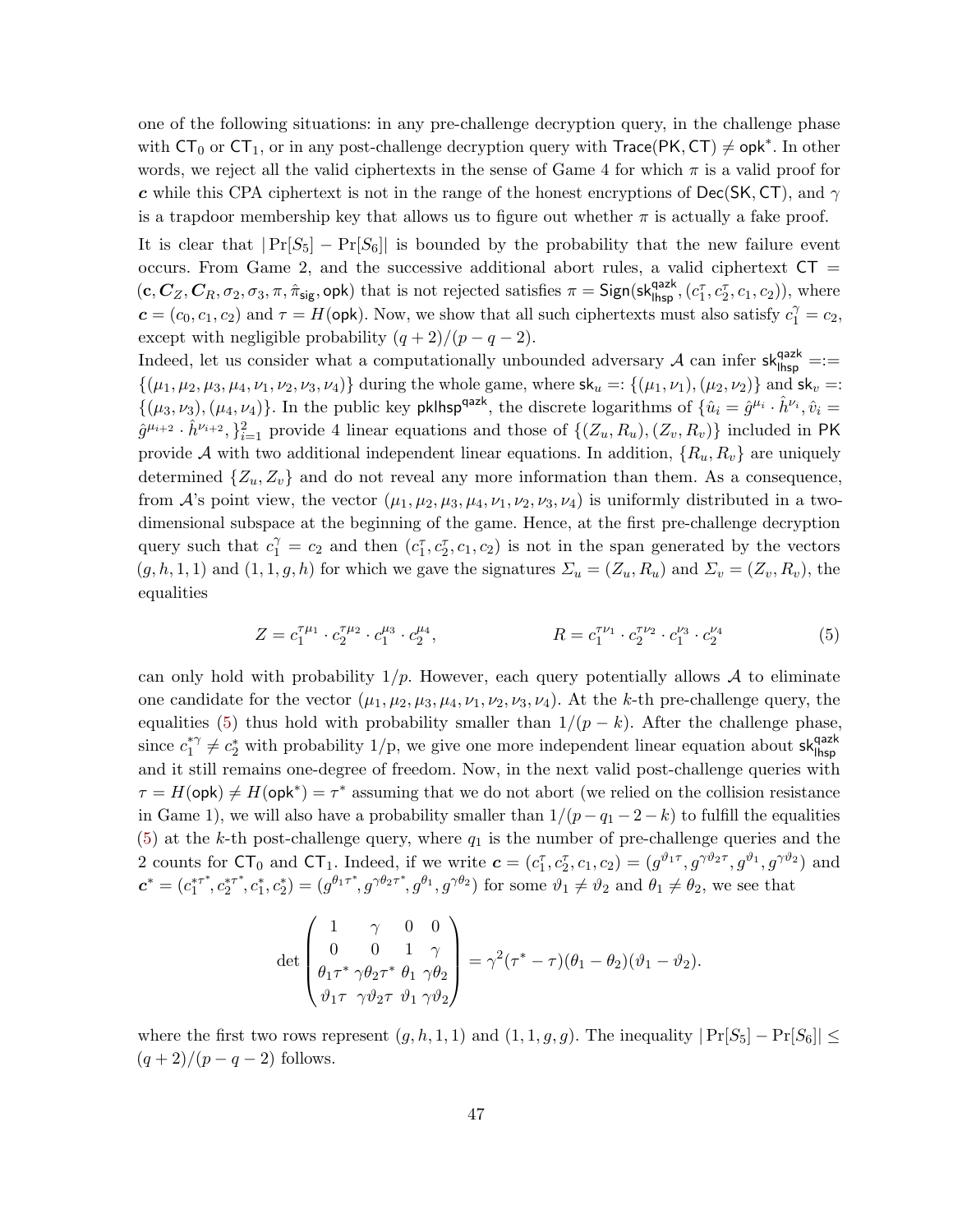To conclude, we argue that A's view in Game 6 is statistically independent of the hidden bit b. If the game aborts and outputs a random bit, the probability to return  $1$  is  $1/2$ . So, let us evaluate the probability that  $A$  returns  $b$  at the end of the game when there is no abort. Since there is no abort, all the ciphertexts CT for which we compute  $\mathsf{Dec}(\mathsf{SK},\mathsf{CT}) = (c_0 \cdot c_1^{-\alpha} \cdot c_2^{-\beta})$  $\binom{-\rho}{2}$  does not reveal any additional information about the secret key  $\mathsf{SK} = (\alpha, \beta)$  beyond what can be inferred from  $f = g^{\alpha} h^{\beta}$ and  $F = G^{\alpha}H^{\beta}$  which thus remain independent since H is kept secret until the computation of the challenge ciphertext  $\mathsf{CT}^*$ . Let us write  $G = g^x$  and  $H = h^x f^z$ , for random  $x, z \in \mathbb{Z}_p$ , so that  $F = f^{x+\beta z}$ . The computation of  $c^* = c^{(b)} \cdot (f, g, h)^{\theta^*} \cdot (F, G, H)^{\rho^*}$ , for random  $\theta^*, \rho^* \leftarrow \mathscr{Z}_p$ , introduced in Game 4 implies that  $c_0^* = c_0^{(b)} \cdot f^{\theta^* + \rho^*(x+\beta z)}$ ,  $c_1^* = c_1^{(b)} \cdot g^{\theta^* + \rho^* x}$ , and  $c_2^* = c_2^{(b)} \cdot h^{\theta^* + \rho^* x} \cdot f^{\rho^* z}$ . Therefore, as long as  $x, z, \rho^* \neq 0$ ,  $c^*$  is a random triple over  $\mathbb{G}^3$  since H is still not added to  $\mathcal{A}$ 's view. Hence,  $Pr[S_6] = 1/2 + 3/p$ .

In summary, we find

$$
\Pr[\mathsf{Exp}_{\mathcal{A},\varPi}^{\mathrm{tcca}}(\lambda) = 1] \le \frac{1}{2} + \varepsilon_{\mathsf{cr}} + 2 \cdot \varepsilon_{\mathsf{exdh}} + \frac{q+2}{p-q-2} + \frac{3}{p}.
$$

### <span id="page-49-0"></span>E Asymmetric Waters Signature

We define the Waters signature scheme for messages  $m = (m_1, \ldots, m_k) \in \{0, 1\}^k$ .

Setup(1<sup> $\lambda$ </sup>): Generate  $(p, \mathbb{G}, \hat{\mathbb{G}}, g, \hat{g}, \mathbb{G}_T, e)$  as in Sec. [4.1,](#page-15-0) pick  $z \leftarrow \mathbb{G}$  as well as  $\mathbf{u} = (u_0, \ldots, u_k) \leftarrow \mathbb{G}^{k+1}$ . Output  $pp = (p, \mathbb{G}, \hat{\mathbb{G}}, \mathbb{G}_T, e, g, \hat{g}, z, \mathbf{u}).$ 

**SKeyGen(pp):** Choose  $x \leftarrow \mathscr{Z}_p$ , define  $X = g^x$ ,  $\hat{X} = \hat{g}^x$ ,  $Y = z^x$ ; output the public key  $vk =$  $(pp, X, \hat{X})$  and the secret key  $sk = (pp, Y)$ .

 $Sign(sk, m; s)$ : Define  $\mathcal{F}(m) := u_0 \prod_{i=1}^k u_i^{m_i}$ . For randomness  $s \in \mathcal{Z}_p$ , return the signature  $\sigma$  defined as:

$$
(\sigma_1 = Y \cdot \mathcal{F}(m)^s, \sigma_2 = g^s, \sigma_3 = \hat{g}^s)
$$

**Verif** $(vk, m, \sigma)$ : Output 1 if both of the following hold and 0 otherwise:

$$
e(\sigma_1, \hat{g}) = e(z, \hat{X}) \cdot e(\mathcal{F}(m), \sigma_3)
$$
 and  $e(\sigma_2, \hat{g}) = e(g, \sigma_3)$ 

**Random**( $vk, F, \sigma; s'$ ): For  $F = \mathcal{F}(m)$  and randomness  $s' \in \mathcal{Z}_p$ , output  $\sigma' = (\sigma_1 \cdot F^{s'}, \sigma_2 \cdot g^{s'}, \sigma_3 \cdot \hat{g}^{s'})$ 

# <span id="page-49-1"></span>F Belenios RF model

As our receipt-freeness definition for a voting scheme is inspired from BeleniosRF[\[14\]](#page-28-3), we find it useful to remind their model. The main difference with our model is the following: in addition to the parties used in our model, there is an additional party, the registrar, which provides to the users voting credentials ( $upk_{id}$ , usk<sub>id</sub>) when they register to the election. Voters make use of these credentials to craft a valid ballot and verify that their ballot is included in the tally. Even though there is no explicit TraceBallot algorithm, the public credentials upk can be used to trace ballots computed with the associated usk.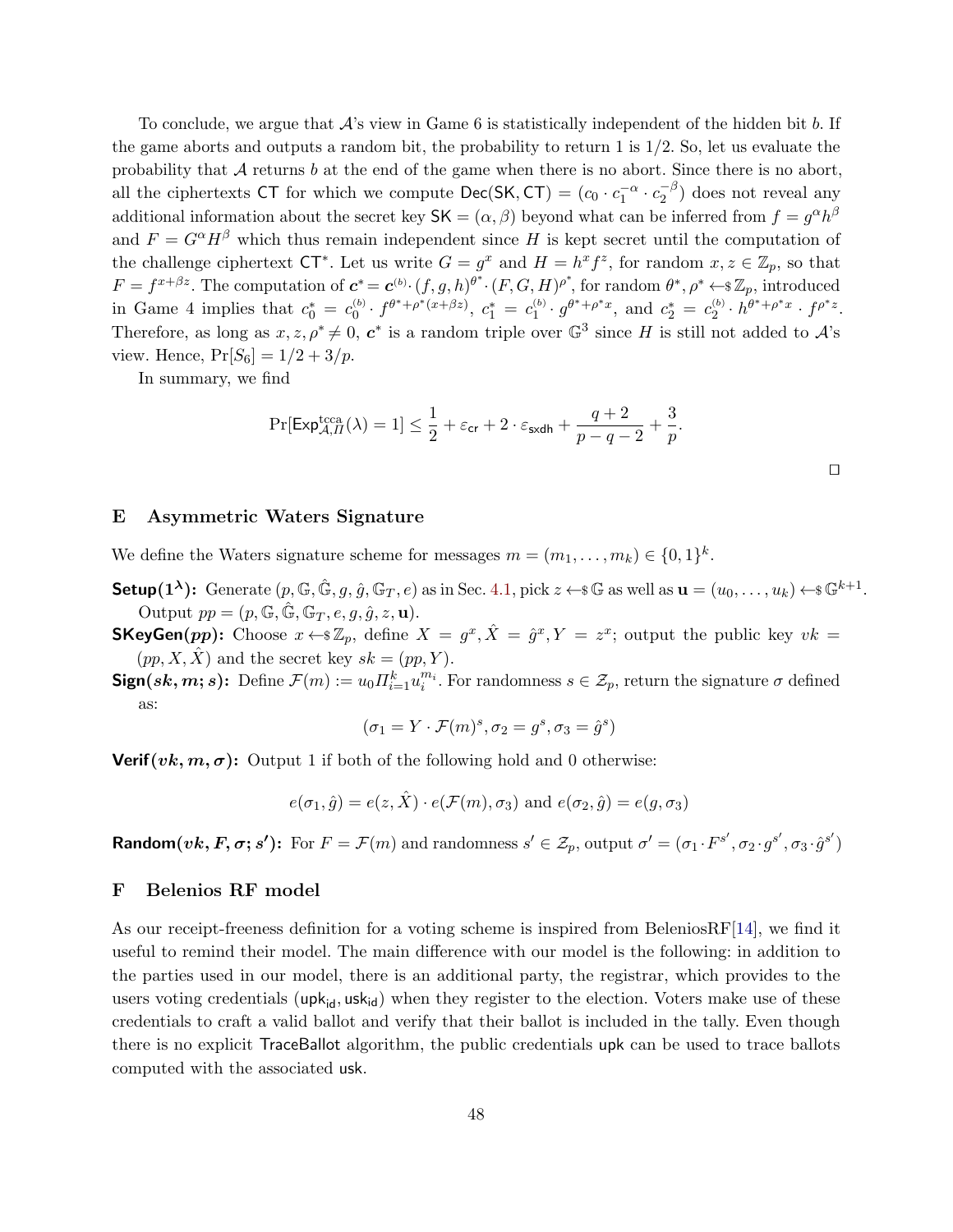Definition F.1 (Voting System). A Voting System is a tuple of probabilistic polynomial-time algorithms (SetupElection, Register, Vote, Valid, Append, Publish, VerifyVote, Tally, VerifyResult) associated to a result function  $\rho_m: \mathbb{V}^m \cup \{\perp\} \to \mathbb{R}$  where  $\mathbb {V}$  is the set of valid votes and  $\mathbb R$  is the result space such that:

- SetupElection(1<sup> $\lambda$ </sup>): on input security parameter 1<sup> $\lambda$ </sup>, generate the public and secret keys (pk, sk) of the election.
- Register(id): on input an identifier id, outputs the secret part of the credential usk<sub>id</sub> and its public credential upk<sub>id</sub>, which is added to the list  $L = \{upk_{id}\}\$
- Vote(v, upk, usk, v): is run by a voter idwith credentials upk, usk to cast their vote  $v \in V$ . It outputs a ballot b, which is sent to the voting server (possibly through an authenticated channel).
- $-$  Valid(BB, b) takes as input the ballot box BB and a ballot b and checks the validity of the latter. Outputs 1 if the ballot is valid and 0 otherwise (e.g. ill-formed, containing duplicated ciphertext from the ballot box...).
- $-$  Append(BB, b) updates BB with the ballot b. Typically, this consists in adding b as a new entry to BB, but more involved actions might be possible.
- Publish(BB): on input ballot box BB, outputs the public view PBB of BB.
- $-$  VerifyVote(PBB, id, upk, usk, b) is run by voters for checking that their ballots will be included in the tally. On inputs the public board PBB, a ballot b, and the voter's identity and credentials id, uskupk, it returns 1 or 0.
- $-$  Tally(BB, sk): on input ballot box BB and private key of the election sk, outputs the tally r (consistent with the result function  $\rho$  applied on the votes contained in the ballots of BB) and a  $proof$  Π *of correct tabulation*.
- VerifyResult(PBB, r,  $\Pi$ ): on input public ballot box PBB, result of the tally r and proof of the tally Π, checks that the result of the tally is correct with regard to PBB and the associated proof. Outputs 1 if the tally is valid and 0 otherwise.

# For all of these algorithms except SetupElection, the public key of the election pk is an implicit argument.

Regarding the receipt-freeness definition, the main difference is the absence of the trace check in the OreceiptLR oracle. However, this check is implicitly done in the Valid algorithm: if  $b_0$  and  $b_1$  are associated to different credentials, then the bulletin boards will be distinguishable. Hence, Valid has to somehow verify that the ballot is indeed corresponding to the voter that sent it! These credentials helps to achieve receipt-freeness, however the voting system rests on the honesty of the registrar producing these credentials. Indeed, a corrupted registrar can vote in any voter's place without any way to detect it.

<span id="page-50-0"></span>**Definition F.2 (Receipt-Freeness).** Let  $V$  be a voting protocol for a set ID of voter identities and a result function  $\rho$ . We say that  $\mathcal V$  has strong receipt-freeness if there exist algorithms SimSetup and SimProof such that no efficient adversary can distinguish between games  $\mathsf{Exp}_{\mathcal{A},\mathcal{V}}^{\mathsf{srf},0}(\lambda)$  and  $\mathsf{Exp}_{\mathcal{A},\mathcal{V}}^{\mathsf{srf},0}(\lambda)$ defined by the oracles in Figure [8;](#page-51-1) that is, for any efficient algorithm A the following is negligible in  $\lambda$ :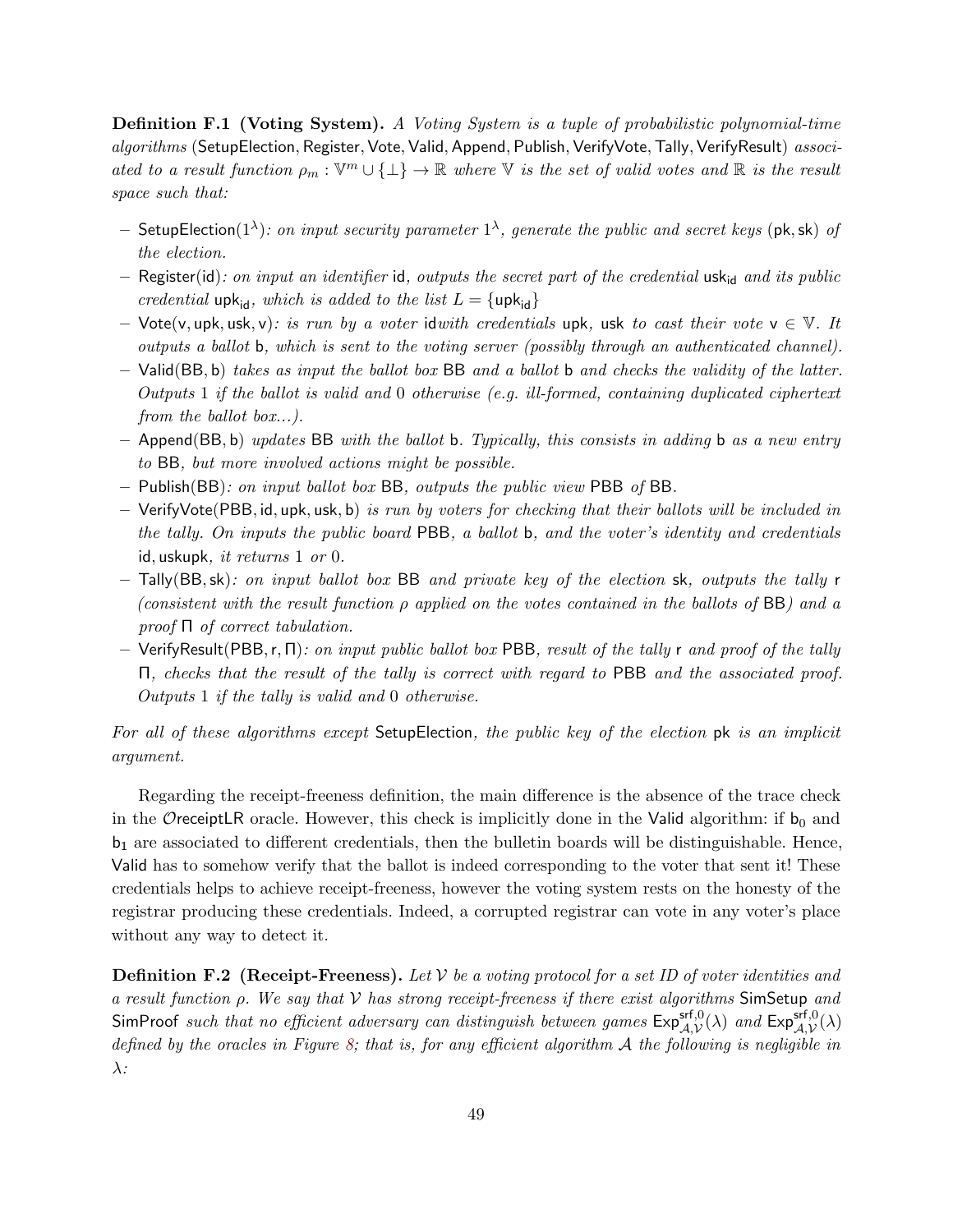$$
\left|Pr\left[\mathsf{Exp}_{\mathcal{A},\mathcal{V}}^{\mathsf{srf},0}(\lambda) = 1\right] - Pr\left[\mathsf{Exp}_{\mathcal{A},\mathcal{V}}^{\mathsf{srf},1}(\lambda) = 1\right]\right|
$$

is negligible in  $\lambda$ .

| $Oinit(\lambda)$                                                                                                                                                                                | $\mathcal{O}$ voteLR(id, v <sub>0</sub> , v <sub>1</sub> )                                                                                                                                                                                                                                             |  |
|-------------------------------------------------------------------------------------------------------------------------------------------------------------------------------------------------|--------------------------------------------------------------------------------------------------------------------------------------------------------------------------------------------------------------------------------------------------------------------------------------------------------|--|
| if $\beta = 0$ then $(\mathsf{pk}, \mathsf{sk}) \leftarrow \$$ SetupElection $(1^{\lambda})$<br>else (pk, sk, $\tau$ ) $\leftarrow$ \$SimSetup( $1^{\lambda}$ )<br>return pk                    | if $v_0 \notin V$ or $v_1 \notin V$ then return $\perp$<br>$b_0 = \text{Vote}(\text{id}, \text{upk}_{\text{id}}, \text{usk}_{\text{id}}, v_0)$<br>$b_1 = \text{Vote}(\text{id}, \text{upk}_{\text{id}}, \text{usk}_{\text{id}}, v_1)$<br>$Append(BB0, b0)$ ; Append(BB <sub>1</sub> , b <sub>1</sub> ) |  |
| Oreg(id)                                                                                                                                                                                        | $O$ receiptLR(id, b <sub>0</sub> , b <sub>1</sub> )                                                                                                                                                                                                                                                    |  |
| if id was not previously queried,<br>then run Register(id) and set,<br>$\mathcal{U} = \mathcal{U} \cup \{ (\text{id}, \text{upk}_{\text{id}}, \text{usk}_{\text{id}}) \}$<br>return up $k_{id}$ | if $id \notin \mathcal{CU}$ then return $\perp$<br>if $Valid(BB_0, b_0) = 0$ or $Valid(BB_1, b_1) = 0$<br>then return $\perp$<br>else Append( $BB_0, b_0$ ); Append( $BB_1, b_1$ )                                                                                                                     |  |
| $\mathcal{O}$ corrupt $U(id)$                                                                                                                                                                   | $\mathcal{O}$ board $()$                                                                                                                                                                                                                                                                               |  |
| On a registered voter id, output $(\text{upk}_{id})$<br>Set $\mathcal{CU} = \mathcal{CU} \cup \{(id, \mathsf{upk}_{id})\}$                                                                      | return Publish( $BB_\beta$ )                                                                                                                                                                                                                                                                           |  |
| $\mathcal{O}$ cast(id, b)                                                                                                                                                                       | $\mathcal{O}$ tally()                                                                                                                                                                                                                                                                                  |  |
| if $\mathsf{Valid}(\mathsf{BB}_{\beta},\mathsf{b})=0$ then return $\perp$<br>else $Append(BB_0, b)$ ; Append $(BB_1, b)$                                                                        | $(r, \Pi) \leftarrow \$$ Tally(BB <sub>0</sub> , sk)<br>if $\beta = 1$ then $\Pi \leftarrow \$\text{SimProof}(\text{BB}_1, r, \tau)$<br>return $(r, \Pi)$                                                                                                                                              |  |

<span id="page-51-1"></span>Fig. 8. Oracles used in the strong receipt-freeness games of the BeleniosRF model. The  $\beta = 0$  game corresponds to the real ballot box, while the  $\beta = 1$  game correspond to the fake ballot box

# <span id="page-51-0"></span>G Ballot privacy

Receipt-freeness can naturally be seen as a stronger form of ballot privacy as replacing the OreceiptLR oracle in the receipt-freeness game with the OvoteLR and Ocast of Figure [9](#page-51-2) yields the BPRIV game [\[8\]](#page-28-17), and those two oracles can be simulated by OreceiptLR.

 $\mathcal{O}$ voteLR(id, v<sub>0</sub>, v<sub>1</sub>)

 $\mathcal{O}$ cast(b)

if  $v_0 \notin V$  or  $v_1 \notin V$  then return  $\bot$  $b_0$ , aux =  $Vote(id, v_0)$  $b_1 = \text{Vote}(\text{id}, v_1, \text{aux})$  $Append(BB_0, b_0); Appendixcal(BB_1, b_1)$ 

if Valid $(BB_\beta, b) = 0$  then return  $\bot$ else  $\mathsf{Append}'(\mathsf{BB}_0,\mathsf{b});\mathsf{Append}'(\mathsf{BB}_1,\mathsf{b})$ 

<span id="page-51-2"></span>Fig. 9. Additional oracles used to transform the receipt-freeness game into the BPRIV game. Both OvoteLR and Ocast can be simulated by OreceiptLR.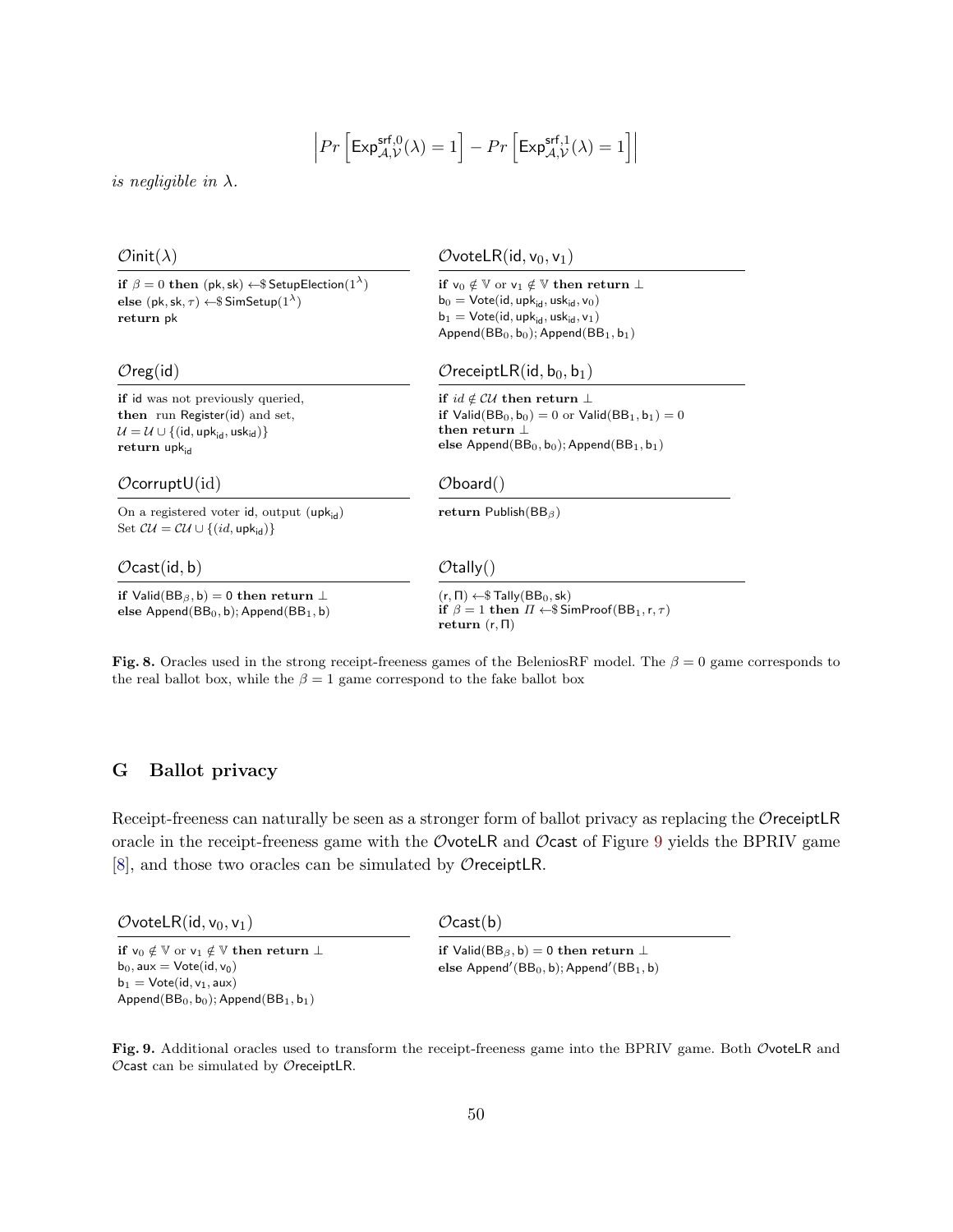When BPRIV is supplemented by two additional security properties, strong consistency and strong correctness, it has been shown that for a voting scheme secure in this regard, an adversary can extract as much information as it can extract from only seeing the result and nothing more.

**Definition G.1 (Strong consistency).** A scheme V has strong consistency if there an extraction algorithm Extract that takes as input a secret key sk and a ballot b and outputs  $v \in V$  which satisfies these conditions:

- For any (pk, sk) in the range of SetupElection, for any vote v and any aux, if b, aux  $\leftrightarrow$  SV ote(id, v) then  $Extract(sk, b) = v$  with overwhelming probability.
- Consider an adversary A which is given pk and consider the experiment  $Exp_{\mathcal{A},\mathcal{V}}^{\text{strong-consistency}}(\lambda)$ given in Figure [10.](#page-52-0) We require that the probability  $Pr[\text{Exp}_{\mathcal{A},\mathcal{V}}^{\text{strong-consistency}}(\lambda)=1]$  is negligible in λ.

 $\mathsf{Exp}_{\mathcal{A}, \mathcal{V}}^{\text{strong-consistency}}(\lambda)$  $(\mathsf{pk}, \mathsf{sk}) \leftarrow \$$  SetupElection $(1^{\lambda})$  $BB \leftarrow \$ \mathcal{A}(pk)$  $(r, \Pi) \leftarrow \$$  Tally(BB, sk) if  $r \neq \rho$ (Extract(sk, b<sub>1</sub>), . . . , Extract(sk, b<sub>n</sub>)) then return 1else return 0;

<span id="page-52-0"></span>Fig. 10. Strong consistency experiment. We consider an adversary A that returns BB of the form  $[b_1, \ldots, b_n]$  such that Valid(BB,  $b_i$ ) = 1 for  $i = 1, ..., n$ .

**Definition G.2 (Strong correctness).** A scheme V has strong correctness if for any adversary A that takes as input pk, the probability

$$
Pr[(\mathsf{id}, \mathsf{v}, \mathsf{BB}) \leftarrow \mathsf{\$} \mathcal{A}(\mathsf{pk}); \mathsf{b}, \mathsf{aux} \leftarrow \mathsf{\$ \mathsf{Vote}(\mathsf{id}, \mathsf{v})};\mathsf{Valid}(\mathsf{BB}, b) = 0]
$$

is negligible in  $\lambda$ .

The protocol we propose in Section [5](#page-20-1) has strong consistency and strong correctness. The strong consistency comes from the consistency of the tallying algorithm. Regarding the strong correctness, the ballot  $b \leftarrow s \text{Vote}(id, v)$  of any voter id and any vote v is not valid only if

- $\text{Ver}(b) = 0$ , which can only happen with a negligible probability on  $\lambda$  because of the honest verifiability of the TREnc (Definition [2.2\)](#page-7-1)
- There is already a ballot on BB that has the same trace, which can only happen with a negligible probability because of the traceability property.

Hence, the scheme has ballot privacy against every party except the rerandomizing server, who is supposed to be honest in the receipt-freeness game! Now if the rerandomizing server is corrupted (in the honest-but-curious model), we have to slightly modify the BPRIV game since it has an additional view of the election (it sees the ballots sent by the voters before the ProcessBallot algorithm), In the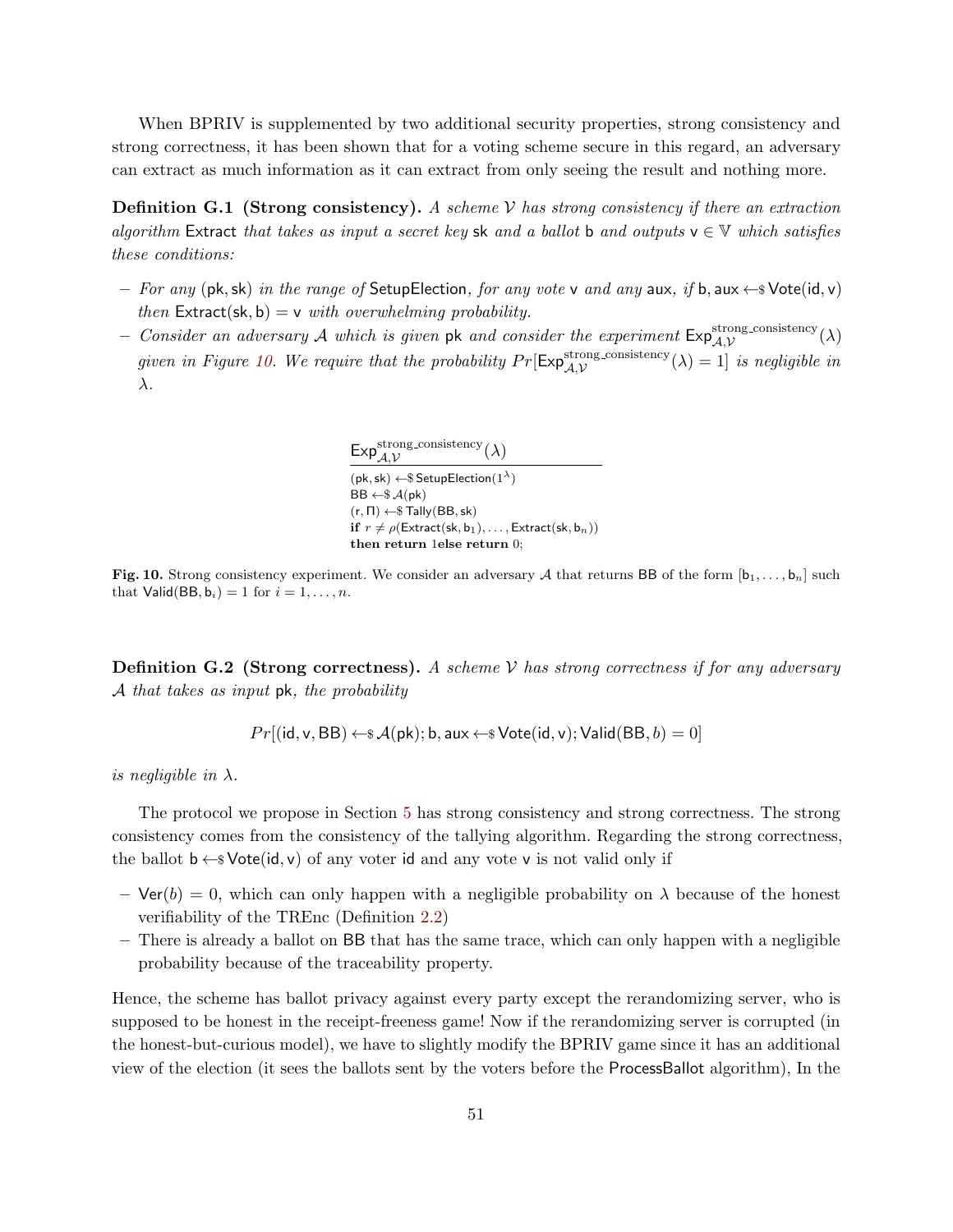following alternative game, the OvoteLR algorithm returns  $b_{\beta}$ , the ballot sent by the voter which will end up in the adversary's ballot box after ProcessBallot.

**Definition G.3** (Ballot privacy). A voting system V has ballot privacy against the rerandomizing server if there exists algorithms SimProof and SimSetupElection such that no PPT adversary A can distinguish between games  $Exp_{\mathcal{A},\mathcal{V}}^{\text{bpriv},0}(\lambda)$  and  $Exp_{\mathcal{A},\mathcal{V}}^{\text{bpriv},1}(\lambda)$  defined by the oracles in Figure [11,](#page-53-0) that is for any efficient algorithm  $A$ :

$$
\left|Pr\left[\text{Exp}_{\mathcal{A},\mathcal{V}}^{\text{bpriv},0}(\lambda)=1\right]-Pr\left[\text{Exp}_{\mathcal{A},\mathcal{V}}^{\text{bpriv},1}(\lambda)=1\right]\right|
$$

is negligible in  $\lambda$ .

 $O$ init $(\lambda)$ 

if  $\beta = 0$  then  $(\text{pk}, \text{sk}) \leftarrow \$$  SetupElection $(1^{\lambda})$ else  $(\mathsf{pk}, \mathsf{sk}, \tau) \leftarrow \$\mathsf{SimSetupElection}(1^\lambda)$ return pk

 $\mathcal{O}$ voteLR(id, v<sub>0</sub>, v<sub>1</sub>)

if  $v_0 \notin \mathbb{V}$  or  $v_1 \notin \mathbb{V}$  then return  $\bot$  $b_0$ , aux =  $Vote(id, v_0)$  $b_1 = \text{Vote}(\text{id}, v_1, \text{aux})$  $\mathsf{Append}'(\mathsf{BB}_0, \mathsf{b}_0); \mathsf{Append}'(\mathsf{BB}_1, \mathsf{b}_1)$ return  $b_{\beta}$ 

 $\mathcal O$ board $()$ 

return  $BB_B$ 

else  $\mathsf{Append}'(\mathsf{BB}_0,\mathsf{b});\mathsf{Append}'(\mathsf{BB}_1,\mathsf{b})$ 

if Valid( $BB_\beta$ , b) = 0 then return  $\perp$ 

 $\mathcal{O}$ tally()

 $\mathcal{O}$ cast(b)

 $(r, \Pi) \leftarrow \$$  Tally( $BB_0, sk$ ) if  $\beta = 1$  then  $\Pi \leftarrow \$\text{SimProof}(\text{BB}_1, r, \tau)$ return  $(r, \Pi)$ 

<span id="page-53-0"></span>Fig. 11. Oracles used in the ballot privacy against the rerandomizing server games. The  $\beta = 0$  game corresponds to the real ballot box, while the  $\beta = 1$  game correspond to the fake ballot box. Except the lack of the OreceiptLR oracle and the addition of the OvoteLR and Ocast oracles, the only other differences with the receipt-freeness oracles of Figure [3](#page-23-0) are that the Oboard oracle returns BB instead of Publish(BB) and Append is replaced by Append' which runs Append and returns the randomness used in the execution. Here, since the rerandomizing server is corrupted, the OvoteLR oracle returns to the adversary the ballot that will end up in the adversary's ballot box after ProcessBallot.

Indeed, nothing prevents so far the Vote algorithm to return the plaintext of the vote and the ProcessBallot algorithm to provide all the randomness necessary to hide the vote on PBB. This clearly offers no privacy against the rerandomizing server and we thus want a property analogous to the strong randomizability of a TREnc (see Definition [2.6\)](#page-10-0). To achieve ballot privacy against the rerandomizing server, we need the following property:

<span id="page-53-1"></span>**Definition G.4 (Strong validity).** A voting scheme  $\mathcal V$  has strong validity if:

– For every pk in the range of SetupElection(1<sup> $\lambda$ </sup>), every ballot box BB and every ballot b such that Valid(BB, b) = 1, we have that b is in the range of  $\text{Vote}(\cdot)$ .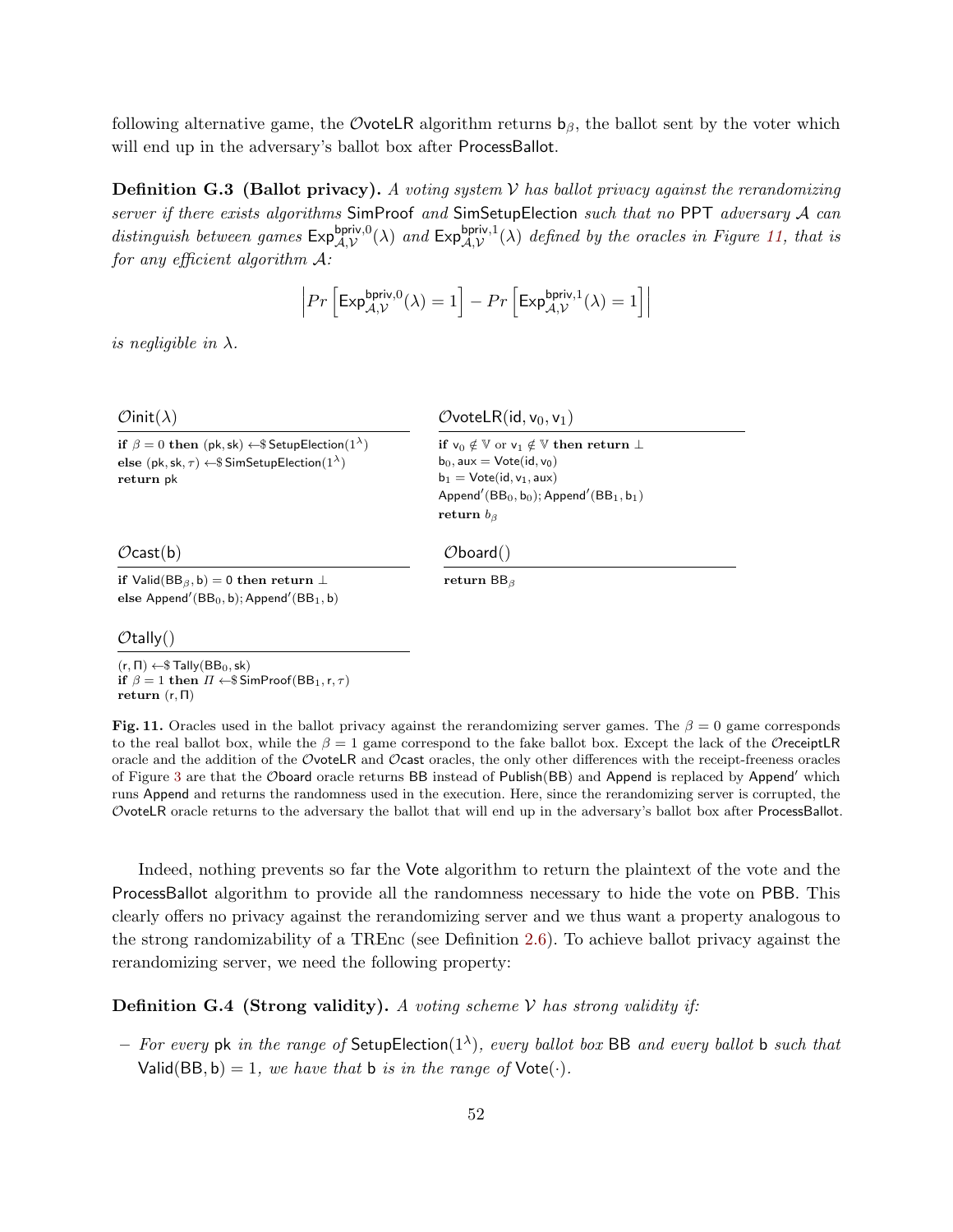- For every pk in the range of SetupElection(1<sup> $\lambda$ </sup>) and every b, aux in the range of Vote(id, v), the following computational indistinguishability relation holds:

 ${ProcessBallot(b)} \approx_c {Vote(id, v, aux)}$ 

We only sketch the proof here, which is similar to the receipt-freeness proof. Like the receiptfreeness proof, we also simulate the proofs of the tally if  $\beta = 0$  in the first transition. Then, we add another transition that modify the OvoteLR in the following way. Instead of running ProcessBallot on  $b_\beta$  in the Append<sup>'</sup> procedure,  $b_\beta$  is directly appended to BB<sub>β</sub> and the oracle return ProcessBallot(b<sub>β</sub>). This is indistinguishable from a normal OvoteLR execution (given in Figure [9\)](#page-51-2) because of the strong validity and the rerandomizing server has now the same view as anyone else in the BPRIV game.

The protocol we propose satisfies strong validity. Indeed, the two items are respectively implied by the verifiability security (see [2.3\)](#page-8-2) and the strong randomizability (see [2.6\)](#page-10-0) of the TREnc. Hence our protocol offers ballot privacy against the rerandomizing server.

# <span id="page-54-0"></span>H The need of strong validity

In this section we provide a modified version of our practical SXDH-based TREnc of Section [4.](#page-14-0) This new scheme is still TCCA secure but it only satisfies the correctness requirement of *publicly* traceable randomization statistically (and, not perfectly) and for honestly computed ciphertext  $c \leftarrow \mathsf{Enc}(\mathsf{pk}, m)$  (rather than all the ciphertexts in the range of  $\mathsf{Enc}(\mathsf{pk}, m)$ ), but still for any message m. Therefore, this new scheme is not a TREnc. Moreover, it also only satisfies a relaxed notion of strong randomization (Definition [2.6\)](#page-10-0), where indistinguishability holds for any message m and link key lk, but only when ciphertexts are generated honestly.

However, this scheme still enjoys properties that are sufficient to realize a strong receipt-free e-voting in the sense of the BeleniosRF receipt-freeness definition, recalled in Appendix [F.2](#page-50-0) (and modified with the extra requirement that OreceiptLR checks that  $b_0$  and  $b_1$  are signed with the same key, that is, have identical traces in our setting, which is needed if we do not want to make this game trivial to win). Still, we will observe that this scheme is obviously not receipt-free, in the sense that a voter submitting a carefully chosen ciphertext as his ballot will be able to prove how he voted to any third-party.

This stresses that the BeleniosRF definition of receipt-freeness cannot be meaningful alone: we also need the voting scheme to satisfy our strong validity property and, indeed, a voting scheme built from our modified encryption scheme won't be strongly valid.

The idea behind this scheme is that it might exist valid ciphertexts, in the sense of Definition [2.3](#page-8-2) (i.e., that are in the range of  $Enc(\mathsf{pk}, m)$ , for some m) that a TREnc must fulfill, that trigger a pathological behavior of both the randomization and the tracing algorithms while honestly generated ciphertexts will never trigger that but with negligible probability. This behavior is defined in such a way that Rand is the identity function on that pathological ciphertexts. Moreover, computing such valid pathological ciphertexts is easy. That means that it is possible to satisfy the strong receipt-freeness of BeleniosRF while the answer of OreceiptLR can be to simply broadcast a ballot containing a pathological ciphertext without changing a single bit of it.